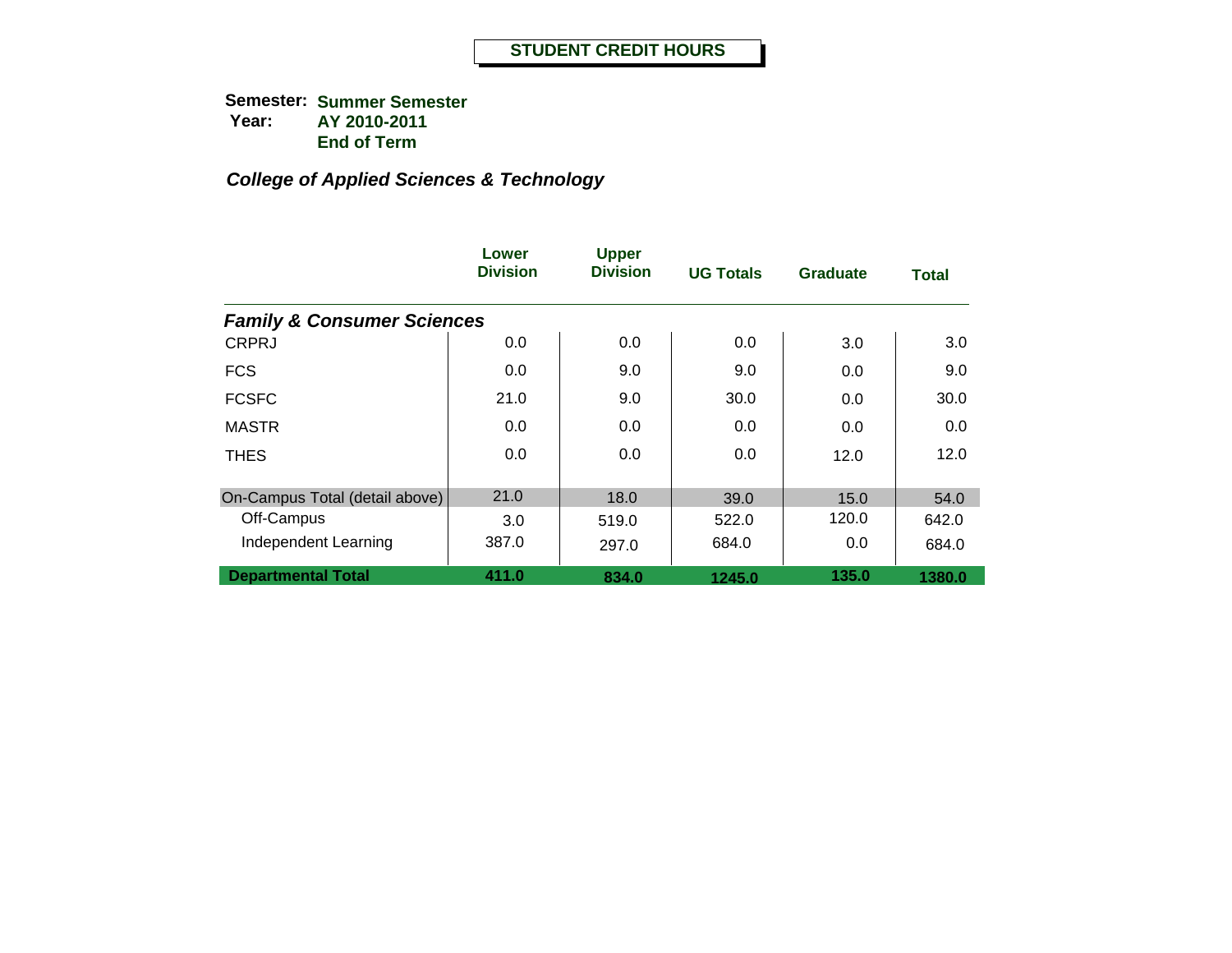|                                | Lower<br><b>Division</b> | <b>Upper</b><br><b>Division</b> | <b>UG Totals</b> | Graduate | Total |
|--------------------------------|--------------------------|---------------------------------|------------------|----------|-------|
| <b>Technology</b>              |                          |                                 |                  |          |       |
| <b>ITDPT</b>                   | 0.0                      | 0.0                             | 0.0              | 0.0      | 0.0   |
| On-Campus Total (detail above) | 0.0                      | 0.0                             | 0.0              | 0.0      | 0.0   |
| Off-Campus                     | 0.0                      | 213.0                           | 213.0            | 0.0      | 213.0 |
| Independent Learning           | 0.0                      | 0.0                             | 0.0              | 0.0      | 0.0   |
| <b>Departmental Total</b>      | 0.0                      | 213.0                           | 213.0            | 0.0      | 213.0 |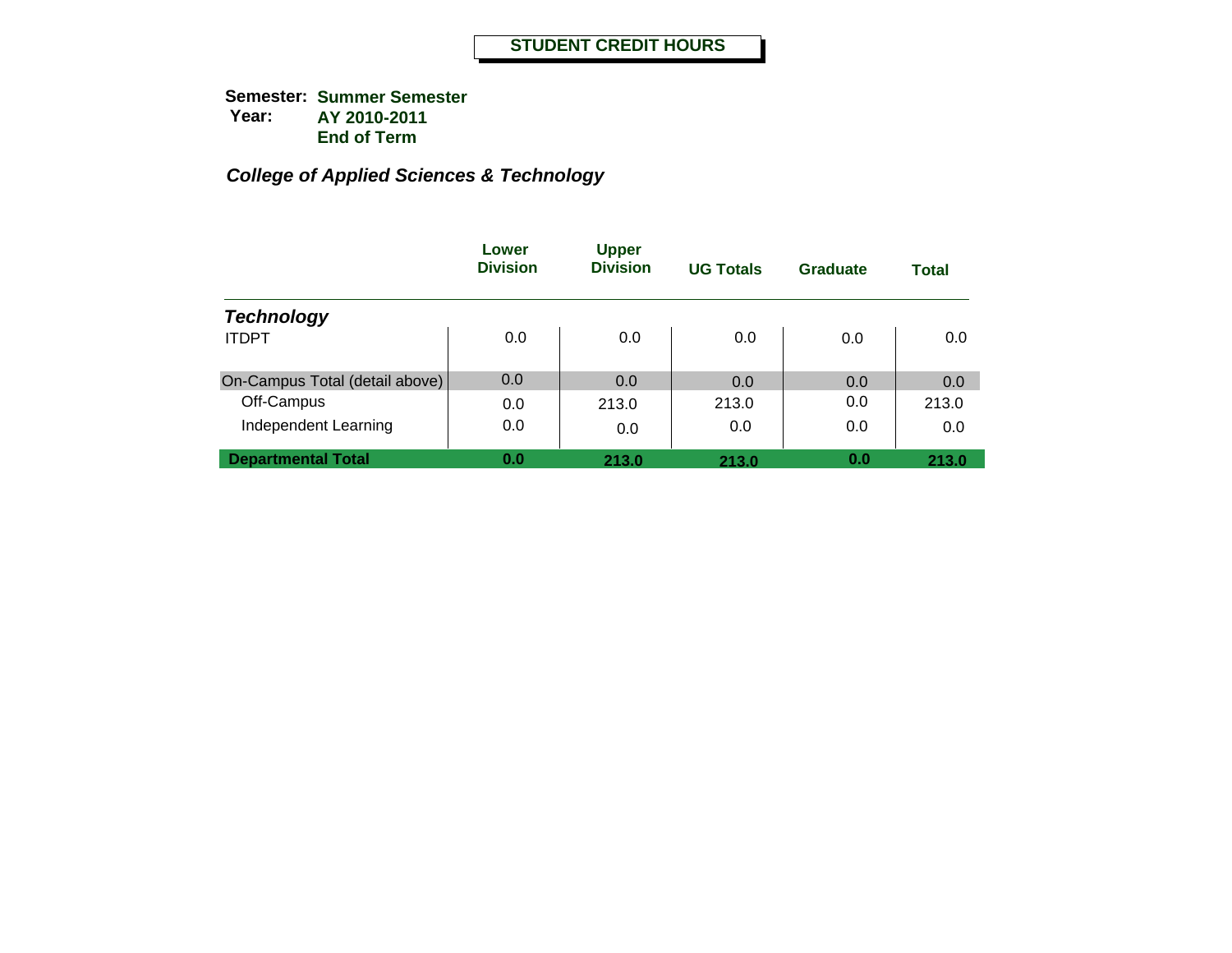|                                | Lower<br><b>Division</b> | <b>Upper</b><br><b>Division</b> | <b>UG Totals</b> | Graduate | <b>Total</b> |
|--------------------------------|--------------------------|---------------------------------|------------------|----------|--------------|
| <b>Nursing</b>                 |                          |                                 |                  |          |              |
| <b>NUR</b>                     | 159.0                    | 794.0                           | 953.0            | 0.0      | 953.0        |
| On-Campus Total (detail above) | 159.0                    | 794.0                           | 953.0            | 0.0      | 953.0        |
| Off-Campus                     | 0.0                      | 96.0                            | 96.0             | 1321.0   | 1417.0       |
| Independent Learning           | 0.0                      | 0.0                             | 0.0              | 0.0      | 0.0          |
| <b>Departmental Total</b>      | 159.0                    | 890.0                           | 1049.0           | 1321.0   | 2370.0       |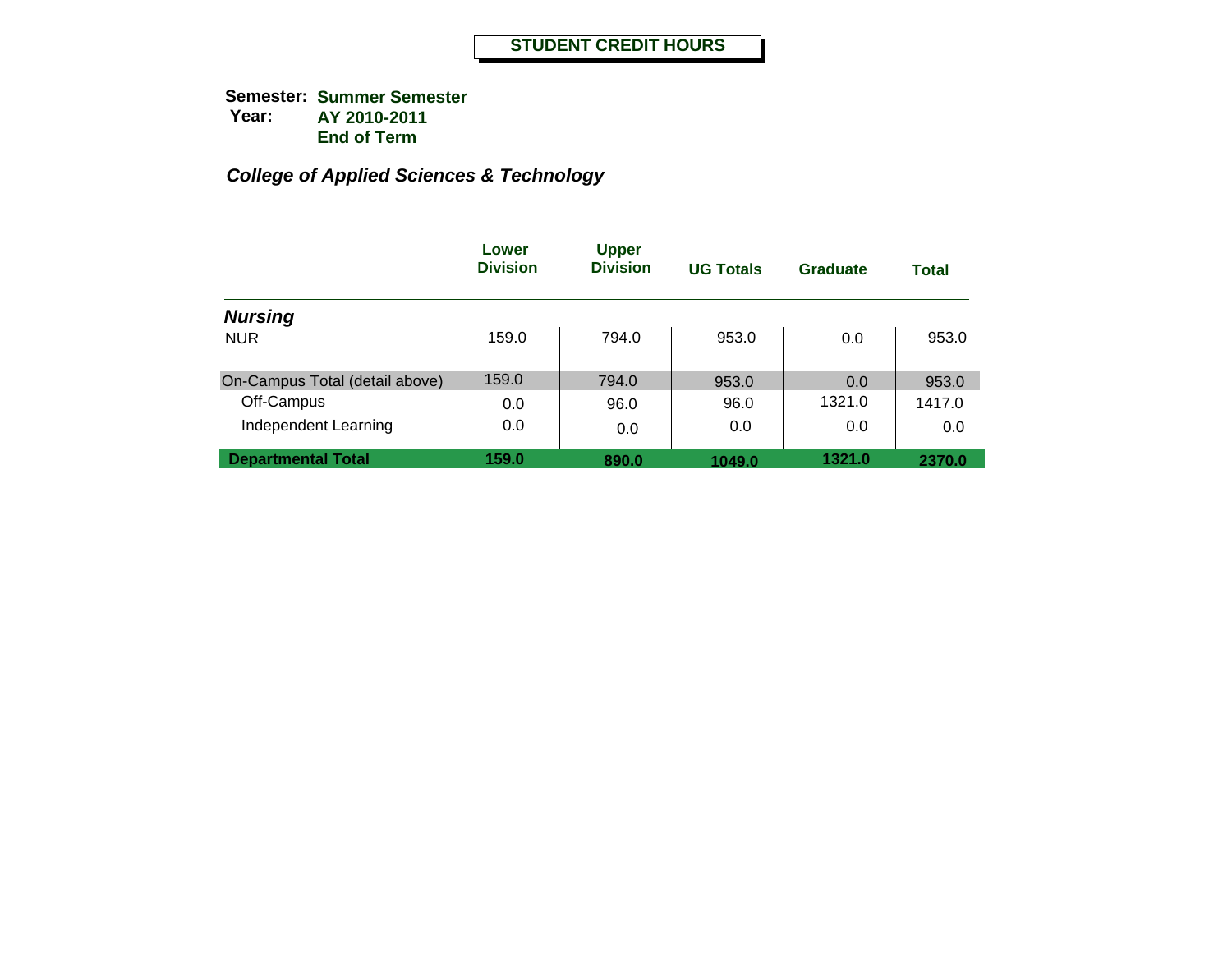|                                | Lower<br><b>Division</b> | <b>Upper</b><br><b>Division</b> | <b>UG Totals</b> | <b>Graduate</b> | <b>Total</b> |
|--------------------------------|--------------------------|---------------------------------|------------------|-----------------|--------------|
| <b>Physical Education</b>      |                          |                                 |                  |                 |              |
| AQUA                           | 90.0                     | 104.0                           | 194.0            | 0.0             | 194.0        |
| <b>EXSCI</b>                   | 0.0                      | 12.0                            | 12.0             | 24.0            | 36.0         |
| <b>MASTR</b>                   | 0.0                      | 0.0                             | 0.0              | 0.0             | 0.0          |
| <b>PEP</b>                     | 37.0                     | 9.0                             | 46.0             | 75.0            | 121.0        |
| <b>RES</b>                     | 0.0                      | 0.0                             | 0.0              | 3.0             | 3.0          |
| <b>SPTAD</b>                   | 0.0                      | 24.0                            | 24.0             | 87.0            | 111.0        |
|                                |                          |                                 |                  |                 |              |
| On-Campus Total (detail above) | 127.0                    | 149.0                           | 276.0            | 189.0           | 465.0        |
| Off-Campus                     | 0.0                      | 654.0                           | 654.0            | 303.0           | 957.0        |
| Independent Learning           | 117.0                    | 7.0                             | 124.0            | 0.0             | 124.0        |
| <b>Departmental Total</b>      | 244.0                    | 810.0                           | 1054.0           | 492.0           | 1546.0       |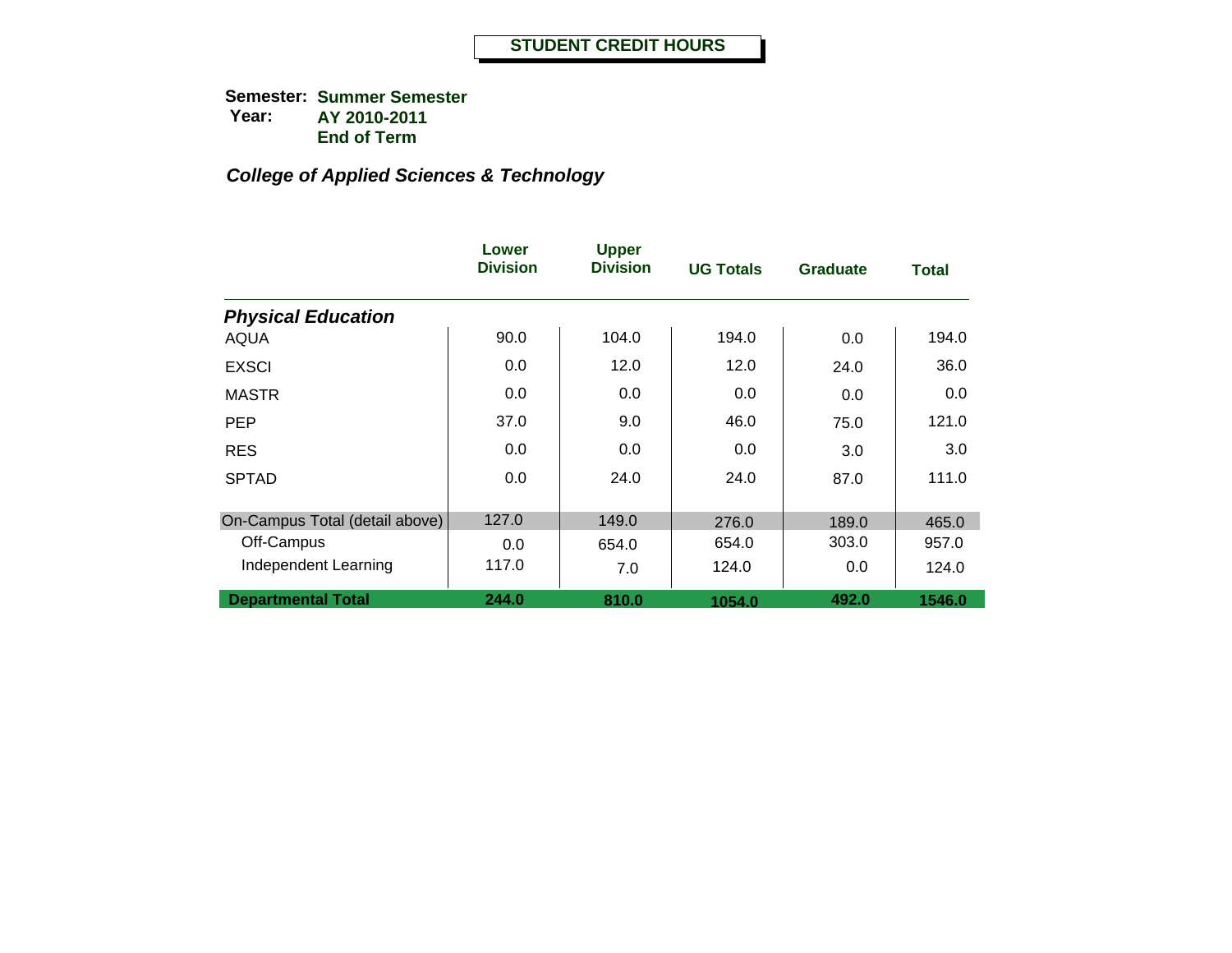|                                   | Lower<br><b>Division</b> | <b>Upper</b><br><b>Division</b> | <b>UG Totals</b> | Graduate | <b>Total</b> |
|-----------------------------------|--------------------------|---------------------------------|------------------|----------|--------------|
| <b>Wellness &amp; Gerontology</b> |                          |                                 |                  |          |              |
| <b>GERON</b>                      | 0.0                      | 15.0                            | 15.0             | 12.0     | 27.0         |
| <b>THES</b>                       | 0.0                      | 0.0                             | 0.0              | 12.0     | 12.0         |
| <b>WELNS</b>                      | 0.0                      | 0.0                             | 0.0              | 36.0     | 36.0         |
|                                   |                          |                                 |                  |          |              |
| On-Campus Total (detail above)    | 0.0                      | 15.0                            | 15.0             | 60.0     | 75.0         |
| Off-Campus                        | 0.0                      | 0.0                             | 0.0              | 66.0     | 66.0         |
| Independent Learning              | 0.0                      | 0.0                             | 0.0              | 0.0      | 0.0          |
| <b>Departmental Total</b>         | 0.0                      | 15.0                            | 15.0             | 126.0    | 141.0        |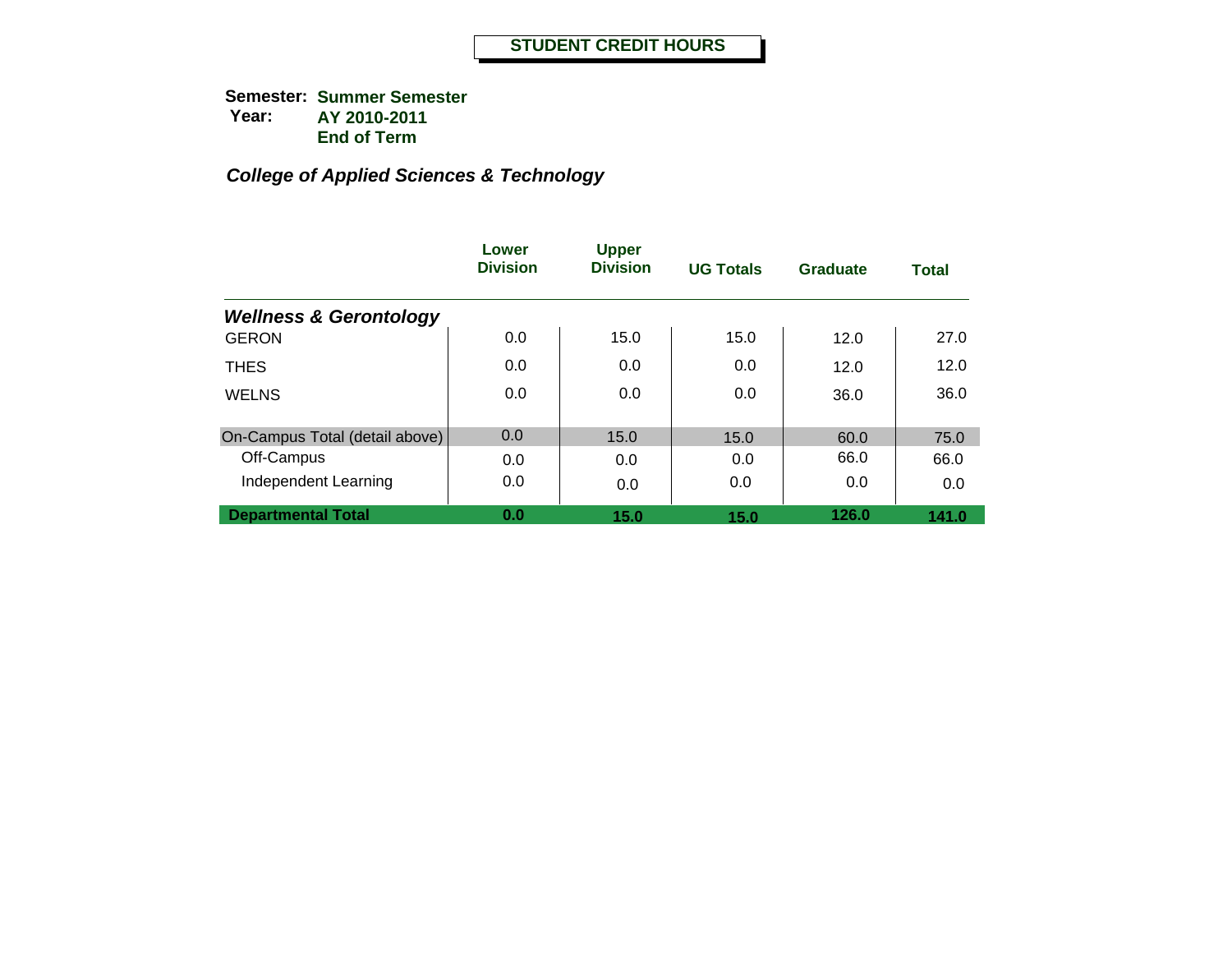## *College of Architecture & Planning*

|                                | Lower<br><b>Division</b> | <b>Upper</b><br><b>Division</b> | <b>UG Totals</b> | Graduate | <b>Total</b> |
|--------------------------------|--------------------------|---------------------------------|------------------|----------|--------------|
| <b>Architecture</b>            |                          |                                 |                  |          |              |
| ARCH                           | 146.0                    | 99.0                            | 245.0            | 8.0      | 253.0        |
| CAP                            | 112.0                    | 0.0                             | 112.0            | 0.0      | 112.0        |
| <b>MASTR</b>                   | 0.0                      | 0.0                             | 0.0              | 0.0      | 0.0          |
| On-Campus Total (detail above) | 258.0                    | 99.0                            | 357.0            | 8.0      | 365.0        |
| Off-Campus                     | 0.0                      | 12.0                            | 12.0             | 0.0      | 12.0         |
| Independent Learning           | 0.0                      | 0.0                             | 0.0              | 0.0      | 0.0          |
| <b>Departmental Total</b>      | 258.0                    | 111.0                           | 369.0            | 8.0      | 377.0        |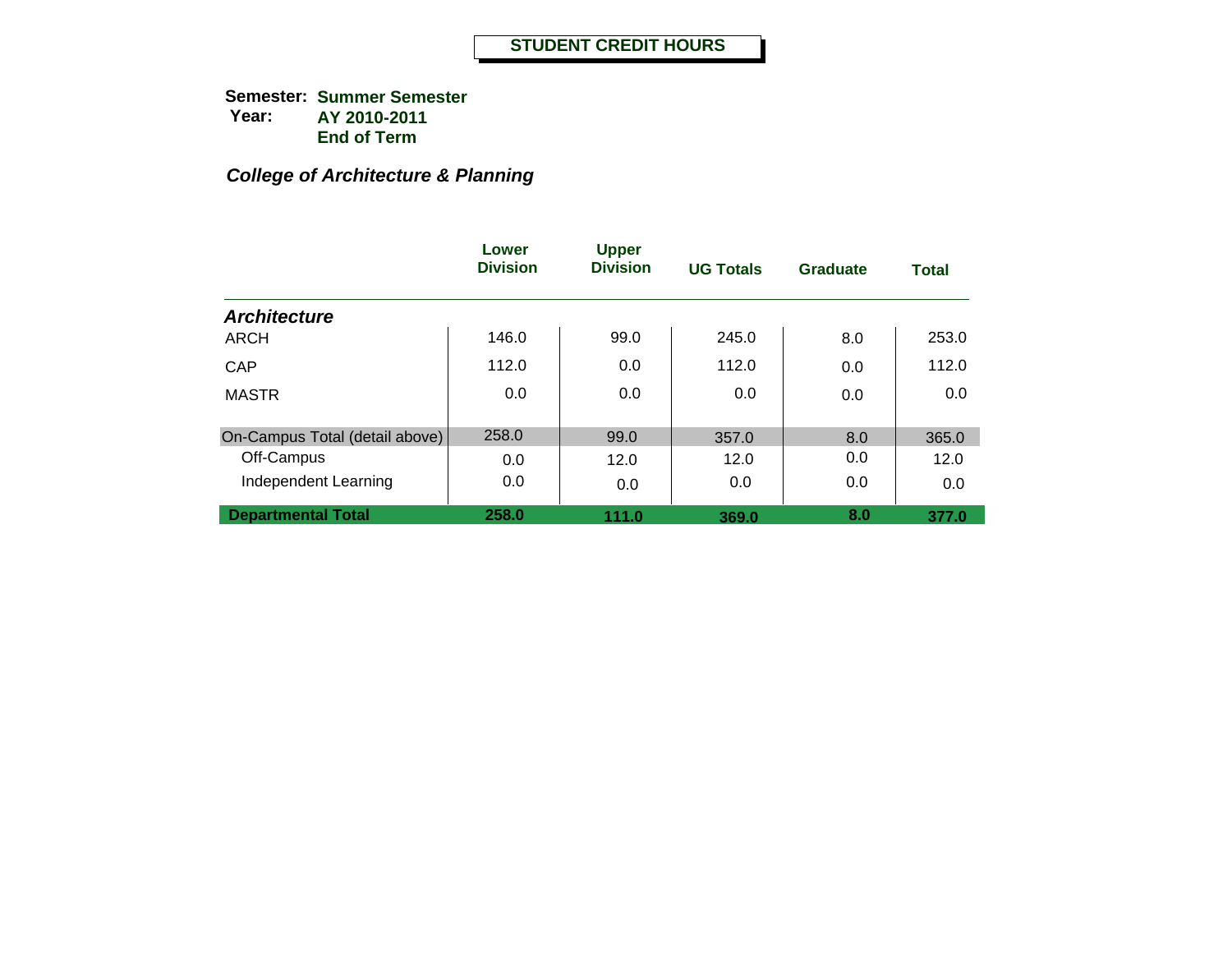## *College of Architecture & Planning*

|                                | Lower<br><b>Division</b> | <b>Upper</b><br><b>Division</b> | <b>UG Totals</b> | <b>Graduate</b> | <b>Total</b> |
|--------------------------------|--------------------------|---------------------------------|------------------|-----------------|--------------|
| <b>Landscape Architecture</b>  |                          |                                 |                  |                 |              |
| CAP                            | 48.0                     | 0.0                             | 48.0             | 0.0             | 48.0         |
| LA                             | 14.0                     | 95.0                            | 109.0            | 9.0             | 118.0        |
| On-Campus Total (detail above) | 62.0                     | 95.0                            | 157.0            | 9.0             | 166.0        |
| Off-Campus                     | 0.0                      | 0.0                             | 0.0              | 0.0             | 0.0          |
| Independent Learning           | 0.0                      | 0.0                             | 0.0              | 0.0             | 0.0          |
| <b>Departmental Total</b>      | 62.0                     | 95.0                            | 157.0            | 9.0             | 166.0        |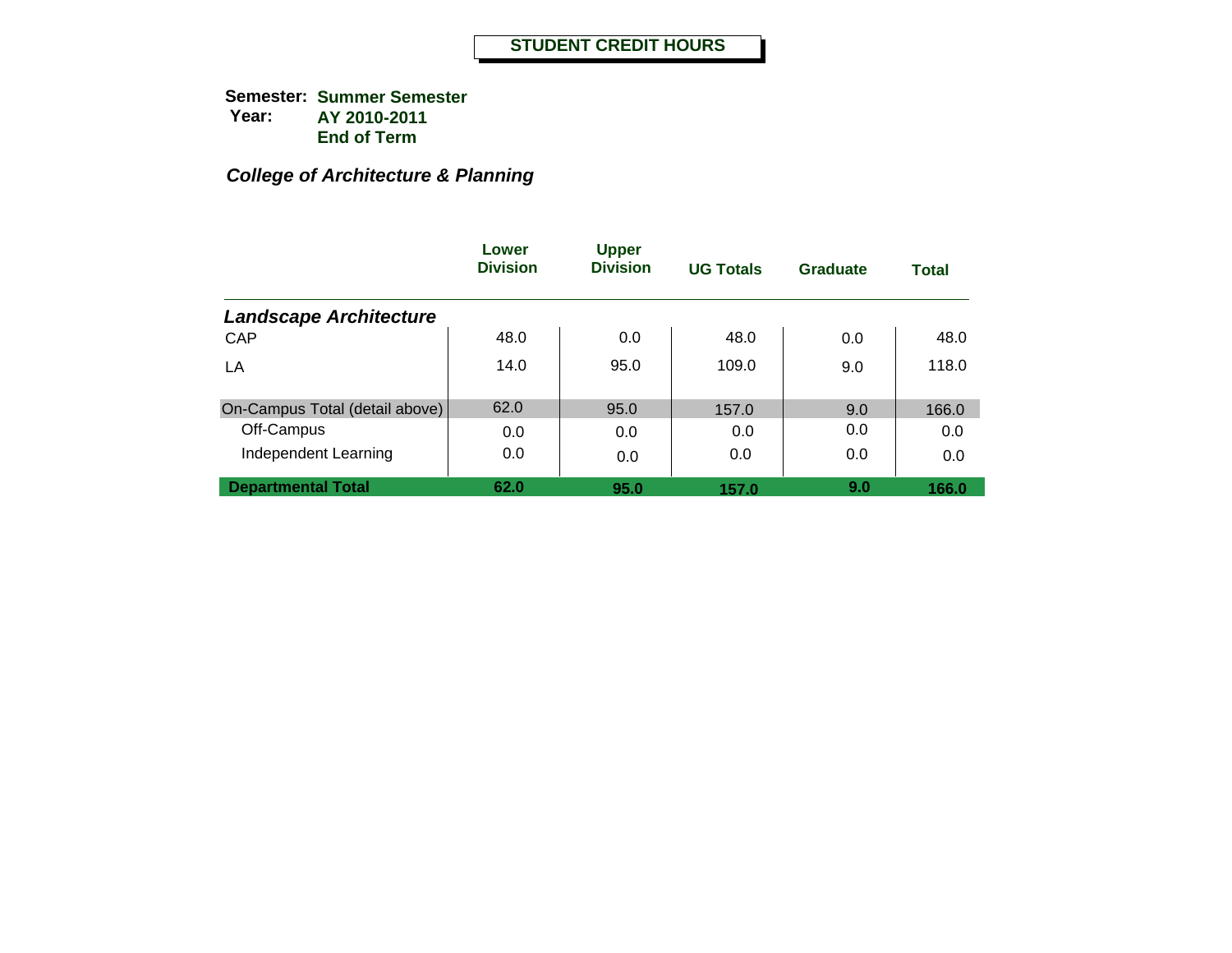## *College of Architecture & Planning*

|                                | Lower<br><b>Division</b> | <b>Upper</b><br><b>Division</b> | <b>UG Totals</b> | <b>Graduate</b> | <b>Total</b> |
|--------------------------------|--------------------------|---------------------------------|------------------|-----------------|--------------|
| <b>Urban Planning</b>          |                          |                                 |                  |                 |              |
| CAP                            | 75.0                     | 18.0                            | 93.0             | 6.0             | 99.0         |
| <b>CRPRJ</b>                   | 0.0                      | 0.0                             | 0.0              | 3.0             | 3.0          |
| <b>MASTR</b>                   | 0.0                      | 0.0                             | 0.0              | 0.0             | 0.0          |
| <b>PLAN</b>                    | 12.0                     | 42.0                            | 54.0             | 42.0            | 96.0         |
| <b>RES</b>                     | 0.0                      | 0.0                             | 0.0              | 12.0            | 12.0         |
| <b>THES</b>                    | 0.0                      | 0.0                             | 0.0              | 6.0             | 6.0          |
|                                |                          |                                 |                  |                 |              |
| On-Campus Total (detail above) | 87.0                     | 60.0                            | 147.0            | 69.0            | 216.0        |
| Off-Campus                     | 0.0                      | 0.0                             | 0.0              | 60.0            | 60.0         |
| Independent Learning           | 0.0                      | 0.0                             | 0.0              | 0.0             | 0.0          |
| <b>Departmental Total</b>      | 87.0                     | 60.0                            | 147.0            | 129.0           | 276.0        |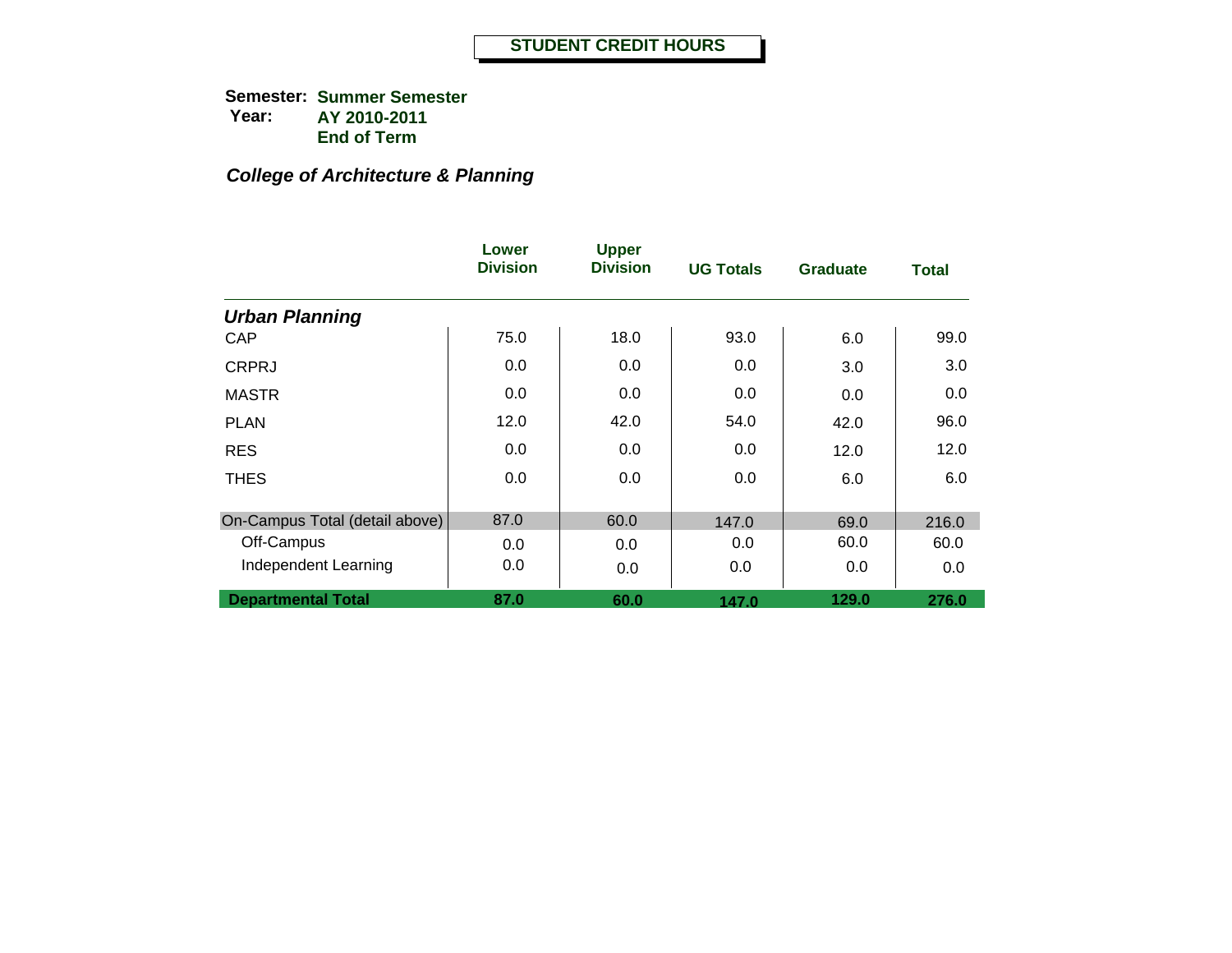**Semester: Summer Semester Year: AY 2010-2011 End of Term**

|                                | Lower<br><b>Division</b> | <b>Upper</b><br><b>Division</b> | <b>UG Totals</b> | <b>Graduate</b> | <b>Total</b> |
|--------------------------------|--------------------------|---------------------------------|------------------|-----------------|--------------|
| <b>Accounting</b>              |                          |                                 |                  |                 |              |
| <b>ACC</b>                     | 0.0                      | 9.0                             | 9.0              | 0.0             | 9.0          |
| <b>MBA</b>                     | 0.0                      | 0.0                             | 0.0              | 3.0             | 3.0          |
| On-Campus Total (detail above) | 0.0                      | 9.0                             | 9.0              | 3.0             | 12.0         |
| Off-Campus                     | 0.0                      | 6.0                             | 6.0              | 36.0            | 42.0         |
| Independent Learning           | 255.0                    | 0.0                             | 255.0            | 0.0             | 255.0        |
| <b>Departmental Total</b>      | 255.0                    | 15.0                            | 270.0            | 39.0            | 309.0        |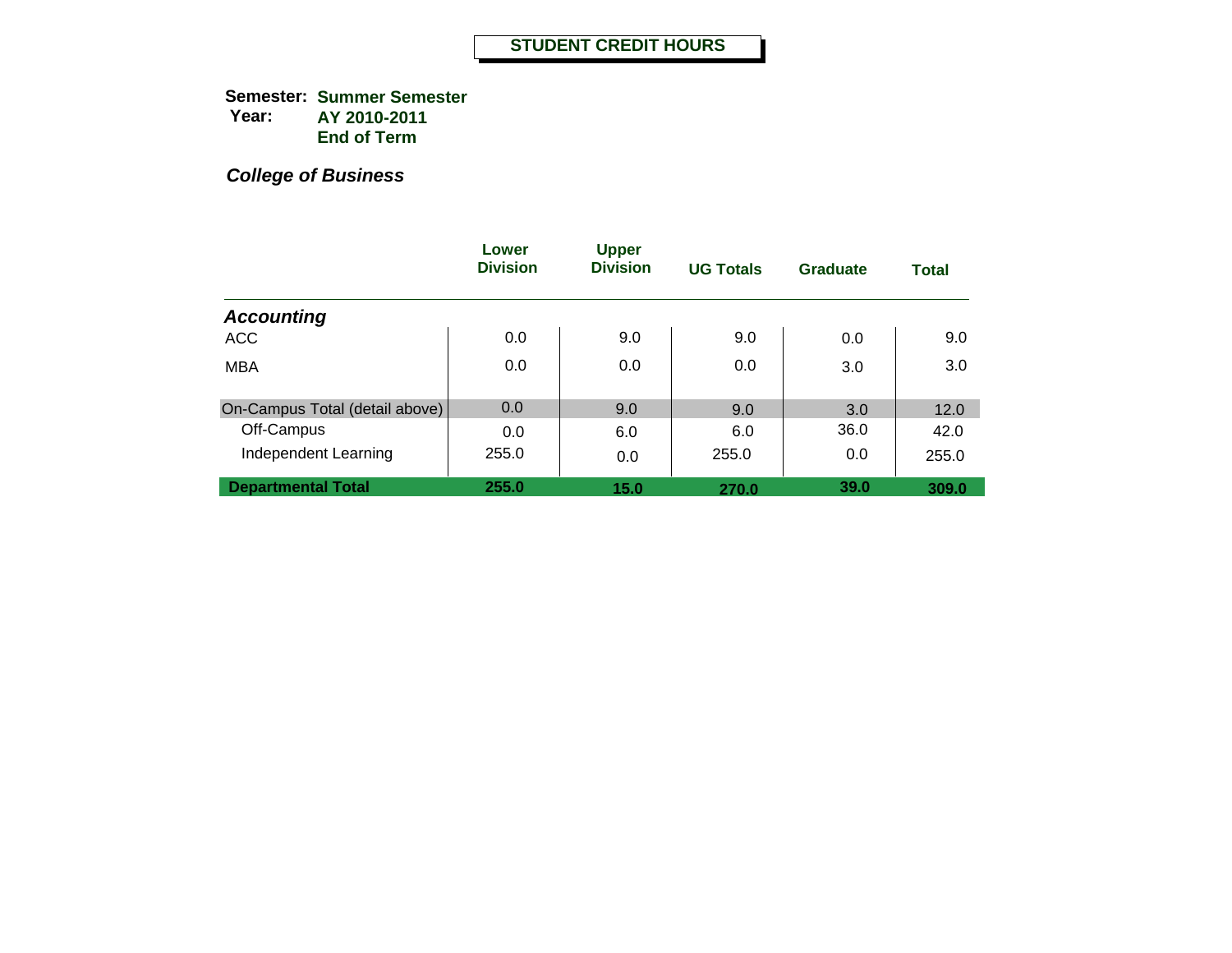**Semester: Summer Semester Year: AY 2010-2011 End of Term**

|                                | Lower<br><b>Division</b> | <b>Upper</b><br><b>Division</b> | <b>UG Totals</b> | Graduate | Total |
|--------------------------------|--------------------------|---------------------------------|------------------|----------|-------|
| <b>Economics</b>               |                          |                                 |                  |          |       |
| <b>MBA</b>                     | 0.0                      | 0.0                             | 0.0              | 39.0     | 39.0  |
| On-Campus Total (detail above) | 0.0                      | 0.0                             | 0.0              | 39.0     | 39.0  |
| Off-Campus                     | 0.0                      | 0.0                             | 0.0              | 216.0    | 216.0 |
| Independent Learning           | 216.0                    | 0.0                             | 216.0            | 0.0      | 216.0 |
| <b>Departmental Total</b>      | 216.0                    | 0.0                             | 216.0            | 255.0    | 471.0 |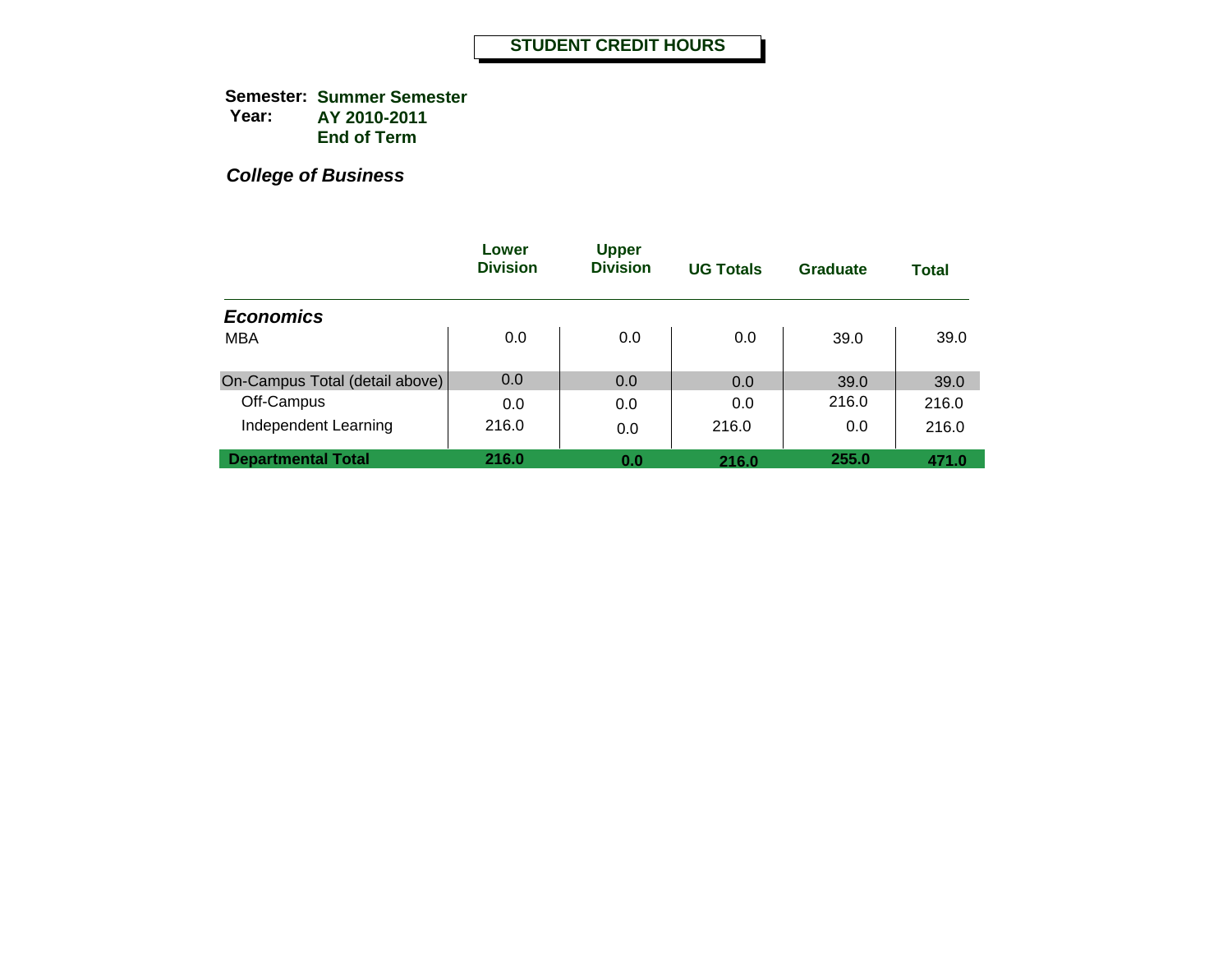**Semester: Summer Semester Year: AY 2010-2011 End of Term**

|                                | Lower<br><b>Division</b> | <b>Upper</b><br><b>Division</b> | <b>UG Totals</b> | Graduate | <b>Total</b> |
|--------------------------------|--------------------------|---------------------------------|------------------|----------|--------------|
| <b>Finance</b>                 |                          |                                 |                  |          |              |
| <b>FIN</b>                     | 0.0                      | 9.0                             | 9.0              | 33.0     | 42.0         |
| ID                             | 0.0                      | 9.0                             | 9.0              | 0.0      | 9.0          |
| RMI                            | 0.0                      | 3.0                             | 3.0              | 0.0      | 3.0          |
|                                |                          |                                 |                  |          |              |
| On-Campus Total (detail above) | 0.0                      | 21.0                            | 21.0             | 33.0     | 54.0         |
| Off-Campus                     | 3.0                      | 12.0                            | 15.0             | 57.0     | 72.0         |
| Independent Learning           | 329.0                    | 30.0                            | 359.0            | 0.0      | 359.0        |
| <b>Departmental Total</b>      | 332.0                    | 63.0                            | 395.0            | 90.0     | 485.0        |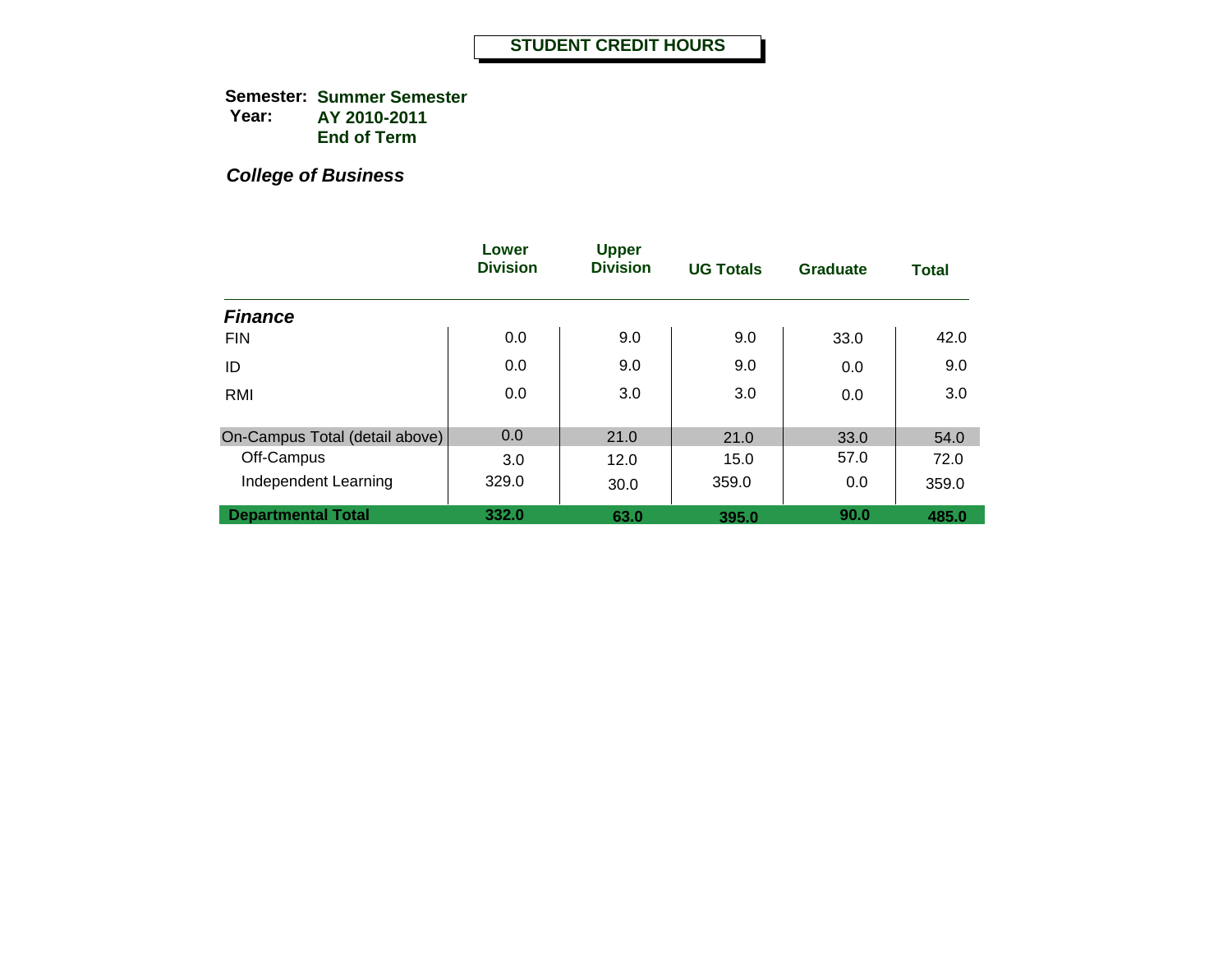**Semester: Summer Semester Year: AY 2010-2011 End of Term**

|                                     | Lower<br><b>Division</b> | <b>Upper</b><br><b>Division</b> | <b>UG Totals</b> | <b>Graduate</b> | <b>Total</b> |
|-------------------------------------|--------------------------|---------------------------------|------------------|-----------------|--------------|
| <b>Info Systems &amp; Oper Mgmt</b> |                          |                                 |                  |                 |              |
| <b>ISOM</b>                         | 0.0                      | 6.0                             | 6.0              | 18.0            | 24.0         |
| <b>MBA</b>                          | 0.0                      | 0.0                             | 0.0              | 24.0            | 24.0         |
| On-Campus Total (detail above)      | 0.0                      | 6.0                             | 6.0              | 42.0            | 48.0         |
| Off-Campus                          | 0.0                      | 6.0                             | 6.0              | 198.0           | 204.0        |
| Independent Learning                | 258.0                    | 36.0                            | 294.0            | 0.0             | 294.0        |
| <b>Departmental Total</b>           | 258.0                    | 48.0                            | 306.0            | 240.0           | 546.0        |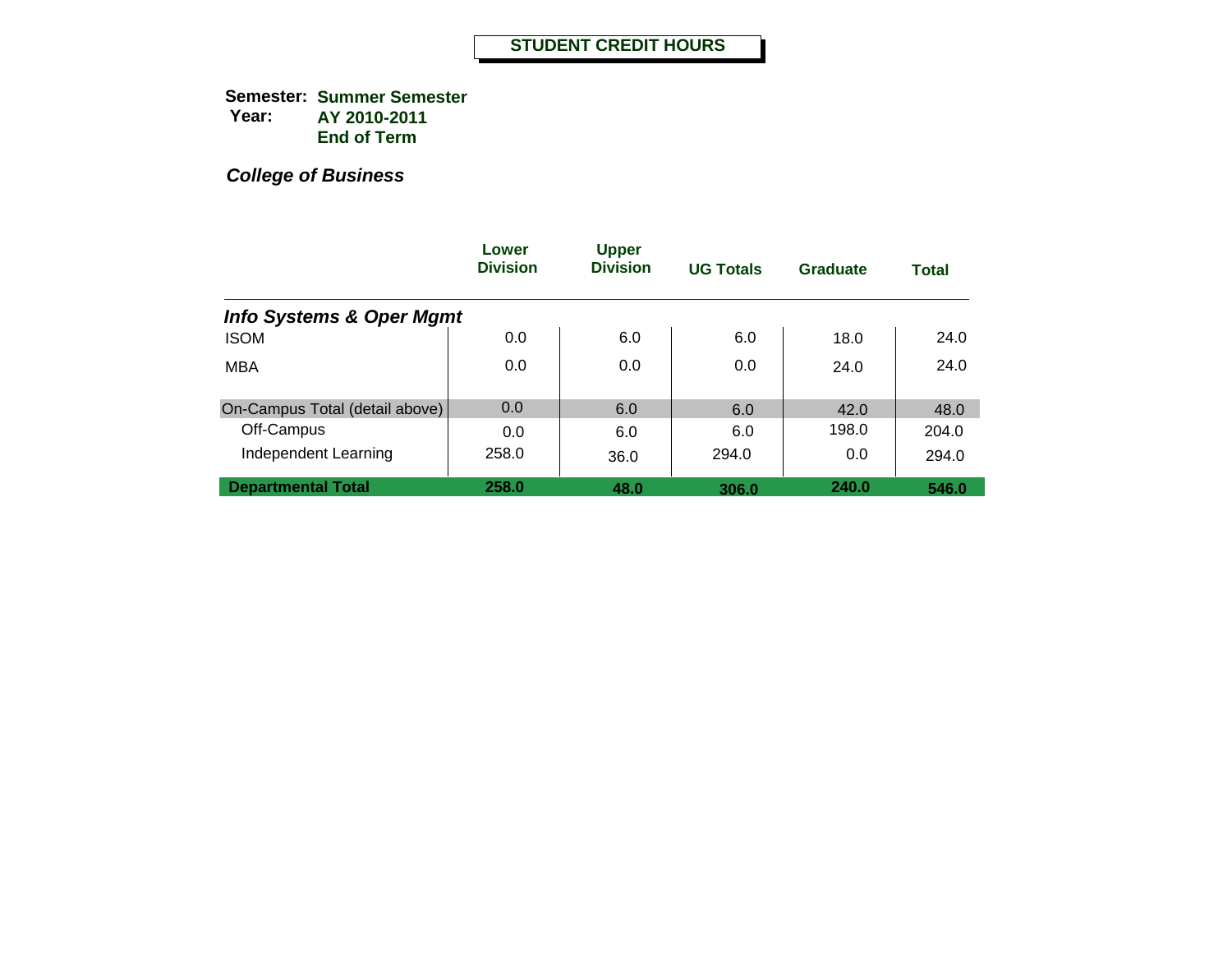**Semester: Summer Semester Year: AY 2010-2011 End of Term**

|                                   | Lower<br><b>Division</b> | <b>Upper</b><br><b>Division</b> | <b>UG Totals</b> | Graduate | <b>Total</b> |
|-----------------------------------|--------------------------|---------------------------------|------------------|----------|--------------|
| <b>Marketing &amp; Management</b> |                          |                                 |                  |          |              |
| <b>MBA</b>                        | 0.0                      | 0.0                             | 0.0              | 45.0     | 45.0         |
| MGT                               | 0.0                      | 6.0                             | 6.0              | 12.0     | 18.0         |
| <b>MKG</b>                        | 0.0                      | 18.0                            | 18.0             | 27.0     | 45.0         |
| On-Campus Total (detail above)    | 0.0                      | 24.0                            | 24.0             | 84.0     | 108.0        |
| Off-Campus                        | 0.0                      | 174.0                           | 174.0            | 288.0    | 462.0        |
| Independent Learning              | 183.0                    | 15.0                            | 198.0            | 0.0      | 198.0        |
| <b>Departmental Total</b>         | 183.0                    | 213.0                           | 396.0            | 372.0    | 768.0        |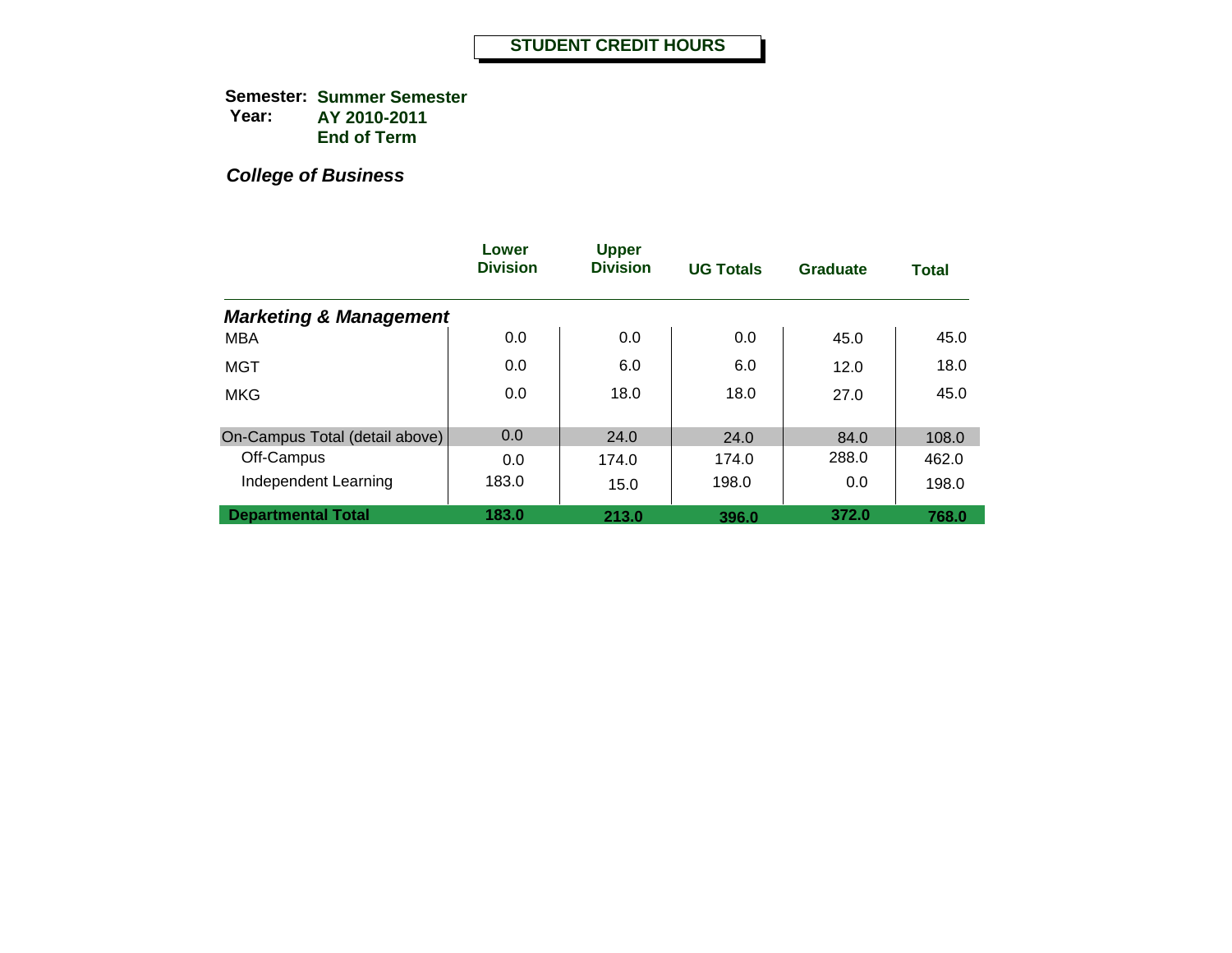|                                           | Lower<br><b>Division</b> | <b>Upper</b><br><b>Division</b> | <b>UG Totals</b> | Graduate | <b>Total</b> |
|-------------------------------------------|--------------------------|---------------------------------|------------------|----------|--------------|
| <b>Center for Info &amp; Comm Science</b> |                          |                                 |                  |          |              |
| <b>ICS</b>                                | 0.0                      | 0.0                             | 0.0              | 282.0    | 282.0        |
| On-Campus Total (detail above)            | 0.0                      | 0.0                             | 0.0              | 282.0    | 282.0        |
| Off-Campus                                | 0.0                      | 0.0                             | 0.0              | 123.0    | 123.0        |
| Independent Learning                      | 0.0                      | 0.0                             | 0.0              | 0.0      | 0.0          |
| <b>Departmental Total</b>                 | 0.0                      | 0.0                             | 0.0              | 405.0    | 405.0        |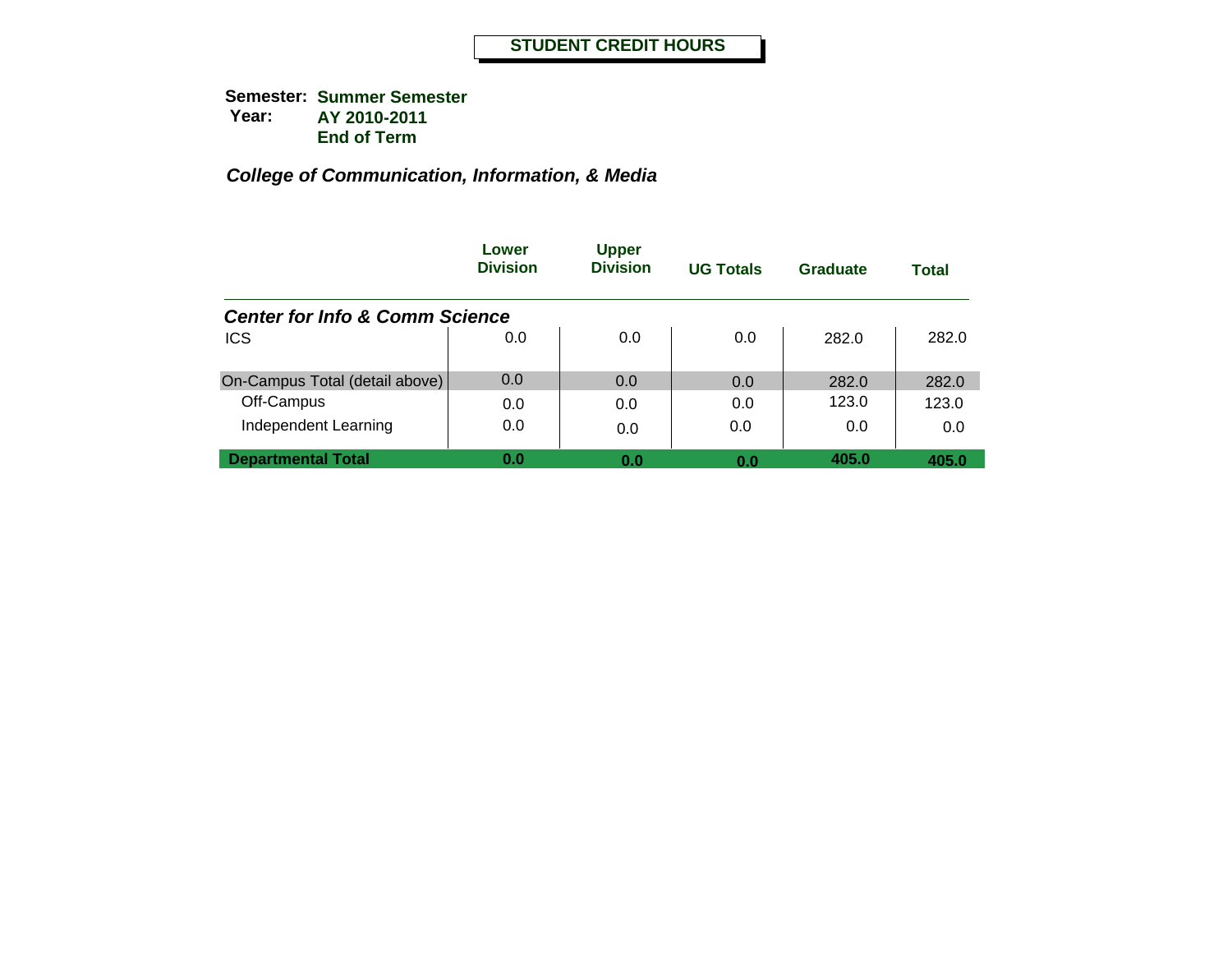|                                | Lower<br><b>Division</b> | <b>Upper</b><br><b>Division</b> | <b>UG Totals</b> | <b>Graduate</b> | <b>Total</b> |
|--------------------------------|--------------------------|---------------------------------|------------------|-----------------|--------------|
| <b>Journalism</b>              |                          |                                 |                  |                 |              |
| <b>CRPRJ</b>                   | 0.0                      | 0.0                             | 0.0              | 3.0             | 3.0          |
| <b>JOURN</b>                   | 0.0                      | 5.0                             | 5.0              | 27.0            | 32.0         |
| <b>NEWS</b>                    | 0.0                      | 30.0                            | 30.0             | 0.0             | 30.0         |
| <b>RES</b>                     | 0.0                      | 0.0                             | 0.0              | 3.0             | 3.0          |
| On-Campus Total (detail above) | 0.0                      | 35.0                            | 35.0             | 33.0            | 68.0         |
| Off-Campus                     | 57.0                     | 250.0                           | 307.0            | 84.0            | 391.0        |
| Independent Learning           | 51.0                     | 0.0                             | 51.0             | 0.0             | 51.0         |
| <b>Departmental Total</b>      | 108.0                    | 285.0                           | 393.0            | 117.0           | 510.0        |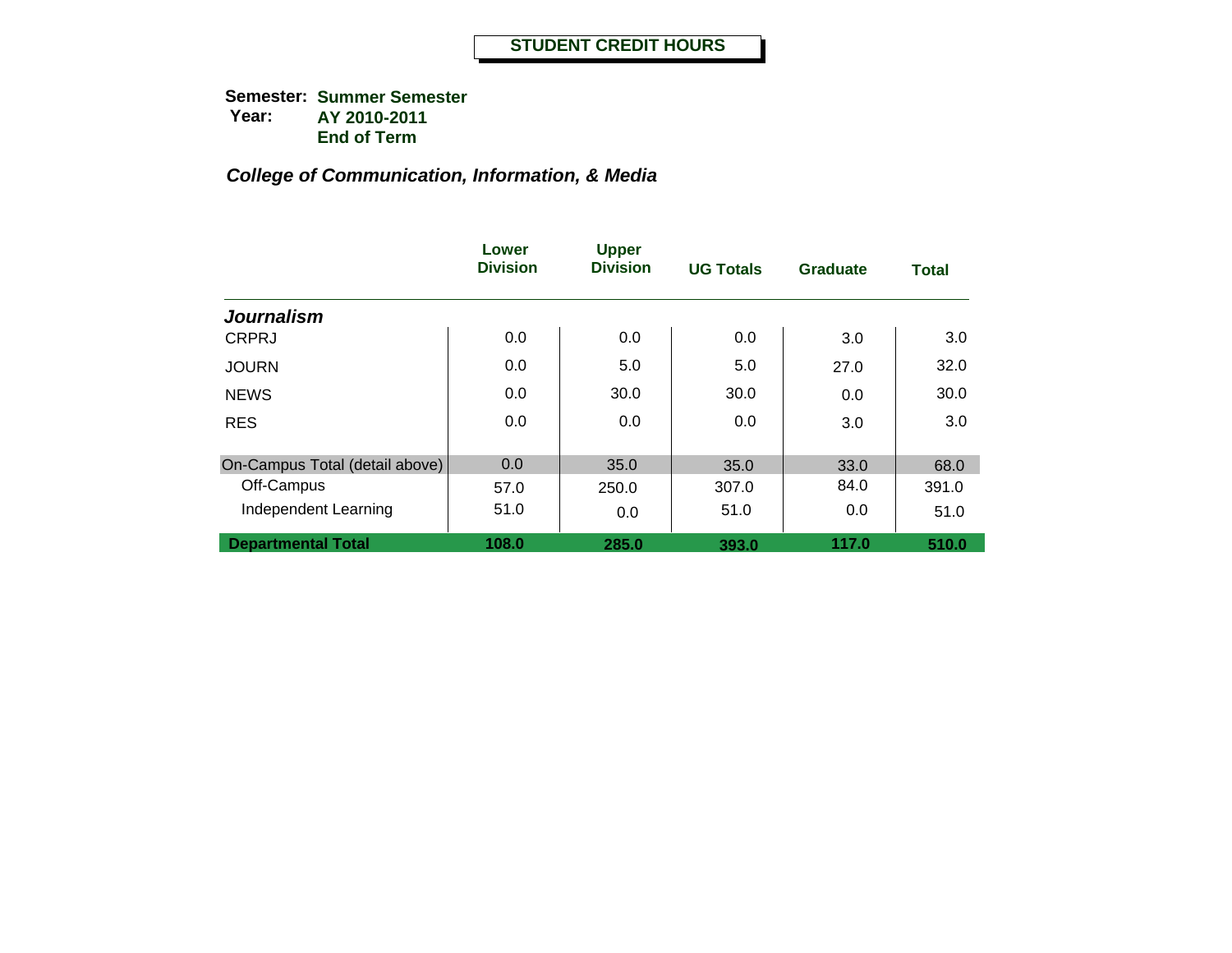|                                | Lower<br><b>Division</b> | <b>Upper</b><br><b>Division</b> | <b>UG Totals</b> | Graduate | <b>Total</b> |
|--------------------------------|--------------------------|---------------------------------|------------------|----------|--------------|
| <b>Communication Studies</b>   |                          |                                 |                  |          |              |
| <b>COMM</b>                    | 0.0                      | 9.0                             | 9.0              | 18.0     | 27.0         |
| <b>SPCH</b>                    | 0.0                      | 0.0                             | 0.0              | 0.0      | 0.0          |
| On-Campus Total (detail above) | 0.0                      | 9.0                             | 9.0              | 18.0     | 27.0         |
| Off-Campus                     | 0.0                      | 102.0                           | 102.0            | 9.0      | 111.0        |
| Independent Learning           | 273.0                    | 54.0                            | 327.0            | 0.0      | 327.0        |
| <b>Departmental Total</b>      | 273.0                    | 165.0                           | 438.0            | 27.0     | 465.0        |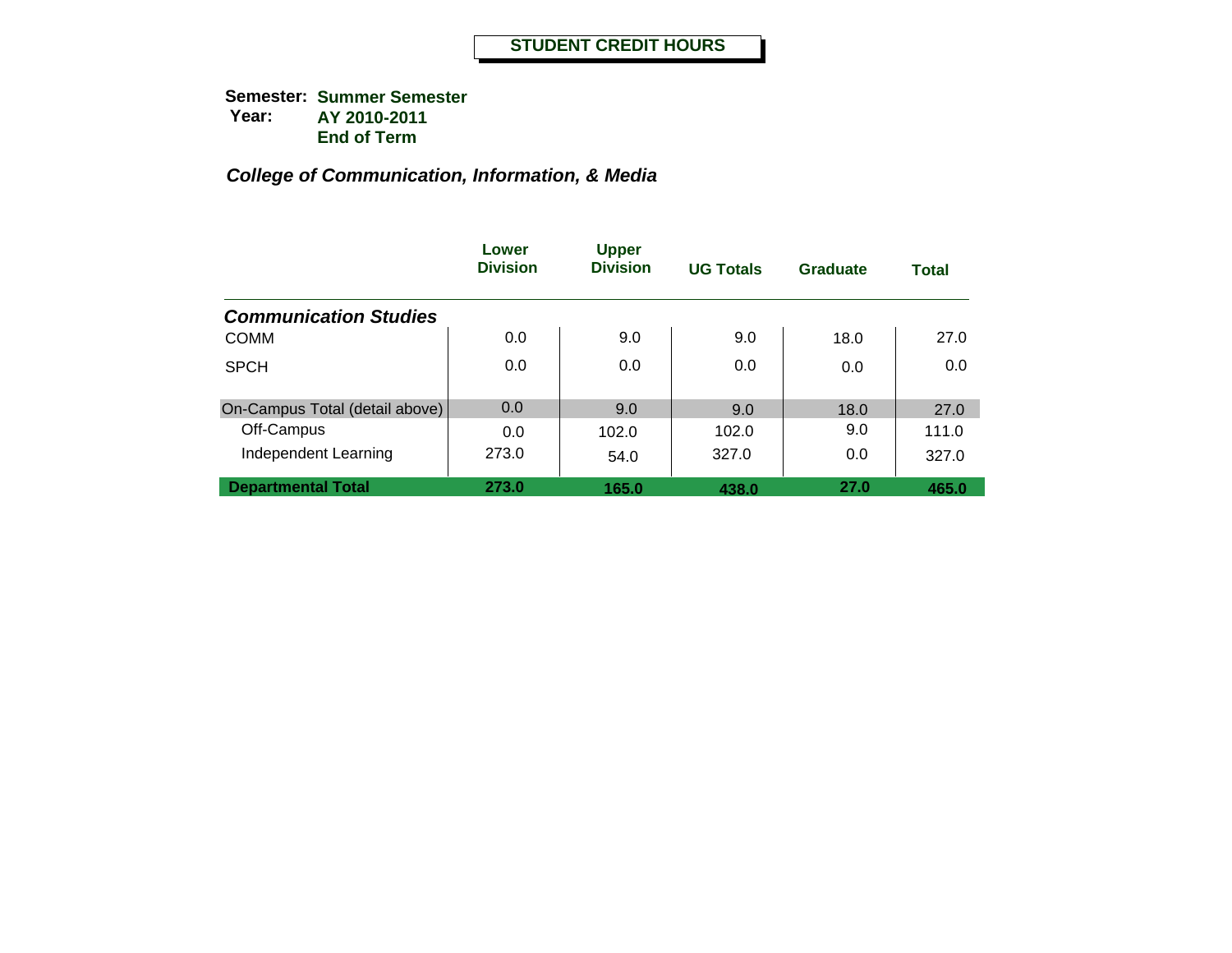|                                | Lower<br><b>Division</b> | <b>Upper</b><br><b>Division</b> | <b>UG Totals</b> | Graduate | <b>Total</b> |
|--------------------------------|--------------------------|---------------------------------|------------------|----------|--------------|
| <b>Telecommunications</b>      |                          |                                 |                  |          |              |
| <b>ICOM</b>                    | 12.0                     | 0.0                             | 12.0             | 0.0      | 12.0         |
| <b>TCOM</b>                    | 0.0                      | 90.0                            | 90.0             | 9.0      | 99.0         |
| <b>THES</b>                    | 0.0                      | 0.0                             | 0.0              | 6.0      | 6.0          |
|                                |                          |                                 |                  |          |              |
| On-Campus Total (detail above) | 12.0                     | 90.0                            | 102.0            | 15.0     | 117.0        |
| Off-Campus                     | 0.0                      | 154.0                           | 154.0            | 0.0      | 154.0        |
| Independent Learning           | 0.0                      | 0.0                             | 0.0              | 0.0      | 0.0          |
| <b>Departmental Total</b>      | 12.0                     | 244.0                           | 256.0            | 15.0     | 271.0        |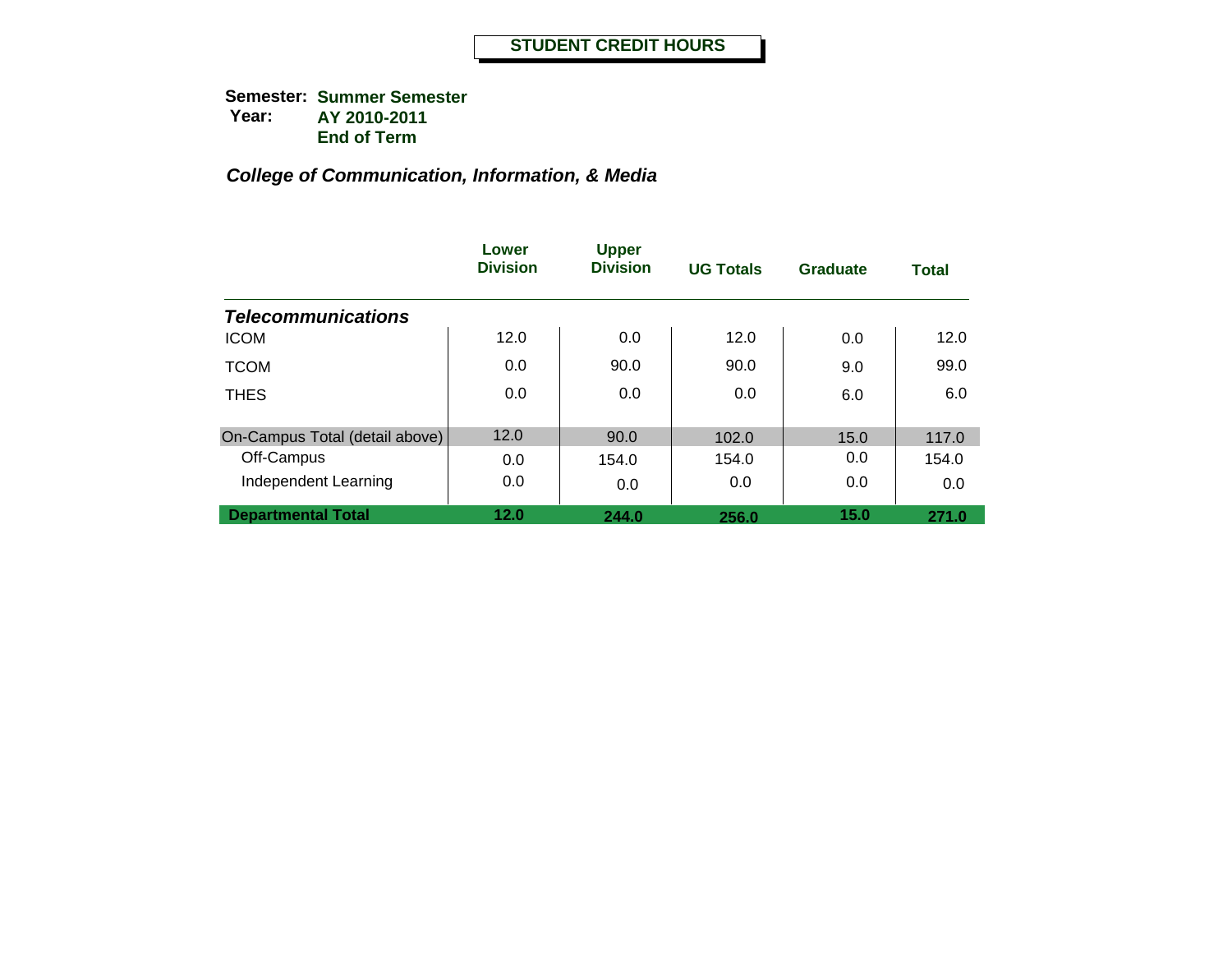**Semester: Summer Semester Year: AY 2010-2011 End of Term**

*College of Fine Arts*

|                                | Lower<br><b>Division</b> | <b>Upper</b><br><b>Division</b> | <b>UG Totals</b> | Graduate | <b>Total</b> |
|--------------------------------|--------------------------|---------------------------------|------------------|----------|--------------|
| <b>Art</b>                     |                          |                                 |                  |          |              |
| <b>ART</b>                     | 84.0                     | 3.0                             | 87.0             | 0.0      | 87.0         |
| <b>CRPRJ</b>                   | 0.0                      | 0.0                             | 0.0              | 36.0     | 36.0         |
| <b>MASTR</b>                   | 0.0                      | 0.0                             | 0.0              | 0.0      | 0.0          |
| On-Campus Total (detail above) | 84.0                     | 3.0                             | 87.0             | 36.0     | 123.0        |
| Off-Campus                     | 33.0                     | 9.0                             | 42.0             | 0.0      | 42.0         |
| Independent Learning           | 192.0                    | 0.0                             | 192.0            | 0.0      | 192.0        |
| <b>Departmental Total</b>      | 309.0                    | 12.0                            | 321.0            | 36.0     | 357.0        |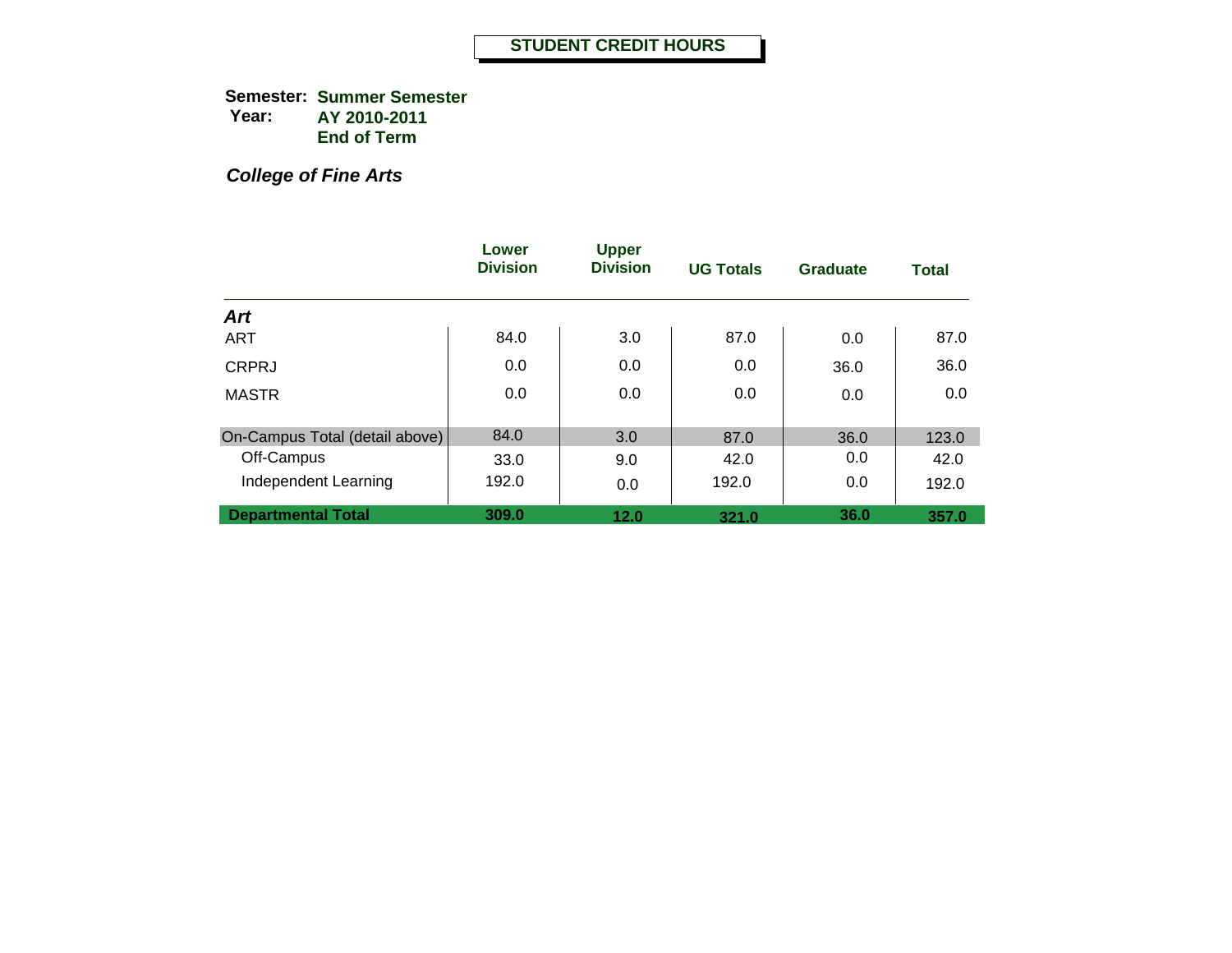**Semester: Summer Semester Year: AY 2010-2011 End of Term**

## *College of Fine Arts*

|                                | Lower<br><b>Division</b> | <b>Upper</b><br><b>Division</b> | <b>UG Totals</b> | <b>Graduate</b> | <b>Total</b> |
|--------------------------------|--------------------------|---------------------------------|------------------|-----------------|--------------|
| <b>Music</b>                   |                          |                                 |                  |                 |              |
| <b>DISS</b>                    | 0.0                      | 0.0                             | 0.0              | 10.0            | 10.0         |
| <b>DOC</b>                     | 0.0                      | 0.0                             | 0.0              | 0.0             | 0.0          |
| <b>MASTR</b>                   | 0.0                      | 0.0                             | 0.0              | 0.0             | 0.0          |
| <b>MUHIS</b>                   | 0.0                      | 0.0                             | 0.0              | 36.0            | 36.0         |
| On-Campus Total (detail above) | 0.0                      | 0.0                             | 0.0              | 46.0            | 46.0         |
| Off-Campus                     | 0.0                      | 0.0                             | 0.0              | 110.0           | 110.0        |
| Independent Learning           | 84.0                     | 0.0                             | 84.0             | 0.0             | 84.0         |
| <b>Departmental Total</b>      | 84.0                     | 0.0                             | 84.0             | 156.0           | 240.0        |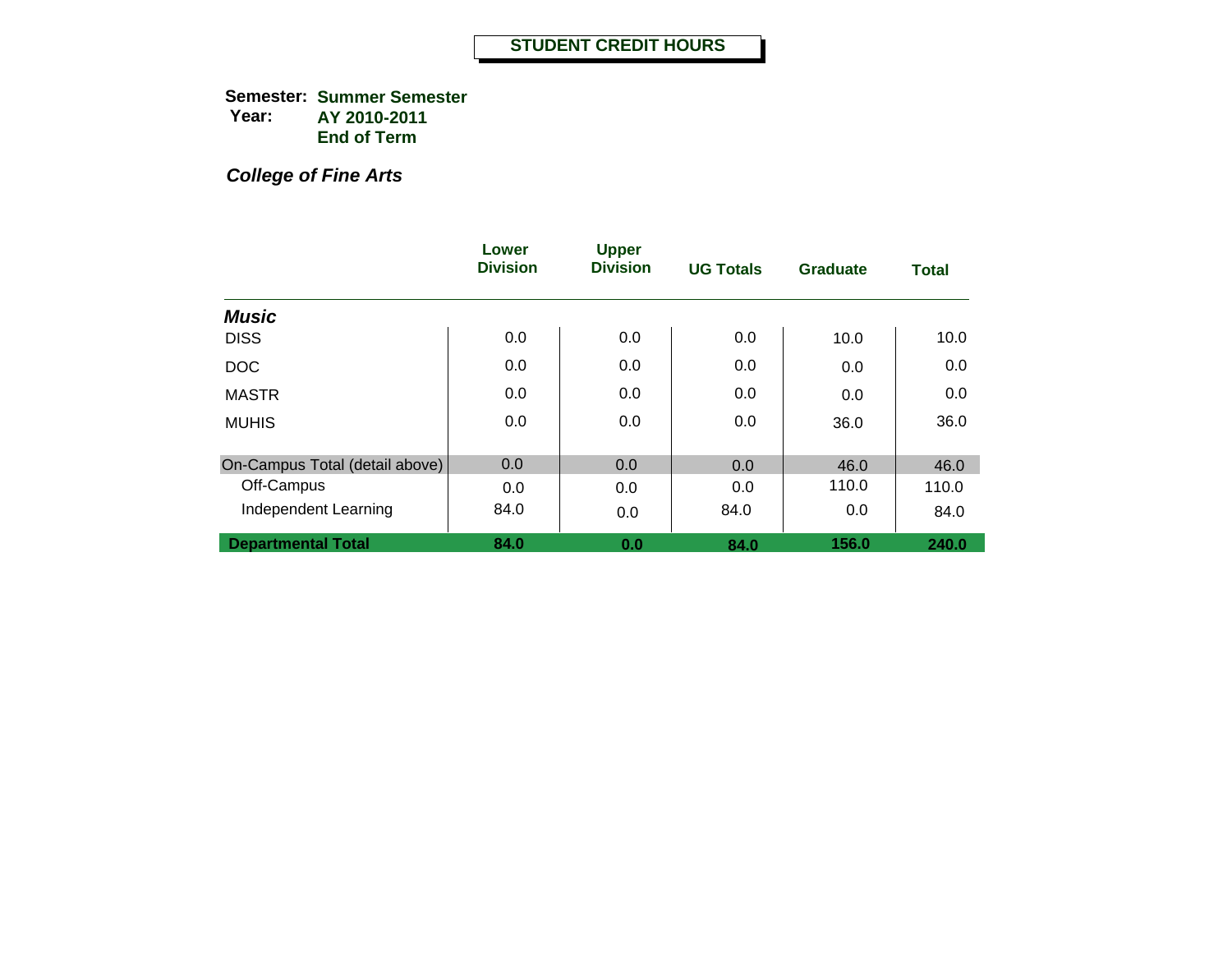**Semester: Summer Semester Year: AY 2010-2011 End of Term**

*College of Fine Arts*

|                                | Lower<br><b>Division</b> | <b>Upper</b><br><b>Division</b> | <b>UG Totals</b> | Graduate | <b>Total</b> |
|--------------------------------|--------------------------|---------------------------------|------------------|----------|--------------|
| <b>Theatre &amp; Dance</b>     |                          |                                 |                  |          |              |
| <b>THEAT</b>                   | 0.0                      | 12.0                            | 12.0             | 0.0      | 12.0         |
| On-Campus Total (detail above) | 0.0                      | 12.0                            | 12.0             | 0.0      | 12.0         |
| Off-Campus                     | 6.0                      | 3.0                             | 9.0              | 0.0      | 9.0          |
| Independent Learning           | 234.0                    | 0.0                             | 234.0            | 0.0      | 234.0        |
| <b>Departmental Total</b>      | 240.0                    | 15.0                            | 255.0            | 0.0      | 255.0        |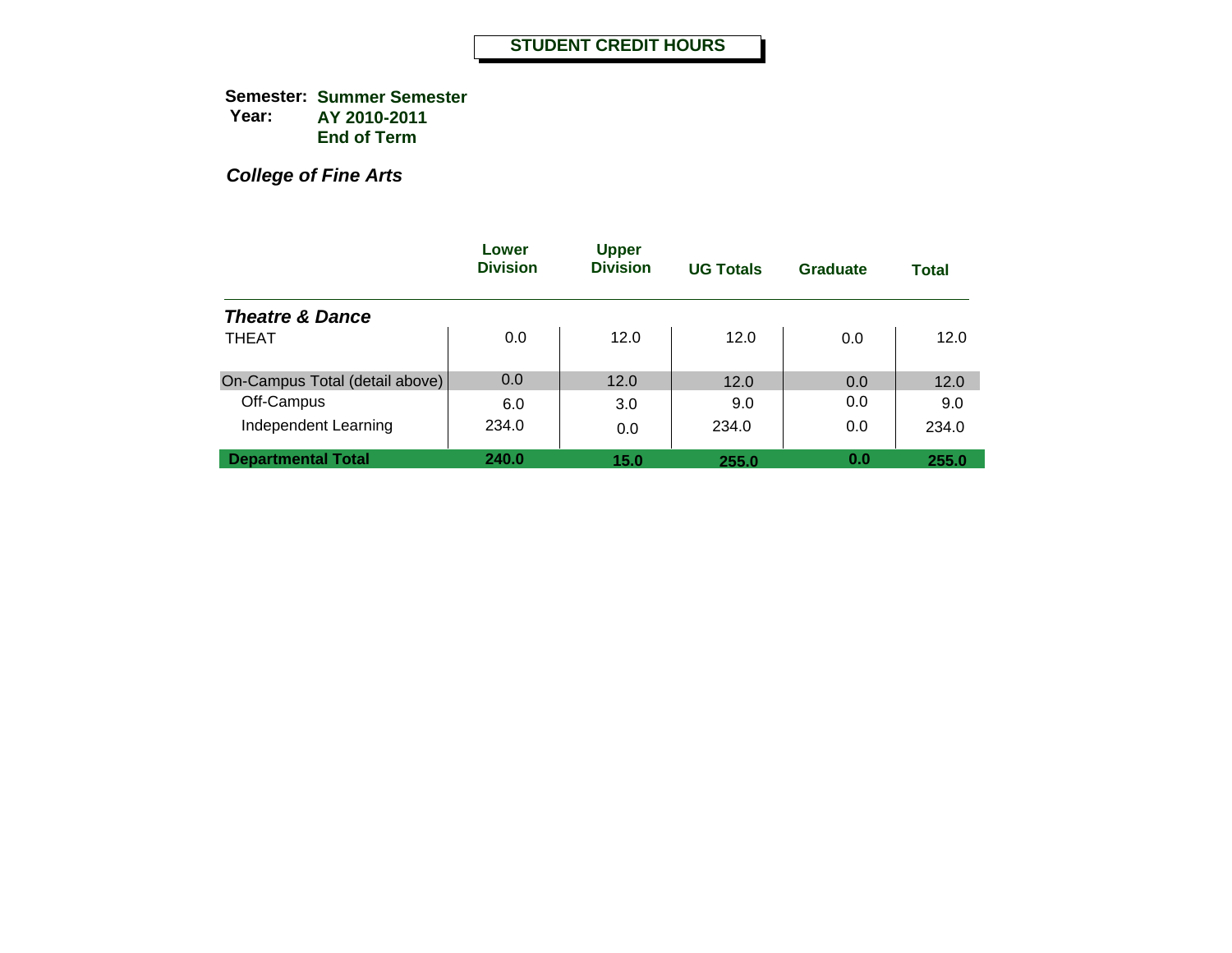|                                | Lower<br><b>Division</b> | <b>Upper</b><br><b>Division</b> | <b>UG Totals</b> | <b>Graduate</b> | <b>Total</b> |
|--------------------------------|--------------------------|---------------------------------|------------------|-----------------|--------------|
| Anthropology                   |                          |                                 |                  |                 |              |
| <b>ANTH</b>                    | 0.0                      | 6.0                             | 6.0              | 0.0             | 6.0          |
| <b>THES</b>                    | 0.0                      | 0.0                             | 0.0              | 6.0             | 6.0          |
| On-Campus Total (detail above) | 0.0                      | 6.0                             | 6.0              | 6.0             | 12.0         |
| Off-Campus                     | 51.0                     | 144.0                           | 195.0            | 33.0            | 228.0        |
| Independent Learning           | 204.0                    | 0.0                             | 204.0            | 0.0             | 204.0        |
| <b>Departmental Total</b>      | 255.0                    | 150.0                           | 405.0            | 39.0            | 444.0        |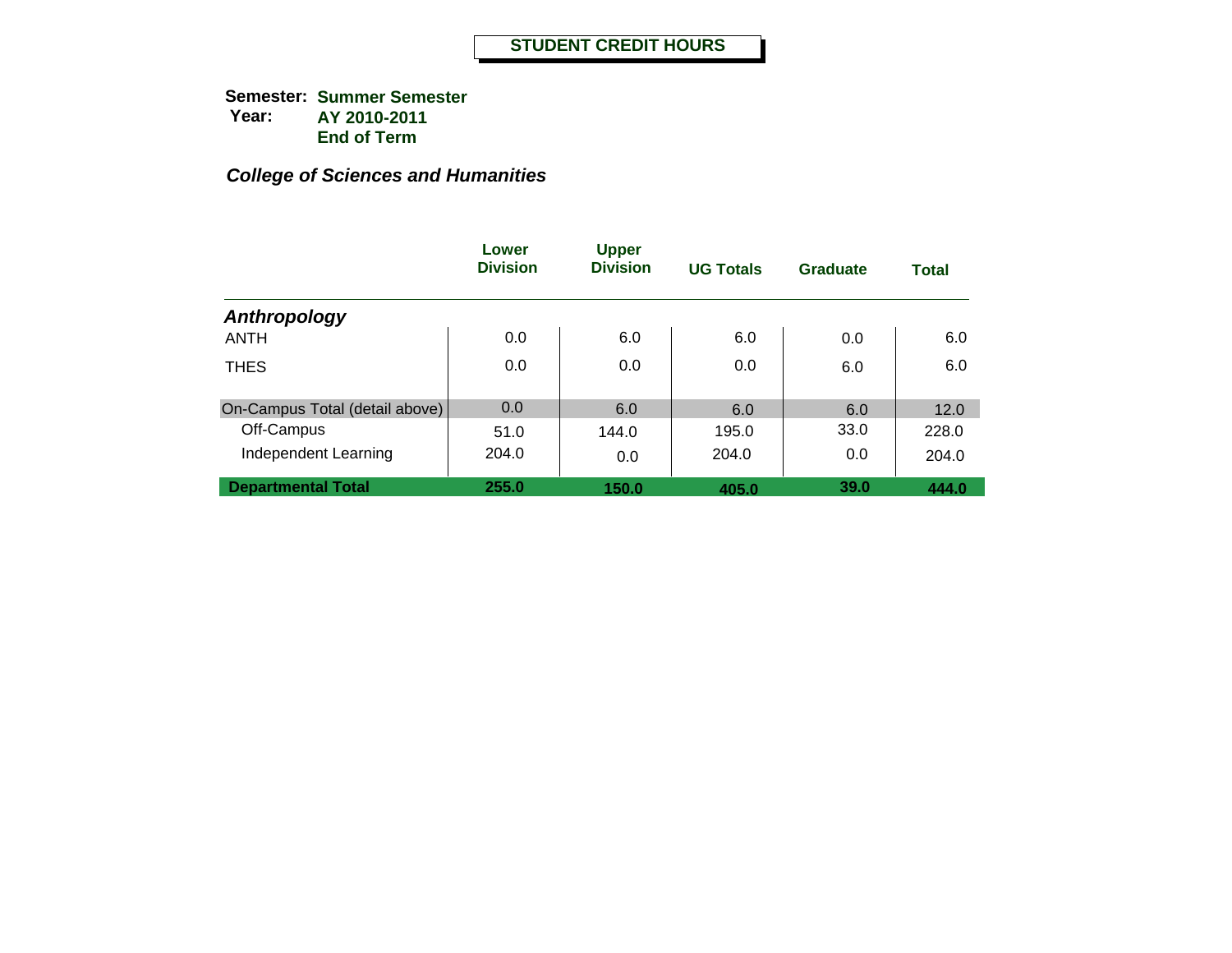|                                | Lower<br><b>Division</b> | <b>Upper</b><br><b>Division</b> | <b>UG Totals</b> | <b>Graduate</b> | <b>Total</b> |
|--------------------------------|--------------------------|---------------------------------|------------------|-----------------|--------------|
| <b>Biology</b>                 |                          |                                 |                  |                 |              |
| <b>BIO</b>                     | 70.0                     | 6.0                             | 76.0             | 3.0             | 79.0         |
| <b>CRPRJ</b>                   | 0.0                      | 0.0                             | 0.0              | 6.0             | 6.0          |
| <b>DISS</b>                    | 0.0                      | 0.0                             | 0.0              | 5.0             | 5.0          |
| <b>MASTR</b>                   | 0.0                      | 0.0                             | 0.0              | 0.0             | 0.0          |
| <b>RES</b>                     | 0.0                      | 0.0                             | 0.0              | 3.0             | 3.0          |
| On-Campus Total (detail above) | 70.0                     | 6.0                             | 76.0             | 17.0            | 93.0         |
| Off-Campus                     | 25.0                     | 39.0                            | 64.0             | 6.0             | 70.0         |
| Independent Learning           | 90.0                     | 0.0                             | 90.0             | 0.0             | 90.0         |
| <b>Departmental Total</b>      | 185.0                    | 45.0                            | 230.0            | 23.0            | 253.0        |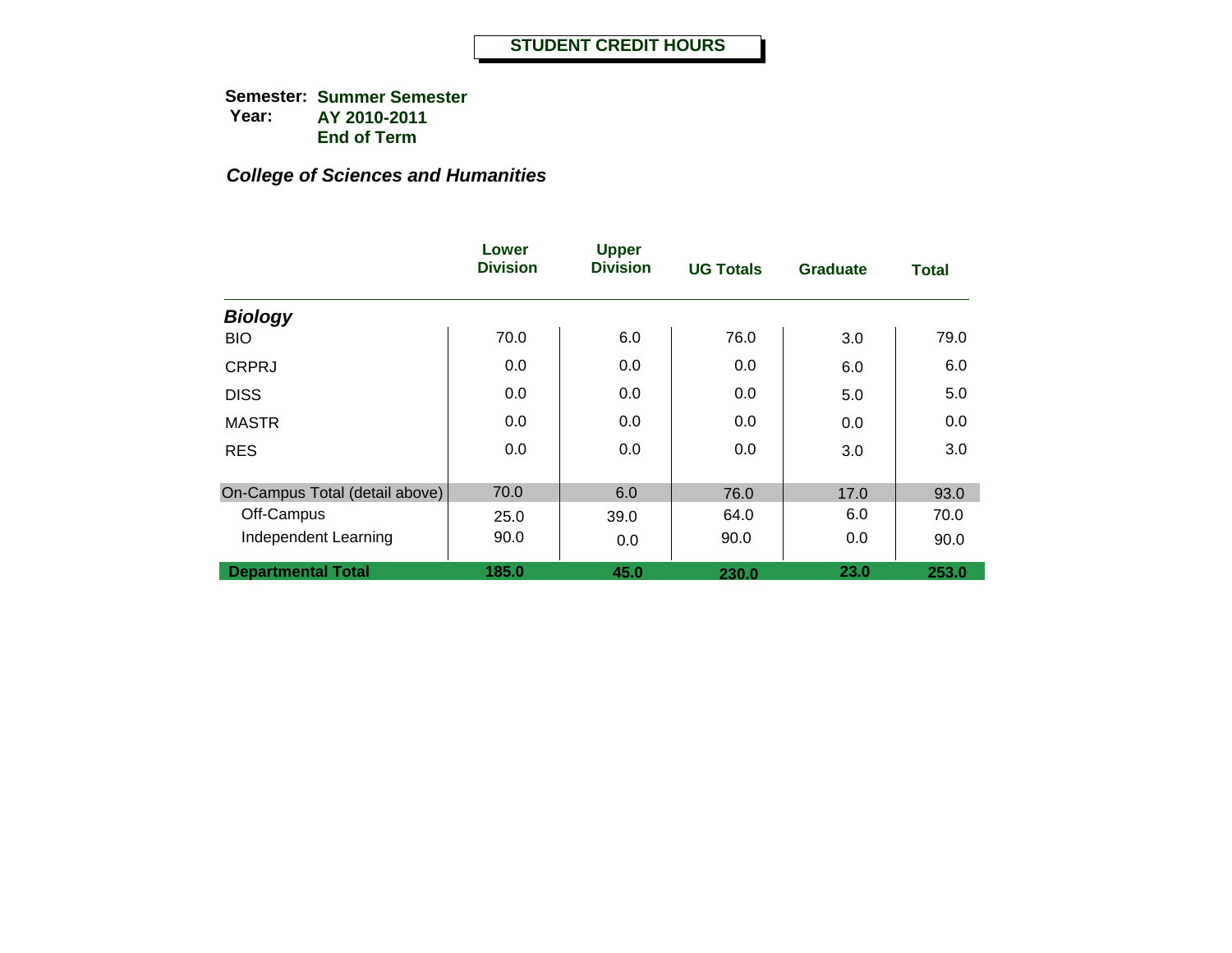|                                | Lower<br><b>Division</b> | <b>Upper</b><br><b>Division</b> | <b>UG Totals</b> | Graduate | <b>Total</b> |
|--------------------------------|--------------------------|---------------------------------|------------------|----------|--------------|
| <b>Chemistry</b>               |                          |                                 |                  |          |              |
| <b>CHEM</b>                    | 110.0                    | 0.0                             | 110.0            | 0.0      | 110.0        |
| On-Campus Total (detail above) | 110.0                    | 0.0                             | 110.0            | 0.0      | 110.0        |
| Off-Campus                     | 85.0                     | 0.0                             | 85.0             | 0.0      | 85.0         |
| Independent Learning           | 0.0                      | 0.0                             | 0.0              | 0.0      | 0.0          |
| <b>Departmental Total</b>      | 195.0                    | 0.0                             | 195.0            | 0.0      | 195.0        |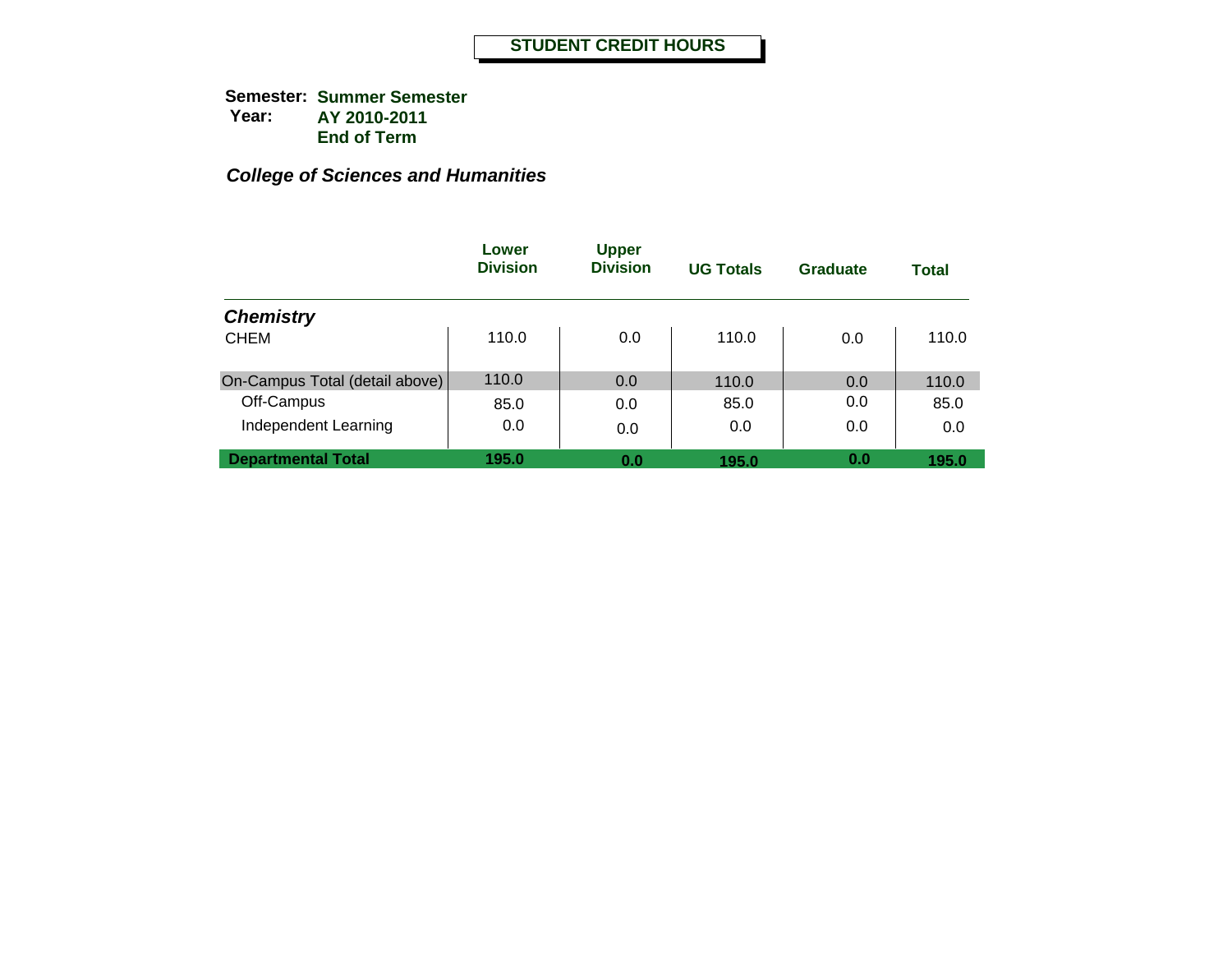|                                           | Lower<br><b>Division</b> | <b>Upper</b><br><b>Division</b> | <b>UG Totals</b> | Graduate | Total  |
|-------------------------------------------|--------------------------|---------------------------------|------------------|----------|--------|
| <b>Criminal Justice &amp; Criminology</b> |                          |                                 |                  |          |        |
| <b>CJC</b>                                | 48.0                     | 657.0                           | 705.0            | 12.0     | 717.0  |
| On-Campus Total (detail above)            | 48.0                     | 657.0                           | 705.0            | 12.0     | 717.0  |
| Off-Campus                                | 0.0                      | 0.0                             | 0.0              | 0.0      | 0.0    |
| Independent Learning                      | 327.0                    | 126.0                           | 453.0            | 0.0      | 453.0  |
| <b>Departmental Total</b>                 | 375.0                    | 783.0                           | 1158.0           | 12.0     | 1170.0 |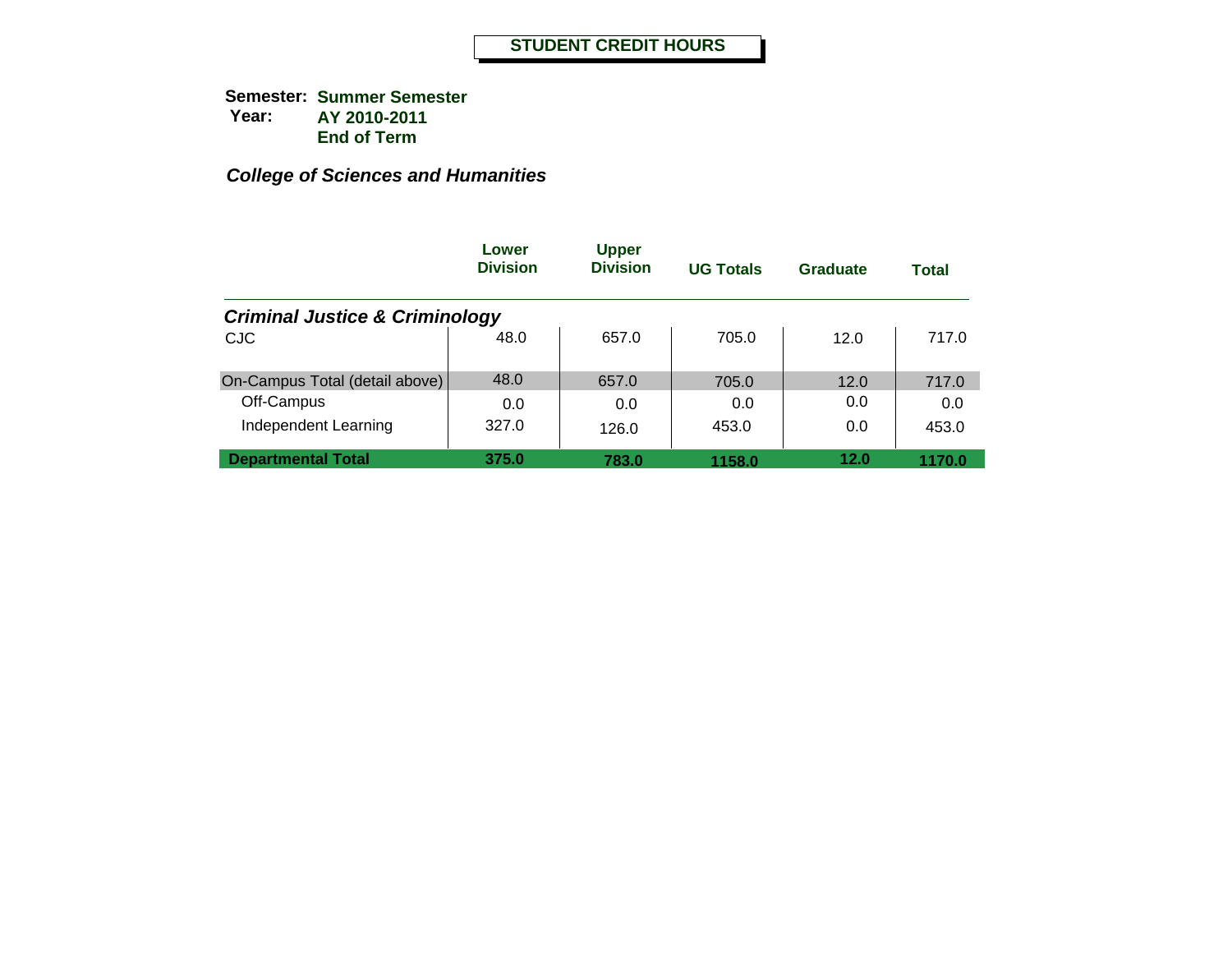|                                | Lower<br><b>Division</b> | <b>Upper</b><br><b>Division</b> | <b>UG Totals</b> | <b>Graduate</b> | <b>Total</b> |
|--------------------------------|--------------------------|---------------------------------|------------------|-----------------|--------------|
| <b>Computer Science</b>        |                          |                                 |                  |                 |              |
| <b>CS</b>                      | 0.0                      | 13.0                            | 13.0             | 93.0            | 106.0        |
| <b>THES</b>                    | 0.0                      | 0.0                             | 0.0              | 3.0             | 3.0          |
| On-Campus Total (detail above) | 0.0                      | 13.0                            | 13.0             | 96.0            | 109.0        |
| Off-Campus                     | 0.0                      | 0.0                             | 0.0              | 3.0             | 3.0          |
| Independent Learning           | 234.0                    | 36.0                            | 270.0            | 0.0             | 270.0        |
| <b>Departmental Total</b>      | 234.0                    | 49.0                            | 283.0            | 99.0            | 382.0        |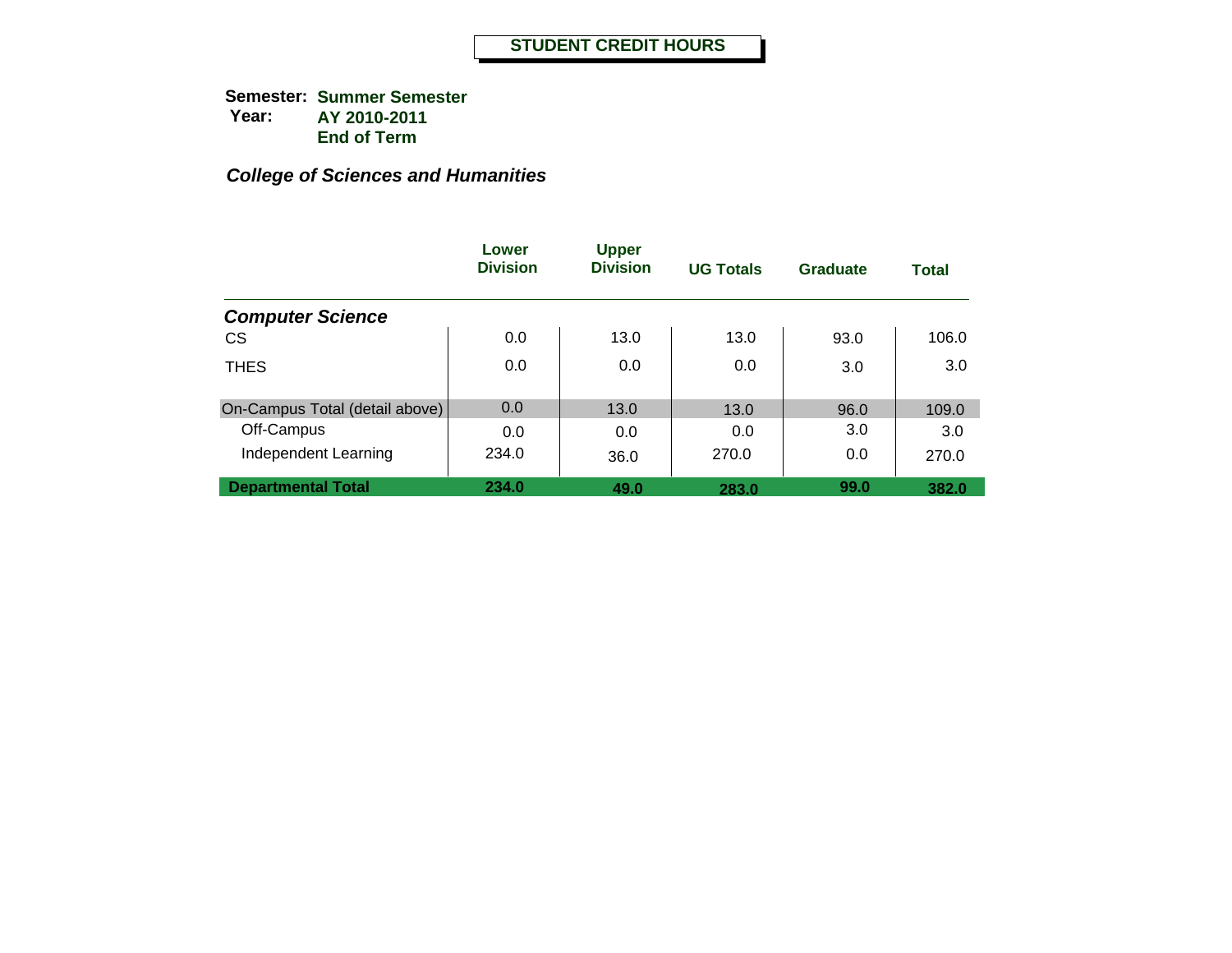|                                | Lower<br><b>Division</b> | <b>Upper</b><br><b>Division</b> | <b>UG Totals</b> | <b>Graduate</b> | <b>Total</b> |
|--------------------------------|--------------------------|---------------------------------|------------------|-----------------|--------------|
| <b>English</b>                 |                          |                                 |                  |                 |              |
| <b>DISS</b>                    | 0.0                      | 0.0                             | 0.0              | 8.0             | 8.0          |
| <b>DOC</b>                     | 0.0                      | 0.0                             | 0.0              | 0.0             | 0.0          |
| <b>ENEFL</b>                   | 15.0                     | 0.0                             | 15.0             | 0.0             | 15.0         |
| <b>ENG</b>                     | 321.0                    | 21.0                            | 342.0            | 0.0             | 342.0        |
| <b>ENIEI</b>                   | 9.0                      | 0.0                             | 9.0              | 0.0             | 9.0          |
| IEI                            | 798.0                    | 0.0                             | 798.0            | 0.0             | 798.0        |
| <b>MASTR</b>                   | 0.0                      | 0.0                             | 0.0              | 0.0             | 0.0          |
| On-Campus Total (detail above) | 1143.0                   | 21.0                            | 1164.0           | 8.0             | 1172.0       |
| Off-Campus                     | 3.0                      | 178.0                           | 181.0            | 3.0             | 184.0        |
| Independent Learning           | 465.0                    | 0.0                             | 465.0            | 0.0             | 465.0        |
| <b>Departmental Total</b>      | 1611.0                   | 199.0                           | 1810.0           | 11.0            | 1821.0       |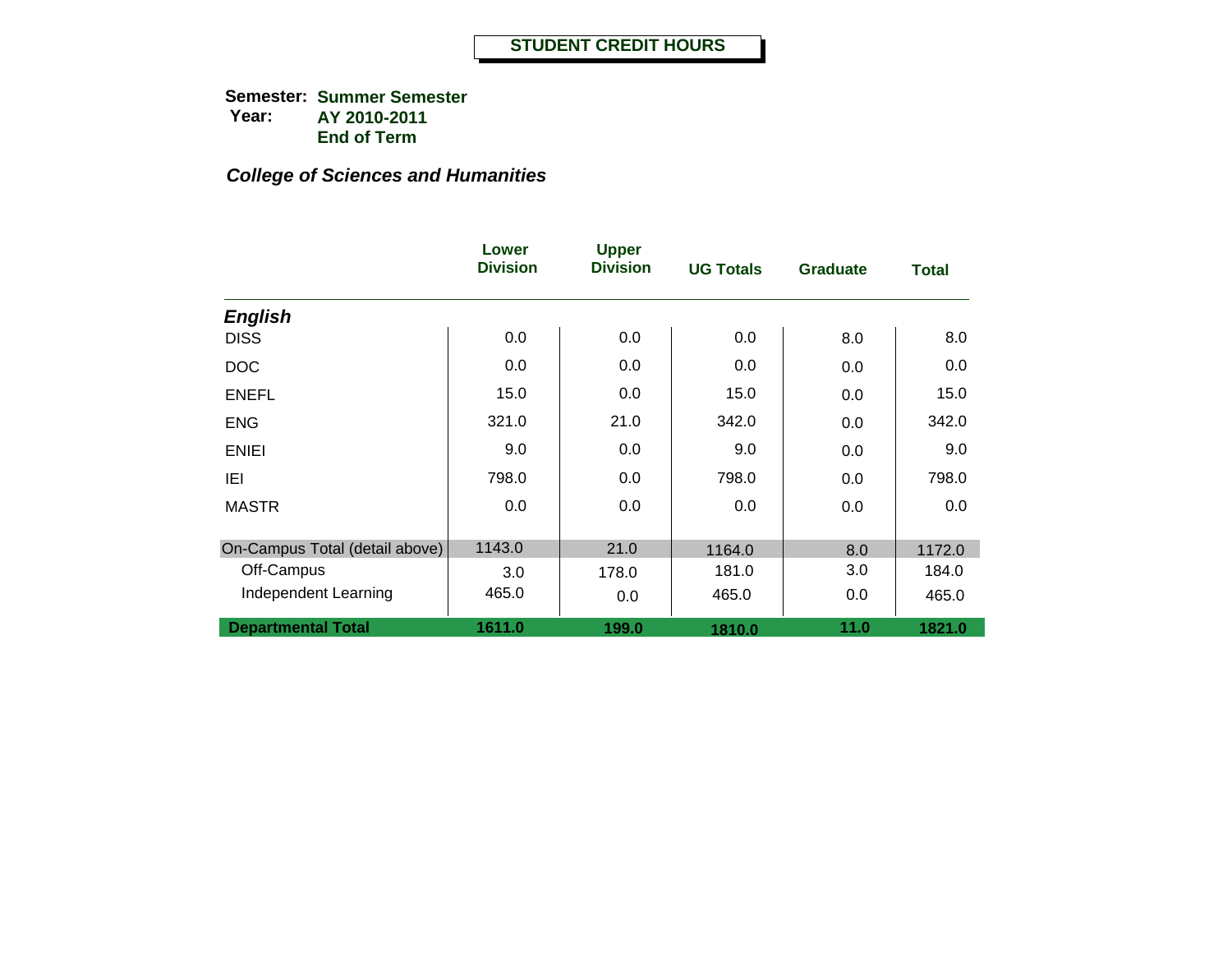|                                        | Lower<br><b>Division</b> | <b>Upper</b><br><b>Division</b> | <b>UG Totals</b> | <b>Graduate</b> | <b>Total</b> |
|----------------------------------------|--------------------------|---------------------------------|------------------|-----------------|--------------|
| <b>Modern Languages &amp; Classics</b> |                          |                                 |                  |                 |              |
| FL                                     | 0.0                      | 0.0                             | 0.0              | 3.0             | 3.0          |
| <b>GER</b>                             | 64.0                     | 3.0                             | 67.0             | 0.0             | 67.0         |
| On-Campus Total (detail above)         | 64.0                     | 3.0                             | 67.0             | 3.0             | 70.0         |
| Off-Campus                             | 0.0                      | 3.0                             | 3.0              | 0.0             | 3.0          |
| Independent Learning                   | 0.0                      | 0.0                             | 0.0              | 0.0             | 0.0          |
| <b>Departmental Total</b>              | 64.0                     | 6.0                             | 70.0             | 3.0             | 73.0         |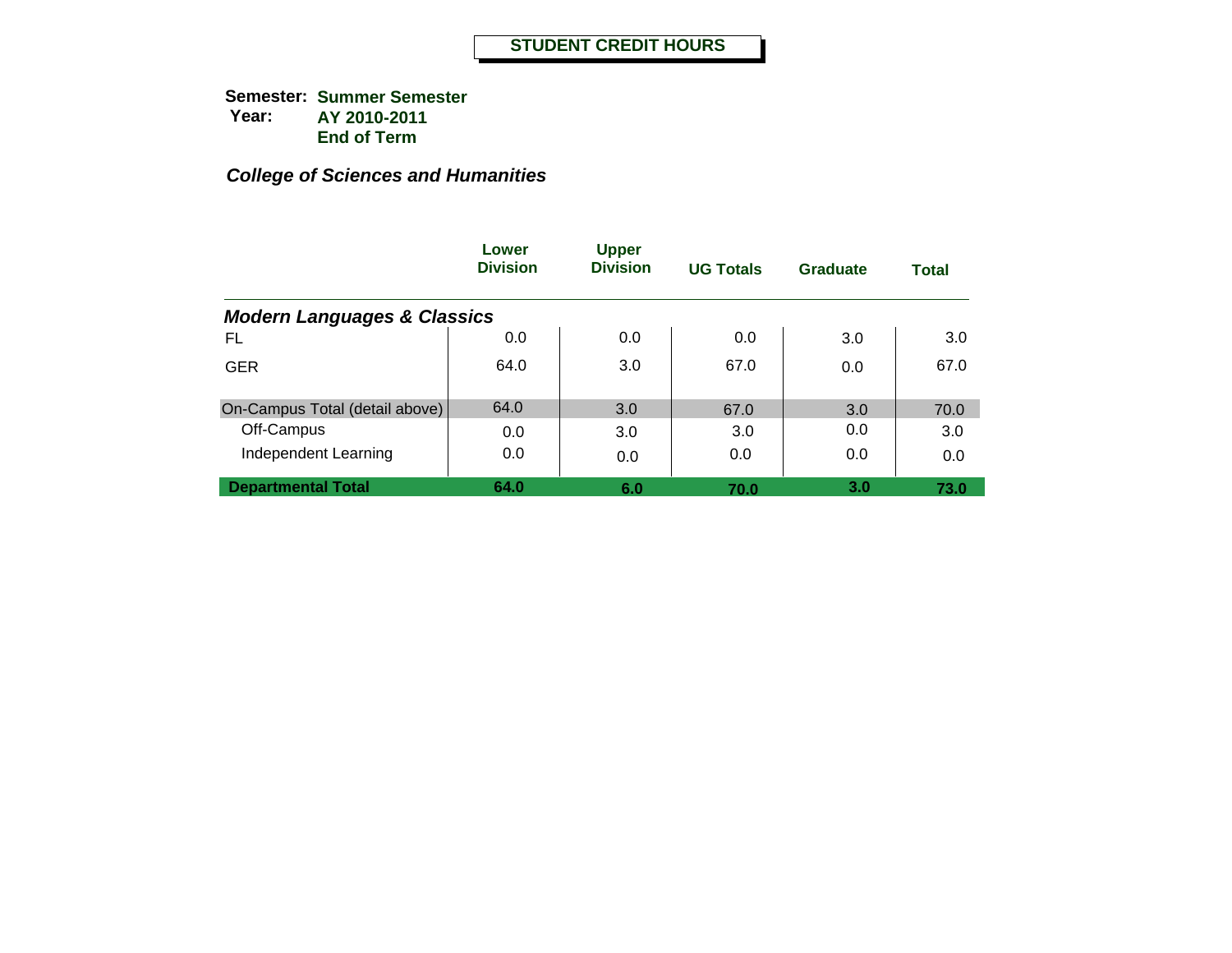|                                | Lower<br><b>Division</b> | <b>Upper</b><br><b>Division</b> | <b>UG Totals</b> | Graduate | <b>Total</b> |
|--------------------------------|--------------------------|---------------------------------|------------------|----------|--------------|
| Geography                      |                          |                                 |                  |          |              |
| <b>GEOG</b>                    | 0.0                      | 6.0                             | 6.0              | 6.0      | 12.0         |
| On-Campus Total (detail above) | 0.0                      | 6.0                             | 6.0              | 6.0      | 12.0         |
| Off-Campus                     | 0.0                      | 0.0                             | 0.0              | 0.0      | 0.0          |
| Independent Learning           | 483.0                    | 0.0                             | 483.0            | 0.0      | 483.0        |
| <b>Departmental Total</b>      | 483.0                    | 6.0                             | 489.0            | 6.0      | 495.0        |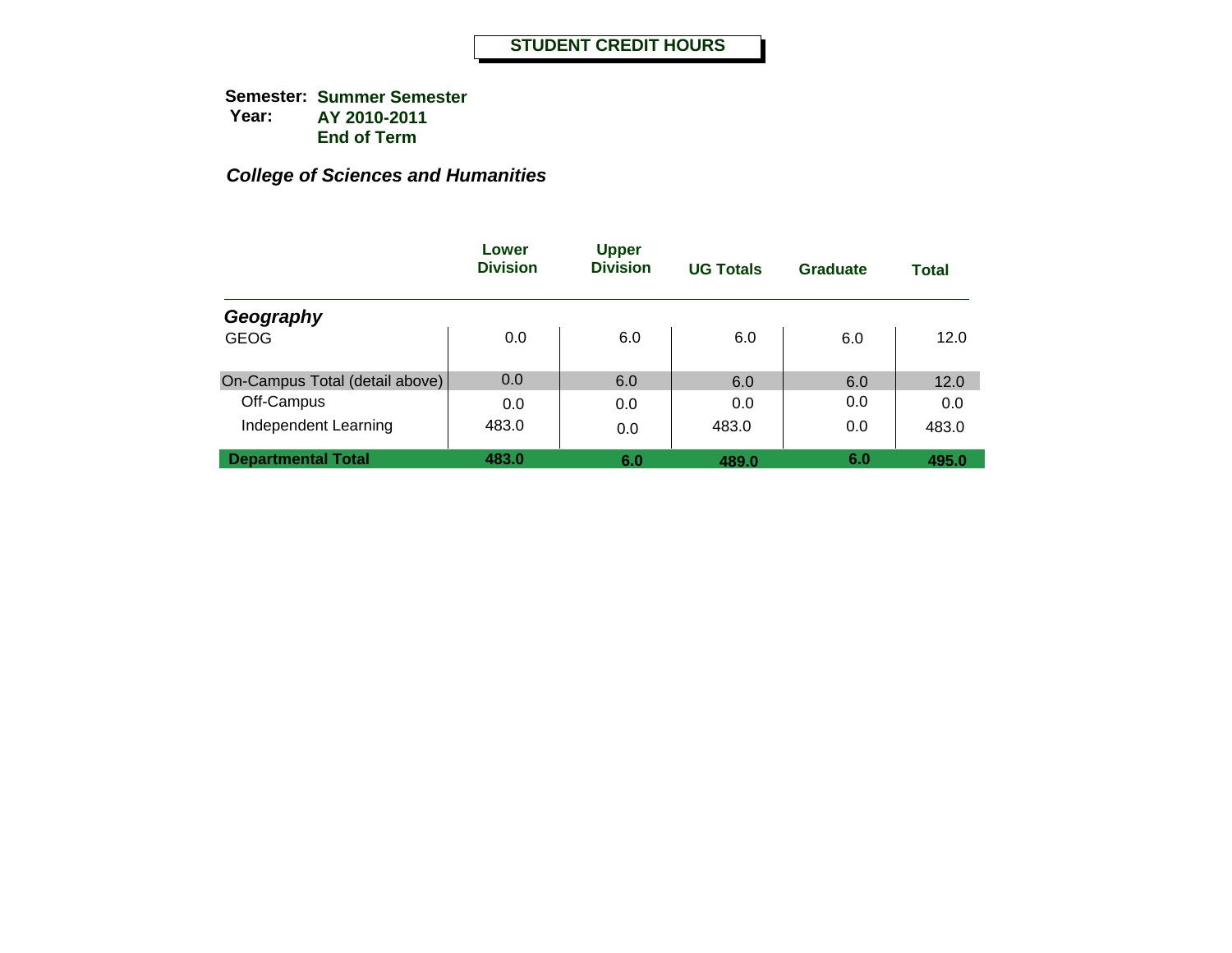|                                | Lower<br><b>Division</b> | <b>Upper</b><br><b>Division</b> | <b>UG Totals</b> | <b>Graduate</b> | <b>Total</b> |
|--------------------------------|--------------------------|---------------------------------|------------------|-----------------|--------------|
| Geology                        |                          |                                 |                  |                 |              |
| <b>MASTR</b>                   | 0.0                      | 0.0                             | 0.0              | 0.0             | 0.0          |
| <b>THES</b>                    | 0.0                      | 0.0                             | 0.0              | 6.0             | 6.0          |
| On-Campus Total (detail above) | 0.0                      | 0.0                             | 0.0              | 6.0             | 6.0          |
| Off-Campus                     | 0.0                      | 192.0                           | 192.0            | 6.0             | 198.0        |
| Independent Learning           | 57.0                     | 0.0                             | 57.0             | 0.0             | 57.0         |
| <b>Departmental Total</b>      | 57.0                     | 192.0                           | 249.0            | 12.0            | 261.0        |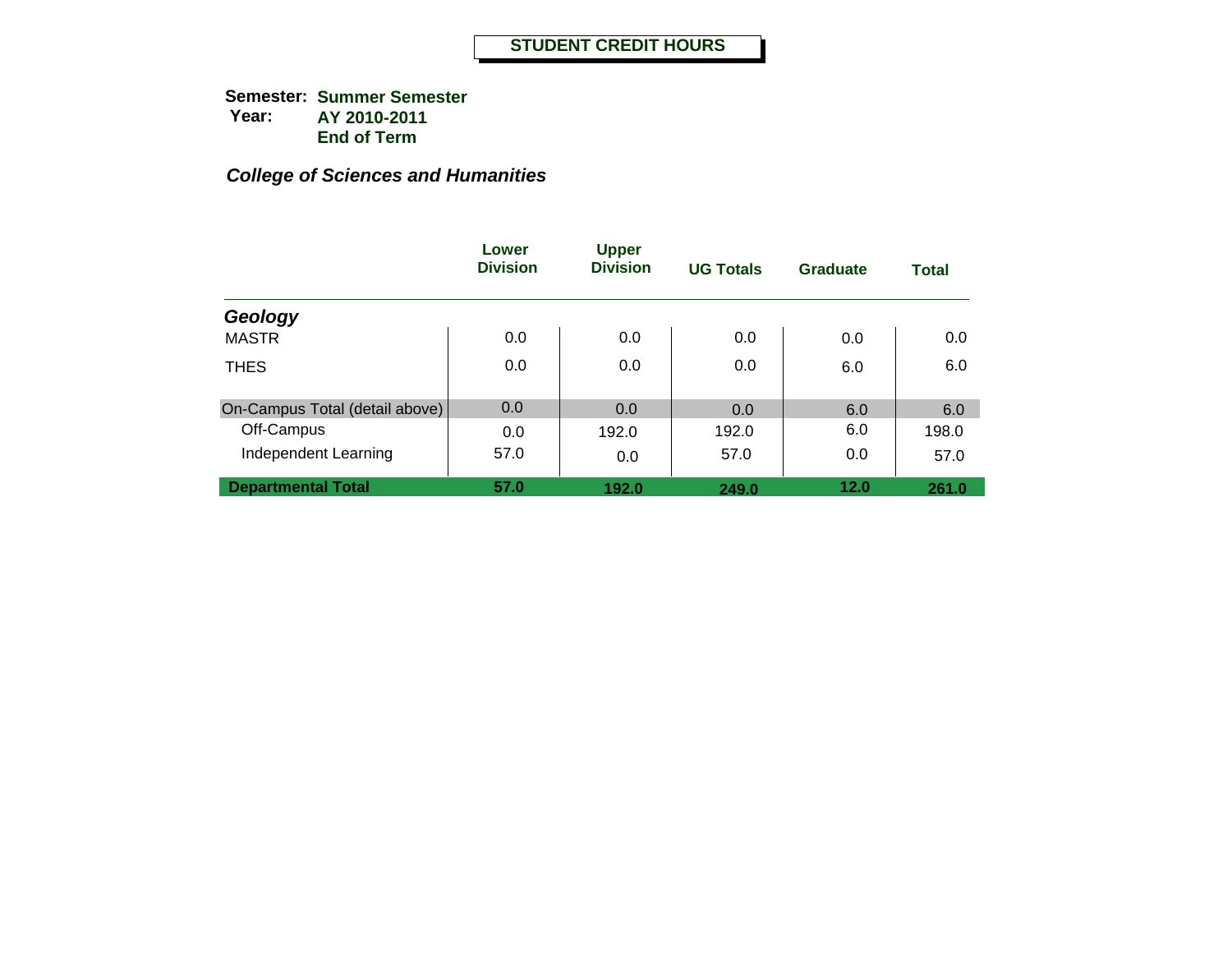|                                | Lower<br><b>Division</b> | <b>Upper</b><br><b>Division</b> | <b>UG Totals</b> | Graduate | <b>Total</b> |
|--------------------------------|--------------------------|---------------------------------|------------------|----------|--------------|
| <b>History</b>                 |                          |                                 |                  |          |              |
| <b>HIST</b>                    | 0.0                      | 9.0                             | 9.0              | 6.0      | 15.0         |
| <b>MASTR</b>                   | 0.0                      | 0.0                             | 0.0              | 0.0      | 0.0          |
| SS                             | 0.0                      | 0.0                             | 0.0              | 3.0      | 3.0          |
| On-Campus Total (detail above) | 0.0                      | 9.0                             | 9.0              | 9.0      | 18.0         |
| Off-Campus                     | 3.0                      | 60.0                            | 63.0             | 0.0      | 63.0         |
| Independent Learning           | 759.0                    | 186.0                           | 945.0            | 0.0      | 945.0        |
| <b>Departmental Total</b>      | 762.0                    | 255.0                           | 1017.0           | 9.0      | 1026.0       |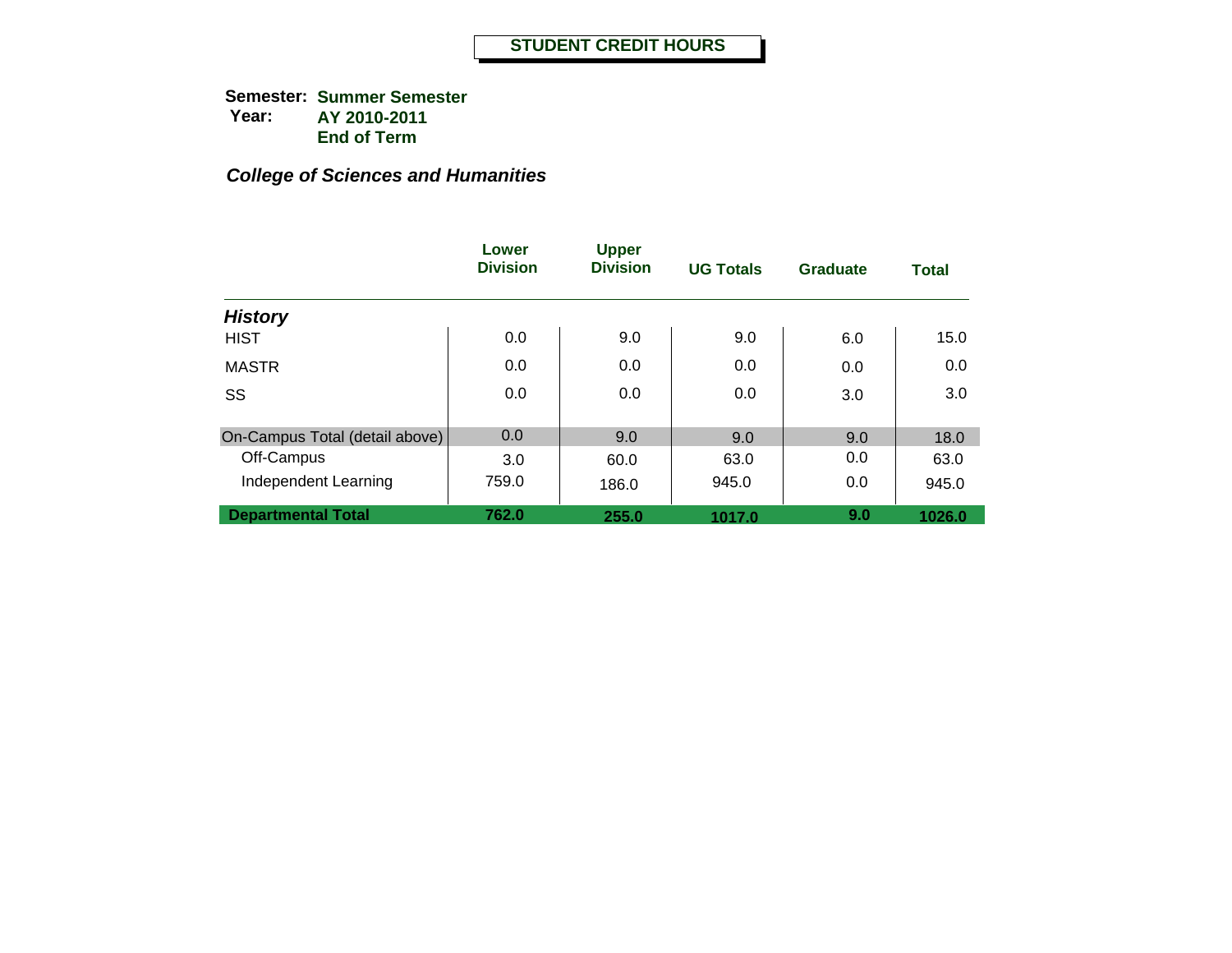|                                | Lower<br><b>Division</b> | <b>Upper</b><br><b>Division</b> | <b>UG Totals</b> | Graduate | <b>Total</b> |
|--------------------------------|--------------------------|---------------------------------|------------------|----------|--------------|
| <b>Mathematical Sciences</b>   |                          |                                 |                  |          |              |
| <b>MATHS</b>                   | 168.0                    | 0.0                             | 168.0            | 21.0     | 189.0        |
| On-Campus Total (detail above) | 168.0                    | 0.0                             | 168.0            | 21.0     | 189.0        |
| Off-Campus                     | 3.0                      | 0.0                             | 3.0              | 45.0     | 48.0         |
| Independent Learning           | 690.0                    | 0.0                             | 690.0            | 0.0      | 690.0        |
| <b>Departmental Total</b>      | 861.0                    | 0.0                             | 861.0            | 66.0     | 927.0        |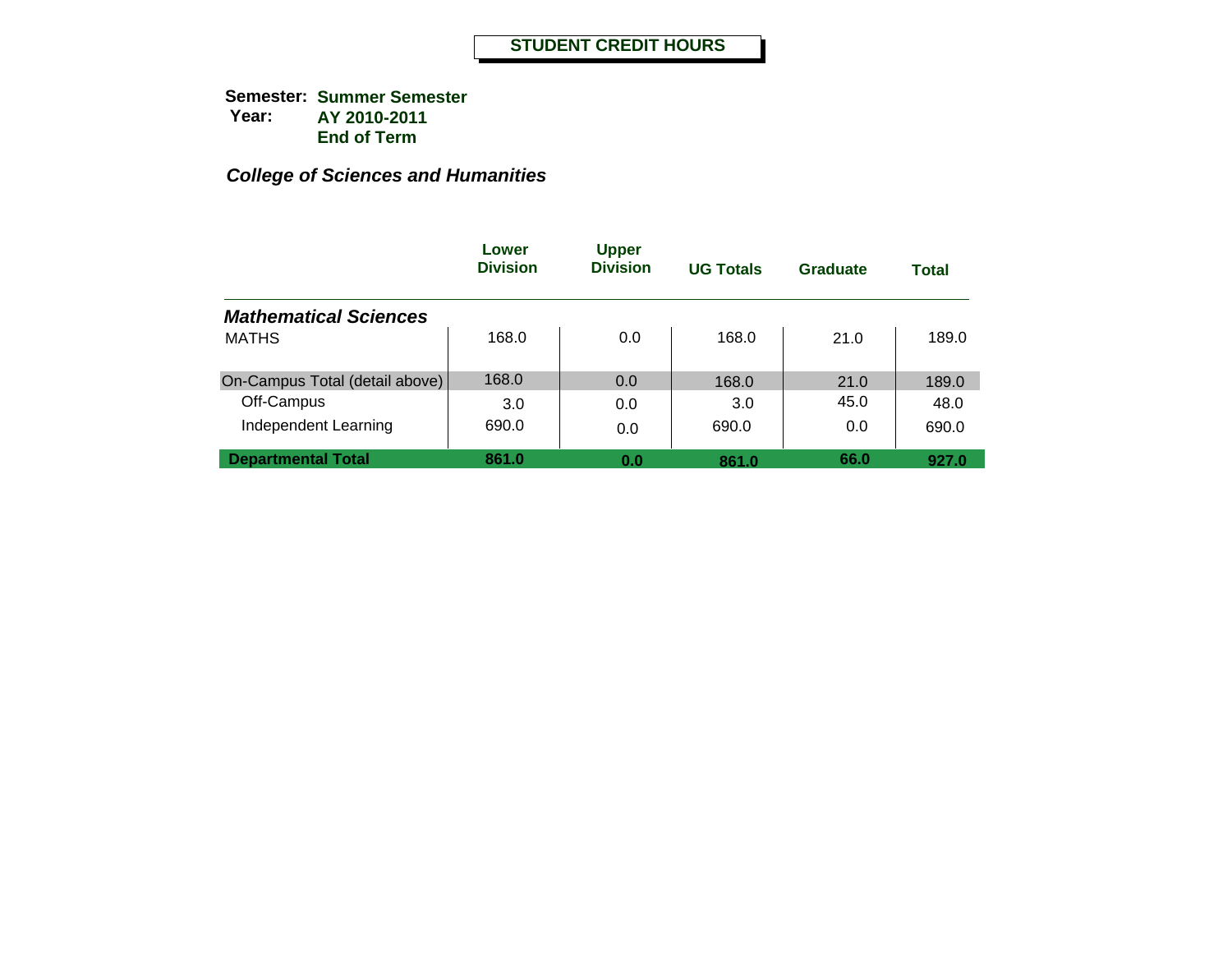|                                | Lower<br><b>Division</b> | <b>Upper</b><br><b>Division</b> | <b>UG Totals</b> | Graduate | <b>Total</b> |
|--------------------------------|--------------------------|---------------------------------|------------------|----------|--------------|
| <b>Natural Resources</b>       |                          |                                 |                  |          |              |
| ID                             | 0.0                      | 0.0                             | 0.0              | 3.0      | 3.0          |
| <b>NREM</b>                    | 0.0                      | 34.0                            | 34.0             | 15.0     | 49.0         |
| <b>THES</b>                    | 0.0                      | 0.0                             | 0.0              | 9.0      | 9.0          |
| On-Campus Total (detail above) | 0.0                      | 34.0                            | 34.0             | 27.0     | 61.0         |
| Off-Campus                     | 0.0                      | 114.0                           | 114.0            | 24.0     | 138.0        |
| Independent Learning           | 45.0                     | 3.0                             | 48.0             | 0.0      | 48.0         |
| <b>Departmental Total</b>      | 45.0                     | 151.0                           | 196.0            | 51.0     | 247.0        |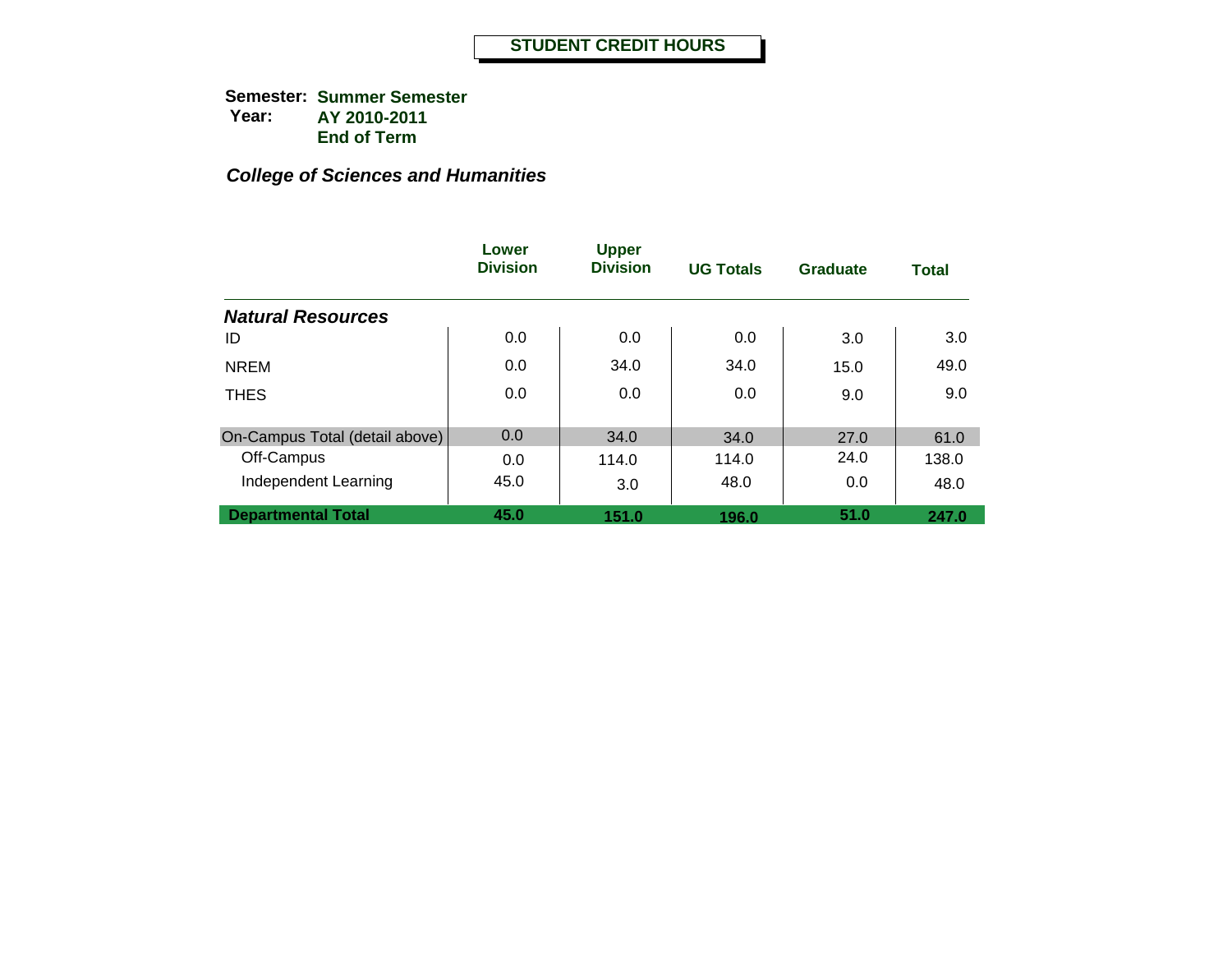|                                | Lower<br><b>Division</b> | <b>Upper</b><br><b>Division</b> | <b>UG Totals</b> | Graduate | Total |
|--------------------------------|--------------------------|---------------------------------|------------------|----------|-------|
| <b>Philosophy</b>              |                          |                                 |                  |          |       |
| PHIL                           | 0.0                      | 0.0                             | 0.0              | 0.0      | 0.0   |
| On-Campus Total (detail above) | 0.0                      | 0.0                             | 0.0              | 0.0      | 0.0   |
| Off-Campus                     | 3.0                      | 0.0                             | 3.0              | 0.0      | 3.0   |
| Independent Learning           | 591.0                    | 0.0                             | 591.0            | 0.0      | 591.0 |
| <b>Departmental Total</b>      | 594.0                    | 0.0                             | 594.0            | 0.0      | 594.0 |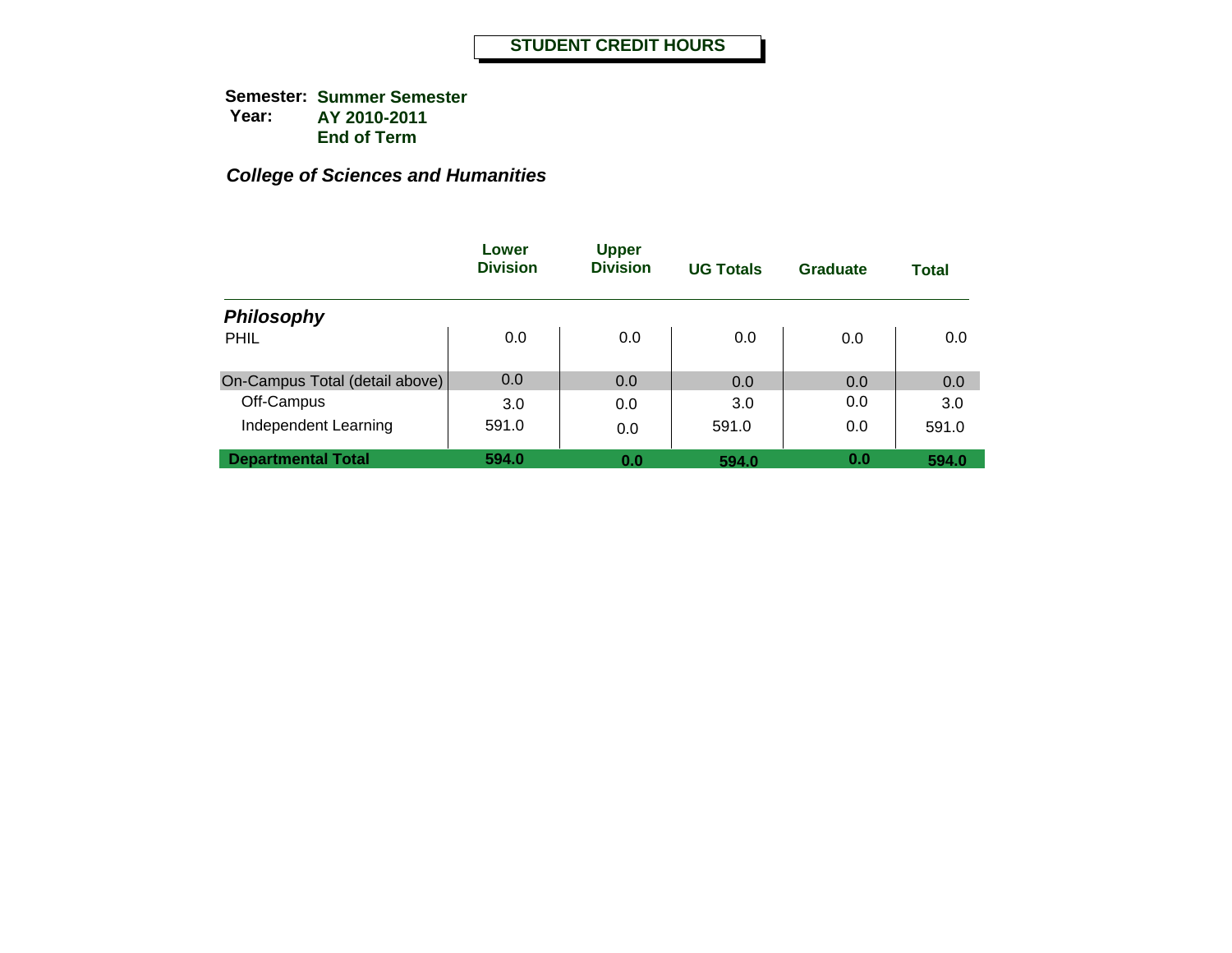|                                | Lower<br><b>Division</b> | <b>Upper</b><br><b>Division</b> | <b>UG Totals</b> | Graduate | Total |
|--------------------------------|--------------------------|---------------------------------|------------------|----------|-------|
| <b>Physics &amp; Astronomy</b> |                          |                                 |                  |          |       |
| <b>PHYCS</b>                   | 0.0                      | 0.0                             | 0.0              | 0.0      | 0.0   |
| On-Campus Total (detail above) | 0.0                      | 0.0                             | 0.0              | 0.0      | 0.0   |
| Off-Campus                     | 0.0                      | 0.0                             | 0.0              | 0.0      | 0.0   |
| Independent Learning           | 138.0                    | 0.0                             | 138.0            | 0.0      | 138.0 |
| <b>Departmental Total</b>      | 138.0                    | 0.0                             | 138.0            | 0.0      | 138.0 |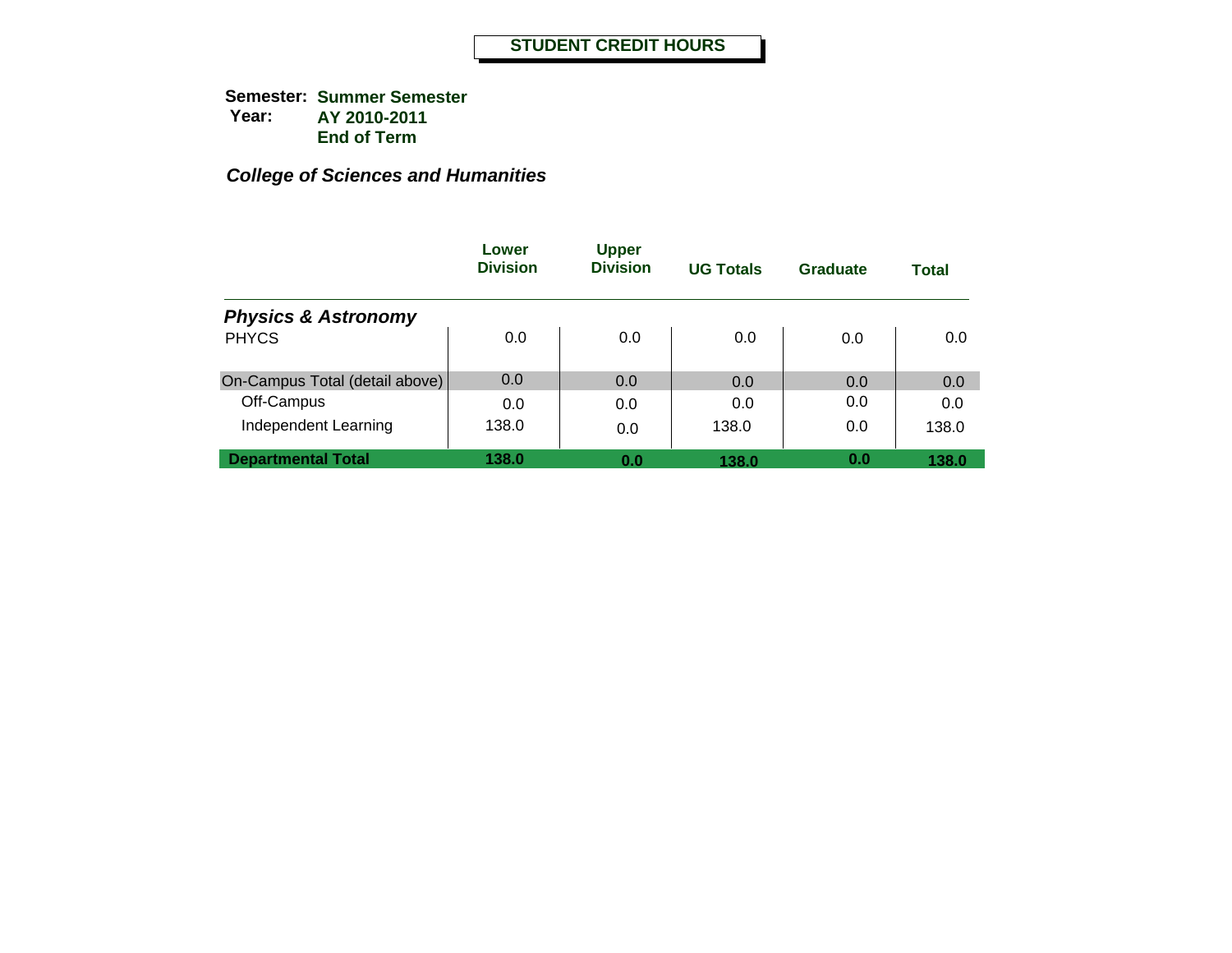|                                        | Lower<br><b>Division</b> | <b>Upper</b><br><b>Division</b> | <b>UG Totals</b> | <b>Graduate</b> | <b>Total</b> |
|----------------------------------------|--------------------------|---------------------------------|------------------|-----------------|--------------|
| <b>Physiology &amp; Health Science</b> |                          |                                 |                  |                 |              |
| <b>HSC</b>                             | 0.0                      | 141.0                           | 141.0            | 0.0             | 141.0        |
| <b>MASTR</b>                           | 0.0                      | 0.0                             | 0.0              | 0.0             | 0.0          |
| <b>PHYSL</b>                           | 50.0                     | 0.0                             | 50.0             | 3.0             | 53.0         |
| <b>THES</b>                            | 0.0                      | 0.0                             | 0.0              | 12.0            | 12.0         |
| On-Campus Total (detail above)         | 50.0                     | 141.0                           | 191.0            | 15.0            | 206.0        |
| Off-Campus                             | 255.0                    | 58.0                            | 313.0            | 54.0            | 367.0        |
| Independent Learning                   | 267.0                    | 105.0                           | 372.0            | 0.0             | 372.0        |
| <b>Departmental Total</b>              | 572.0                    | 304.0                           | 876.0            | 69.0            | 945.0        |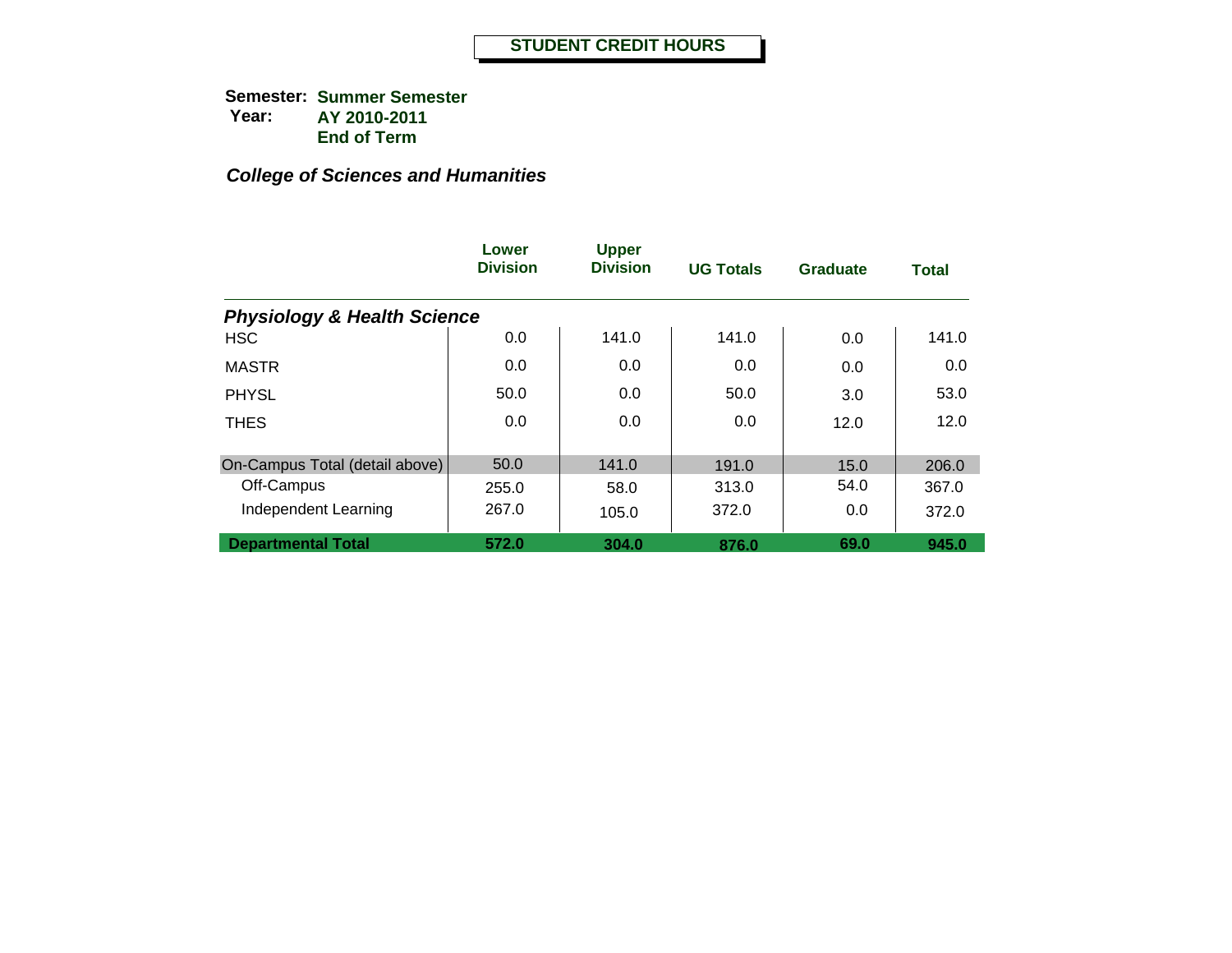|                                | Lower<br><b>Division</b> | <b>Upper</b><br><b>Division</b> | <b>UG Totals</b> | Graduate | Total |
|--------------------------------|--------------------------|---------------------------------|------------------|----------|-------|
| <b>Political Science</b>       |                          |                                 |                  |          |       |
| <b>POLS</b>                    | 0.0                      | 45.0                            | 45.0             | 15.0     | 60.0  |
| On-Campus Total (detail above) | 0.0                      | 45.0                            | 45.0             | 15.0     | 60.0  |
| Off-Campus                     | 3.0                      | 54.0                            | 57.0             | 3.0      | 60.0  |
| Independent Learning           | 162.0                    | 39.0                            | 201.0            | 0.0      | 201.0 |
| <b>Departmental Total</b>      | 165.0                    | 138.0                           | 303.0            | 18.0     | 321.0 |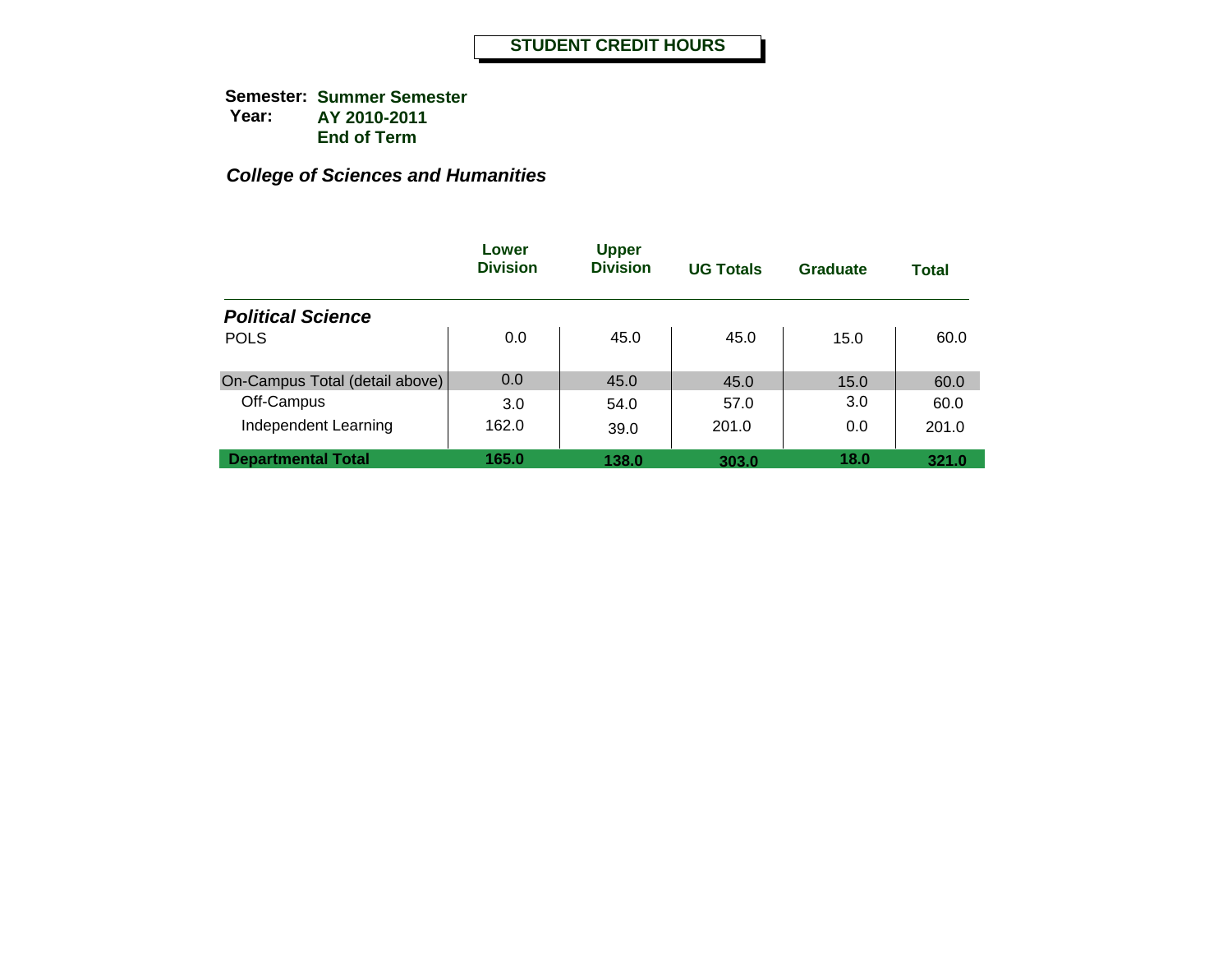|                                | Lower<br><b>Division</b> | <b>Upper</b><br><b>Division</b> | <b>UG Totals</b> | Graduate | <b>Total</b> |
|--------------------------------|--------------------------|---------------------------------|------------------|----------|--------------|
| <b>Psychological Science</b>   |                          |                                 |                  |          |              |
| <b>PSYSC</b>                   | 0.0                      | 66.0                            | 66.0             | 9.0      | 75.0         |
| On-Campus Total (detail above) | 0.0                      | 66.0                            | 66.0             | 9.0      | 75.0         |
| Off-Campus                     | 3.0                      | 0.0                             | 3.0              | 0.0      | 3.0          |
| Independent Learning           | 303.0                    | 120.0                           | 423.0            | 0.0      | 423.0        |
| <b>Departmental Total</b>      | 306.0                    | 186.0                           | 492.0            | 9.0      | 501.0        |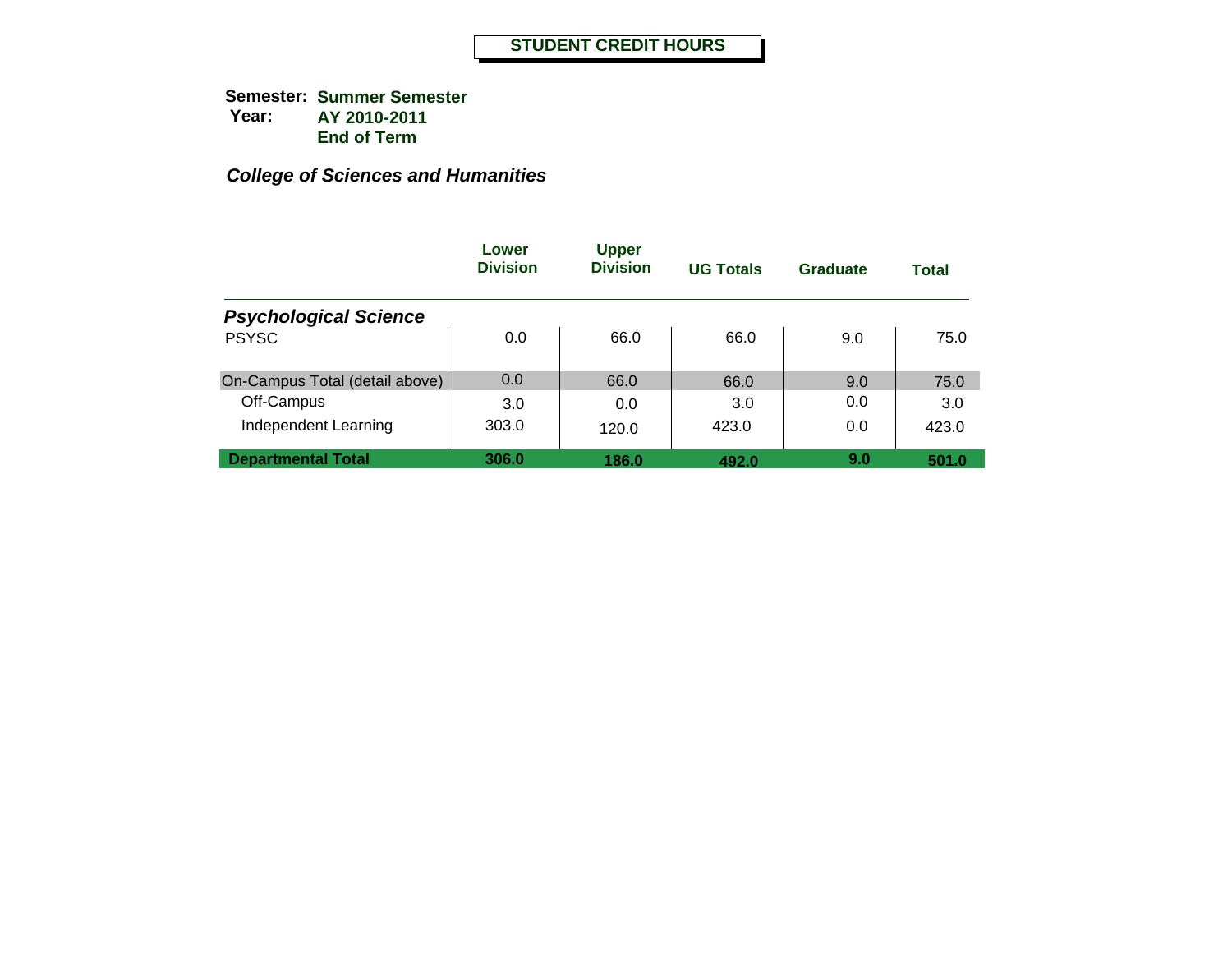|                                | Lower<br><b>Division</b> | <b>Upper</b><br><b>Division</b> | <b>UG Totals</b> | Graduate | Total |
|--------------------------------|--------------------------|---------------------------------|------------------|----------|-------|
| Sociology                      |                          |                                 |                  |          |       |
| <b>SOC</b>                     | 0.0                      | 0.0                             | 0.0              | 18.0     | 18.0  |
| On-Campus Total (detail above) | 0.0                      | 0.0                             | 0.0              | 18.0     | 18.0  |
| Off-Campus                     | 21.0                     | 0.0                             | 21.0             | 0.0      | 21.0  |
| Independent Learning           | 501.0                    | 249.0                           | 750.0            | 0.0      | 750.0 |
| <b>Departmental Total</b>      | 522.0                    | 249.0                           | 771.0            | 18.0     | 789.0 |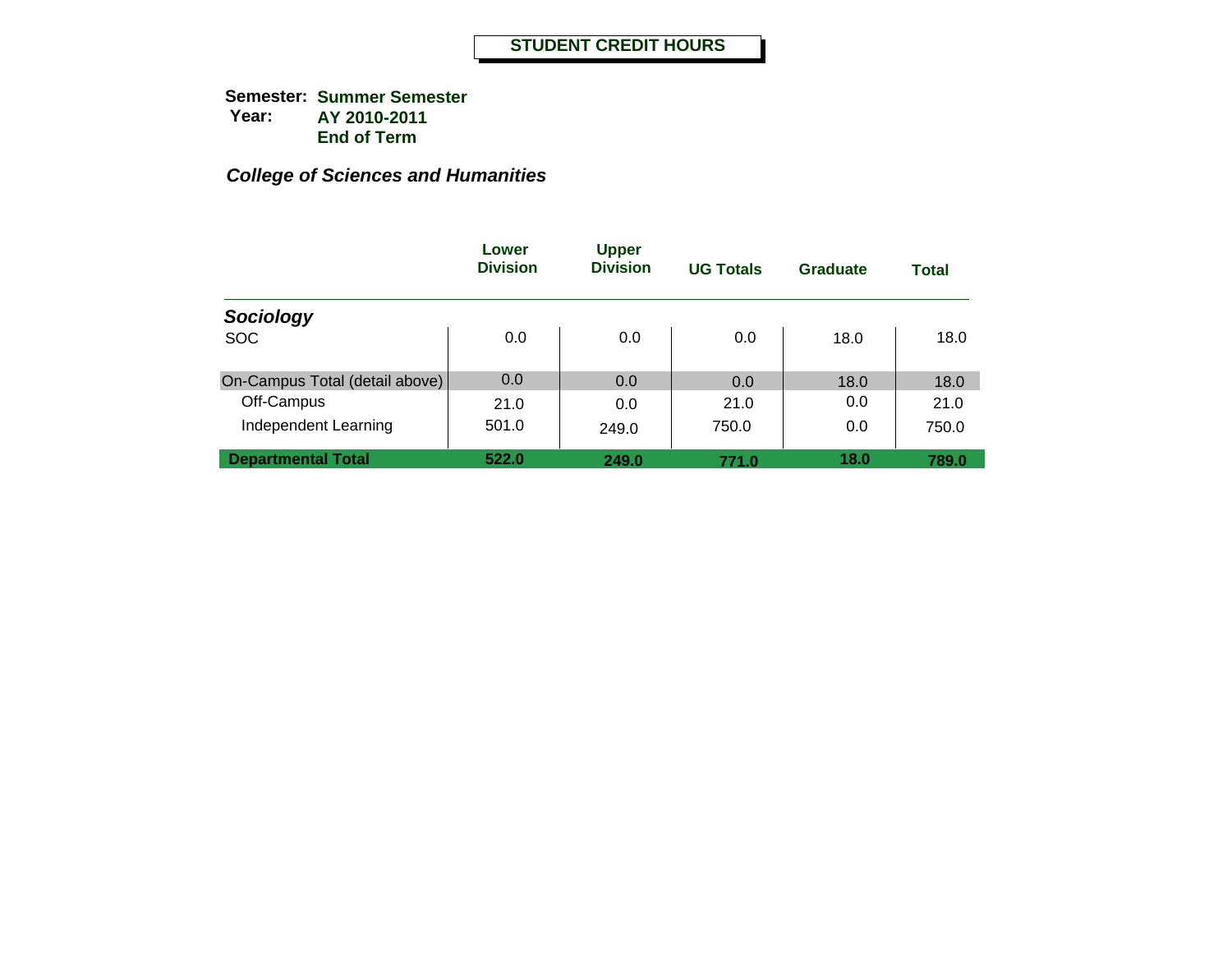|                                | Lower<br><b>Division</b> | <b>Upper</b><br><b>Division</b> | <b>UG Totals</b> | Graduate | <b>Total</b> |
|--------------------------------|--------------------------|---------------------------------|------------------|----------|--------------|
| <b>Social Work</b>             |                          |                                 |                  |          |              |
| <b>SOCWK</b>                   | 0.0                      | 246.0                           | 246.0            | 0.0      | 246.0        |
| On-Campus Total (detail above) | 0.0                      | 246.0                           | 246.0            | 0.0      | 246.0        |
| Off-Campus                     | 0.0                      | 0.0                             | 0.0              | 0.0      | 0.0          |
| Independent Learning           | 99.0                     | 69.0                            | 168.0            | 0.0      | 168.0        |
| <b>Departmental Total</b>      | 99.0                     | 315.0                           | 414.0            | 0.0      | 414.0        |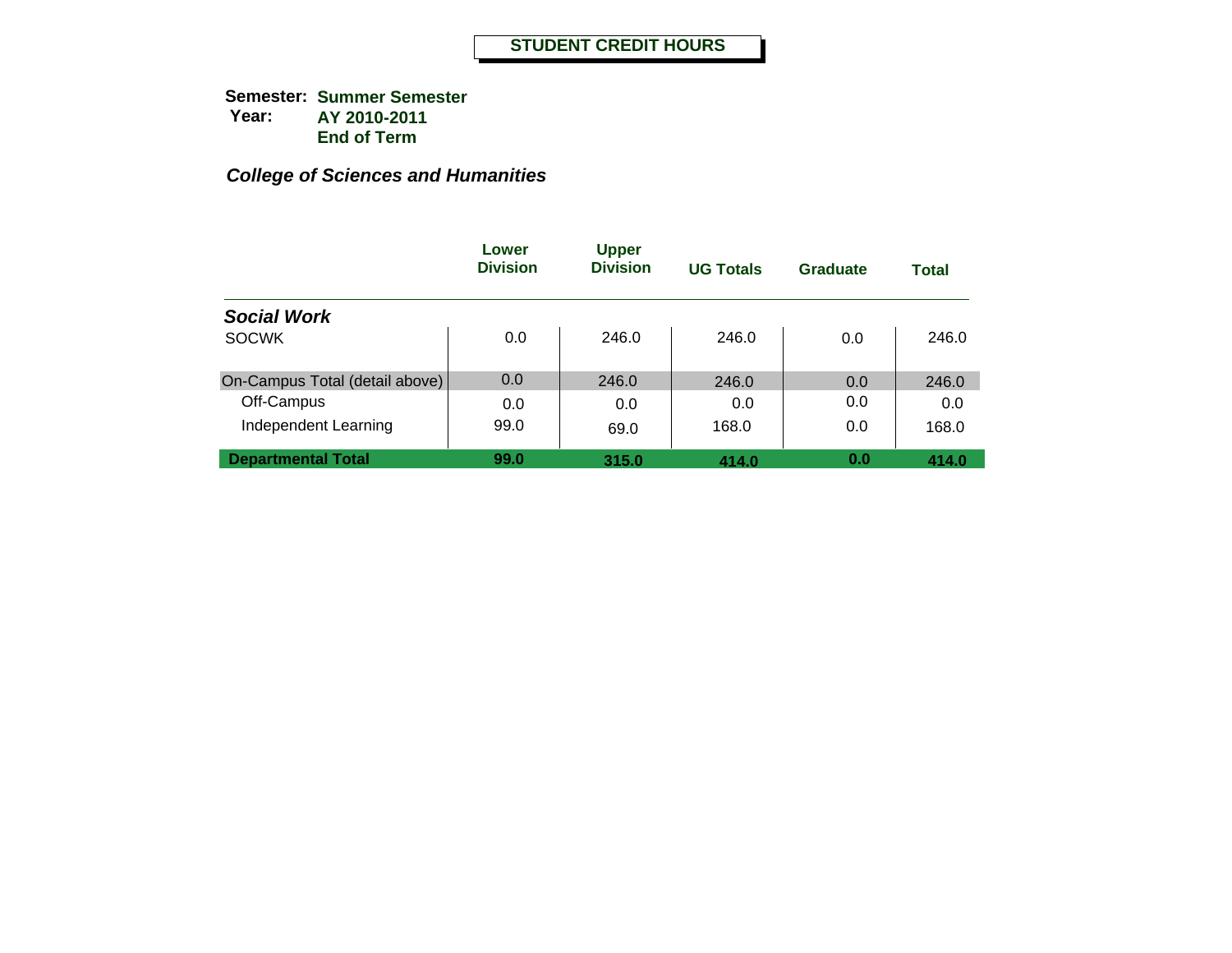|                                         | Lower<br><b>Division</b> | <b>Upper</b><br><b>Division</b> | <b>UG Totals</b> | Graduate | Total |
|-----------------------------------------|--------------------------|---------------------------------|------------------|----------|-------|
| <b>Speech Pathology &amp; Audiology</b> |                          |                                 |                  |          |       |
| <b>SPAA</b>                             | 0.0                      | 111.0                           | 111.0            | 845.0    | 956.0 |
| On-Campus Total (detail above)          | 0.0                      | 111.0                           | 111.0            | 845.0    | 956.0 |
| Off-Campus                              | 0.0                      | 0.0                             | 0.0              | 0.0      | 0.0   |
| Independent Learning                    | 0.0                      | 0.0                             | 0.0              | 0.0      | 0.0   |
| <b>Departmental Total</b>               | 0.0                      | 111.0                           | 111.0            | 845.0    | 956.0 |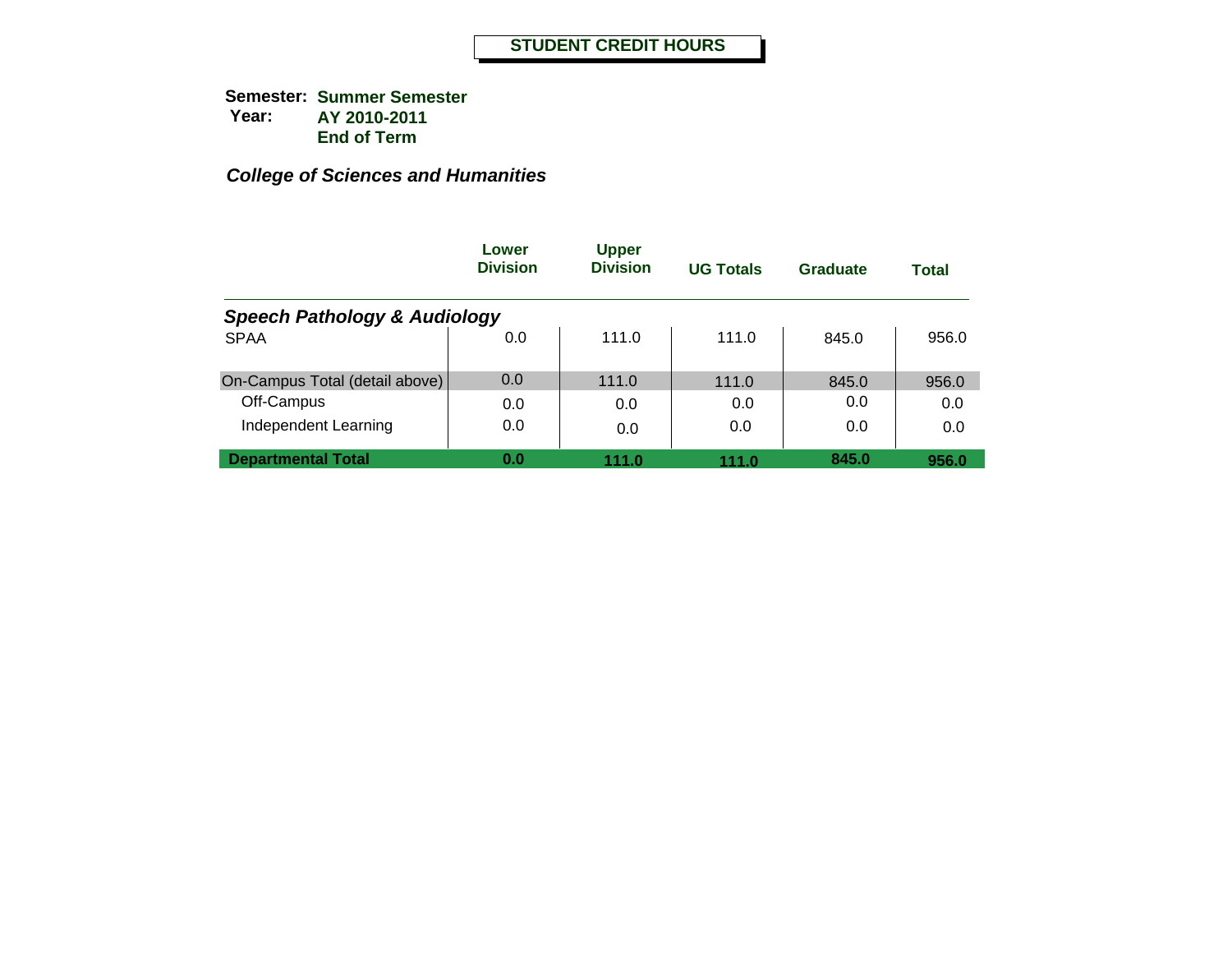*Interdepartmental*

|                                | Lower<br><b>Division</b> | <b>Upper</b><br><b>Division</b> | <b>UG Totals</b> | Graduate | Total |
|--------------------------------|--------------------------|---------------------------------|------------------|----------|-------|
| <b>Honors</b>                  |                          |                                 |                  |          |       |
| <b>HONRS</b>                   | 0.0                      | 3.0                             | 3.0              | 0.0      | 3.0   |
| On-Campus Total (detail above) | 0.0                      | 3.0                             | 3.0              | 0.0      | 3.0   |
| Off-Campus                     | 0.0                      | 18.0                            | 18.0             | 0.0      | 18.0  |
| Independent Learning           | 0.0                      | 0.0                             | 0.0              | 0.0      | 0.0   |
| <b>Departmental Total</b>      | 0.0                      | 21.0                            | 21.0             | 0.0      | 21.0  |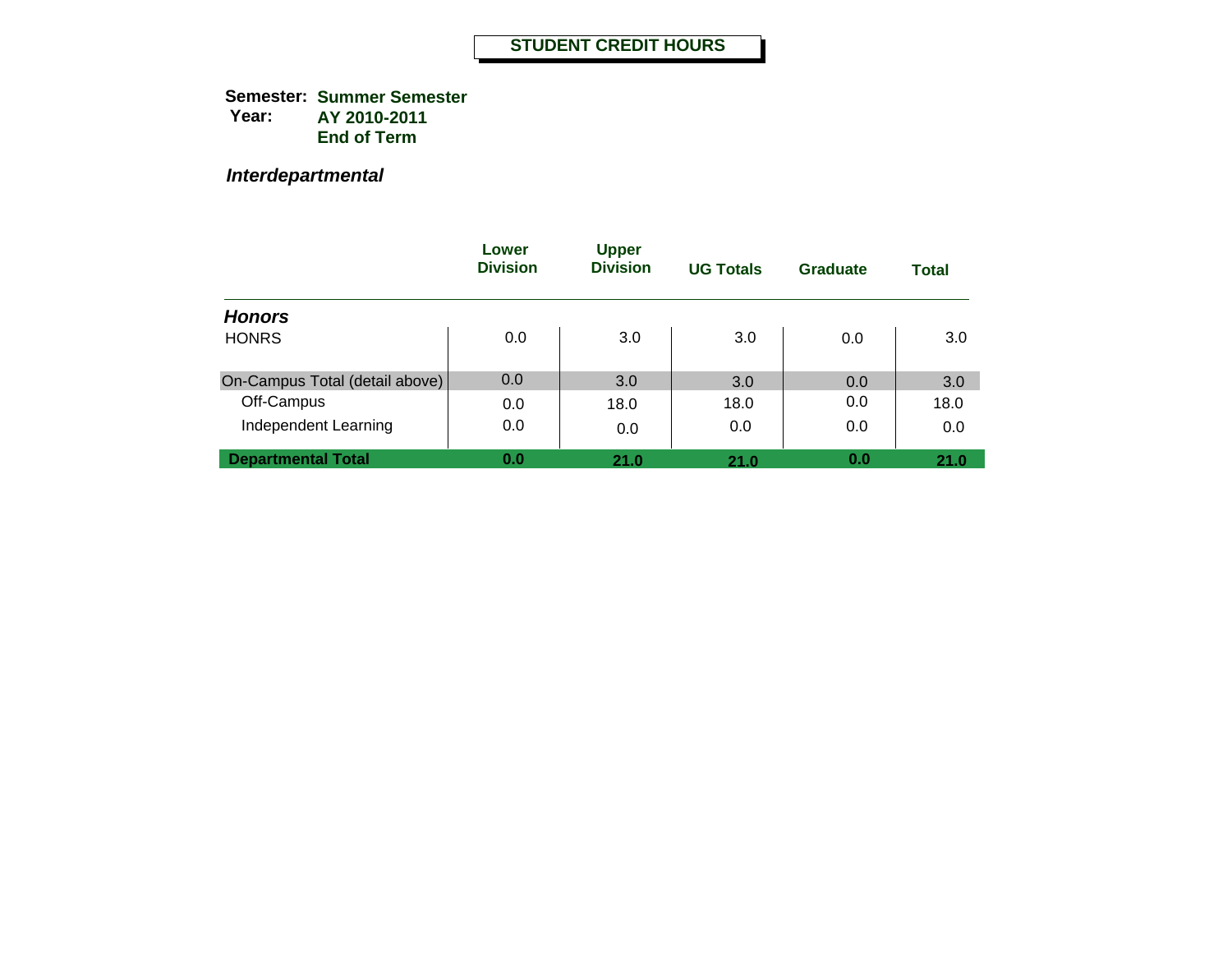**Semester: Summer Semester Year: AY 2010-2011 End of Term**

*Interdepartmental*

|                                | Lower<br><b>Division</b> | <b>Upper</b><br><b>Division</b> | <b>UG Totals</b> | Graduate | <b>Total</b> |
|--------------------------------|--------------------------|---------------------------------|------------------|----------|--------------|
| <b>Interdepartmental</b>       |                          |                                 |                  |          |              |
| <b>DOC</b>                     | 0.0                      | 0.0                             | 0.0              | 0.0      | 0.0          |
| <b>MASTR</b>                   | 0.0                      | 0.0                             | 0.0              | 0.0      | 0.0          |
| On-Campus Total (detail above) | 0.0                      | 0.0                             | 0.0              | 0.0      | 0.0          |
| Off-Campus                     | 0.0                      | 0.0                             | 0.0              | 0.0      | 0.0          |
| Independent Learning           | 0.0                      | 0.0                             | 0.0              | 0.0      | 0.0          |
| <b>Departmental Total</b>      | 0.0                      | 0.0                             | 0.0              | 0.0      | 0.0          |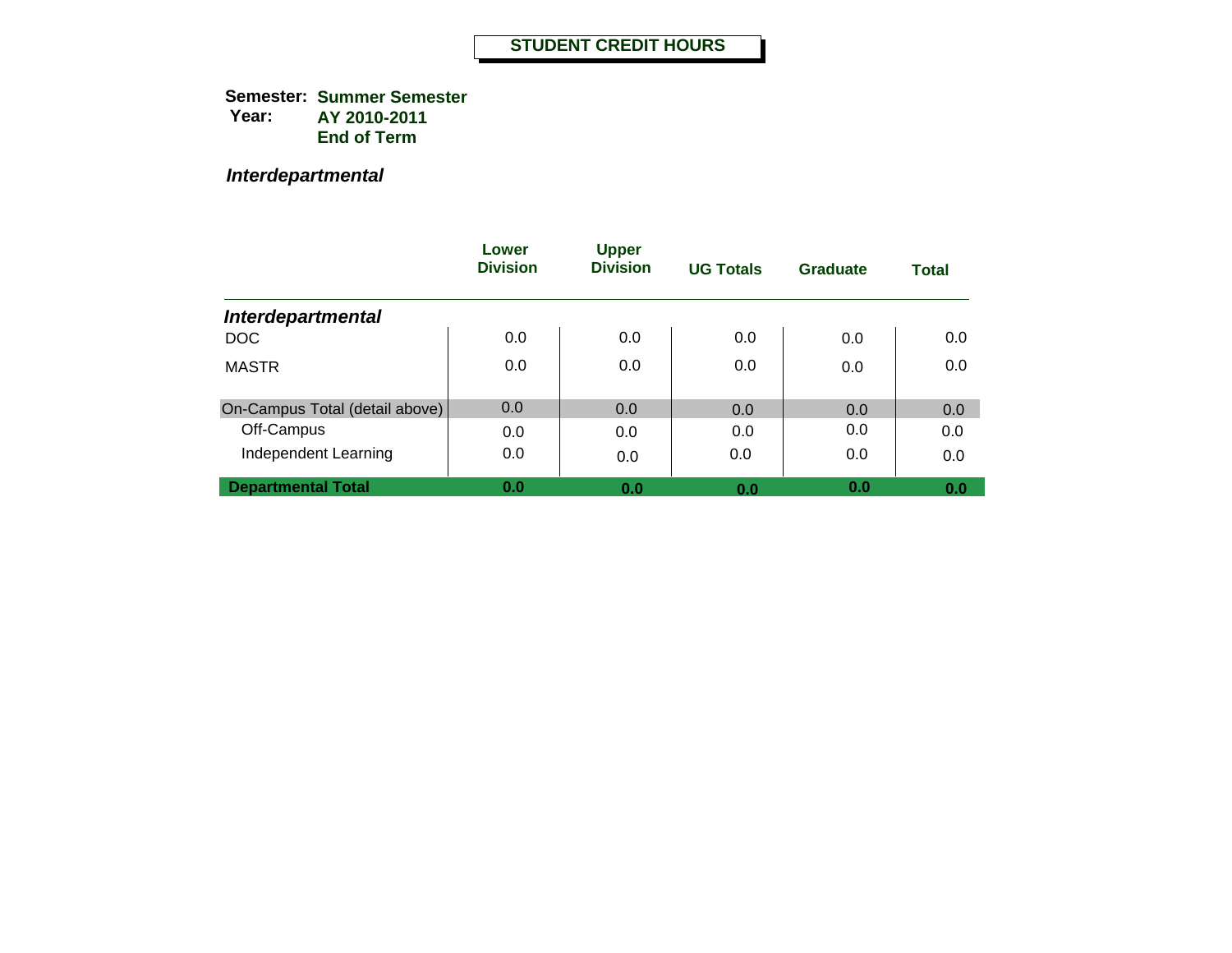**Semester: Summer Semester Year: AY 2010-2011 End of Term**

*Interdepartmental*

|                                | Lower<br><b>Division</b> | <b>Upper</b><br><b>Division</b> | <b>UG Totals</b> | Graduate | <b>Total</b> |
|--------------------------------|--------------------------|---------------------------------|------------------|----------|--------------|
| <b>University College</b>      |                          |                                 |                  |          |              |
| <b>UC</b>                      | 0.0                      | 0.0                             | 0.0              | 0.0      | 0.0          |
| On-Campus Total (detail above) | 0.0                      | 0.0                             | 0.0              | 0.0      | 0.0          |
| Off-Campus                     | 0.0                      | 3.0                             | 3.0              | 0.0      | 3.0          |
| Independent Learning           | 0.0                      | 0.0                             | 0.0              | 0.0      | 0.0          |
| <b>Departmental Total</b>      | 0.0                      | 3.0                             | 3.0              | 0.0      | 3.0          |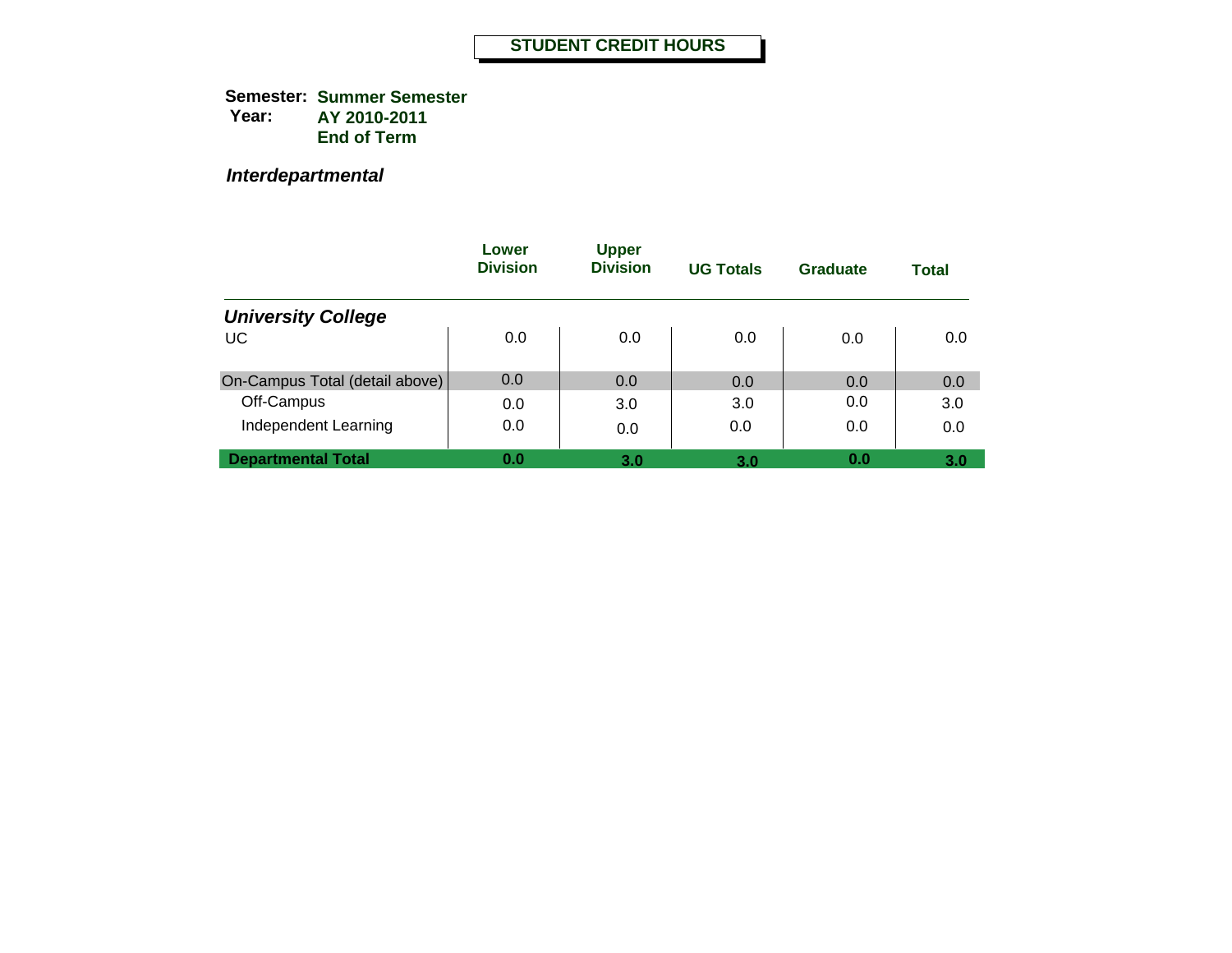**Semester: Summer Semester Year: AY 2010-2011 End of Term**

|                                | Lower<br><b>Division</b> | <b>Upper</b><br><b>Division</b> | <b>UG Totals</b> | <b>Graduate</b> | <b>Total</b> |
|--------------------------------|--------------------------|---------------------------------|------------------|-----------------|--------------|
| <b>Counseling Psychology</b>   |                          |                                 |                  |                 |              |
| <b>CPSY</b>                    | 0.0                      | 0.0                             | 0.0              | 201.0           | 201.0        |
| <b>DISS</b>                    | 0.0                      | 0.0                             | 0.0              | 28.0            | 28.0         |
| On-Campus Total (detail above) | 0.0                      | 0.0                             | 0.0              | 229.0           | 229.0        |
| Off-Campus                     | 0.0                      | 0.0                             | 0.0              | 0.0             | 0.0          |
| Independent Learning           | 0.0                      | 0.0                             | 0.0              | 0.0             | 0.0          |
| <b>Departmental Total</b>      | 0.0                      | 0.0                             | 0.0              | 229.0           | 229.0        |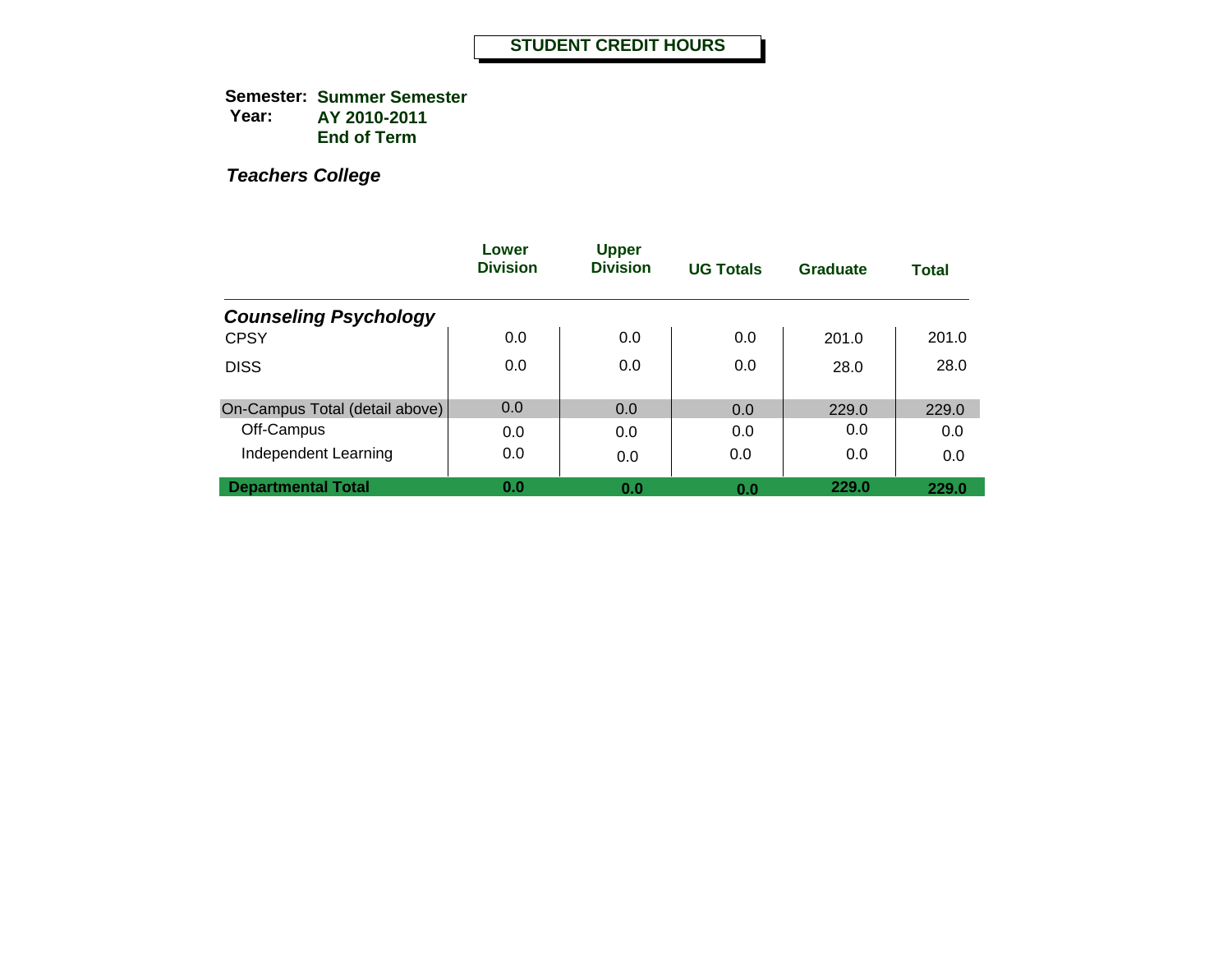**Semester: Summer Semester Year: AY 2010-2011 End of Term**

|                                | Lower<br><b>Division</b> | <b>Upper</b><br><b>Division</b> | <b>UG Totals</b> | Graduate | <b>Total</b> |
|--------------------------------|--------------------------|---------------------------------|------------------|----------|--------------|
| <b>Elementary Education</b>    |                          |                                 |                  |          |              |
| <b>DISS</b>                    | 0.0                      | 0.0                             | 0.0              | 5.0      | 5.0          |
| <b>EDEL</b>                    | 6.0                      | 153.0                           | 159.0            | 0.0      | 159.0        |
| <b>EDRDG</b>                   | 0.0                      | 129.0                           | 129.0            | 0.0      | 129.0        |
| On-Campus Total (detail above) | 6.0                      | 282.0                           | 288.0            | 5.0      | 293.0        |
| Off-Campus                     | 0.0                      | 168.0                           | 168.0            | 2235.0   | 2403.0       |
| Independent Learning           | 0.0                      | 0.0                             | 0.0              | 0.0      | 0.0          |
| <b>Departmental Total</b>      | 6.0                      | 450.0                           | 456.0            | 2240.0   | 2696.0       |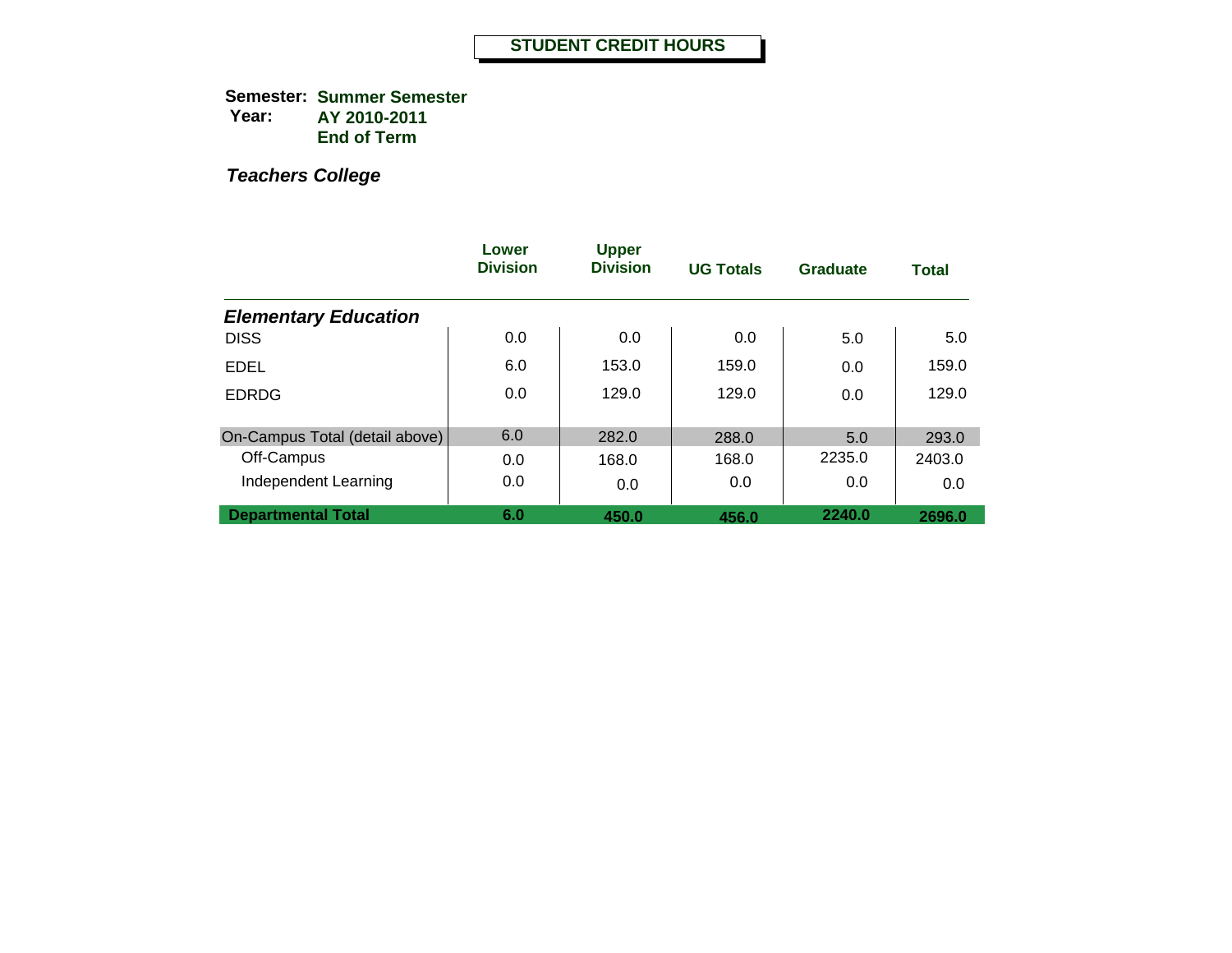**Semester: Summer Semester Year: AY 2010-2011 End of Term**

|                                | Lower<br><b>Division</b> | <b>Upper</b><br><b>Division</b> | <b>UG Totals</b> | Graduate | <b>Total</b> |
|--------------------------------|--------------------------|---------------------------------|------------------|----------|--------------|
| <b>Educational Psychology</b>  |                          |                                 |                  |          |              |
| <b>DISS</b>                    | 0.0                      | 0.0                             | 0.0              | 24.0     | 24.0         |
| <b>EDPSY</b>                   | 0.0                      | 0.0                             | 0.0              | 48.0     | 48.0         |
| On-Campus Total (detail above) | 0.0                      | 0.0                             | 0.0              | 72.0     | 72.0         |
| Off-Campus                     | 0.0                      | 0.0                             | 0.0              | 444.0    | 444.0        |
| Independent Learning           | 165.0                    | 147.0                           | 312.0            | 0.0      | 312.0        |
| <b>Departmental Total</b>      | 165.0                    | 147.0                           | 312.0            | 516.0    | 828.0        |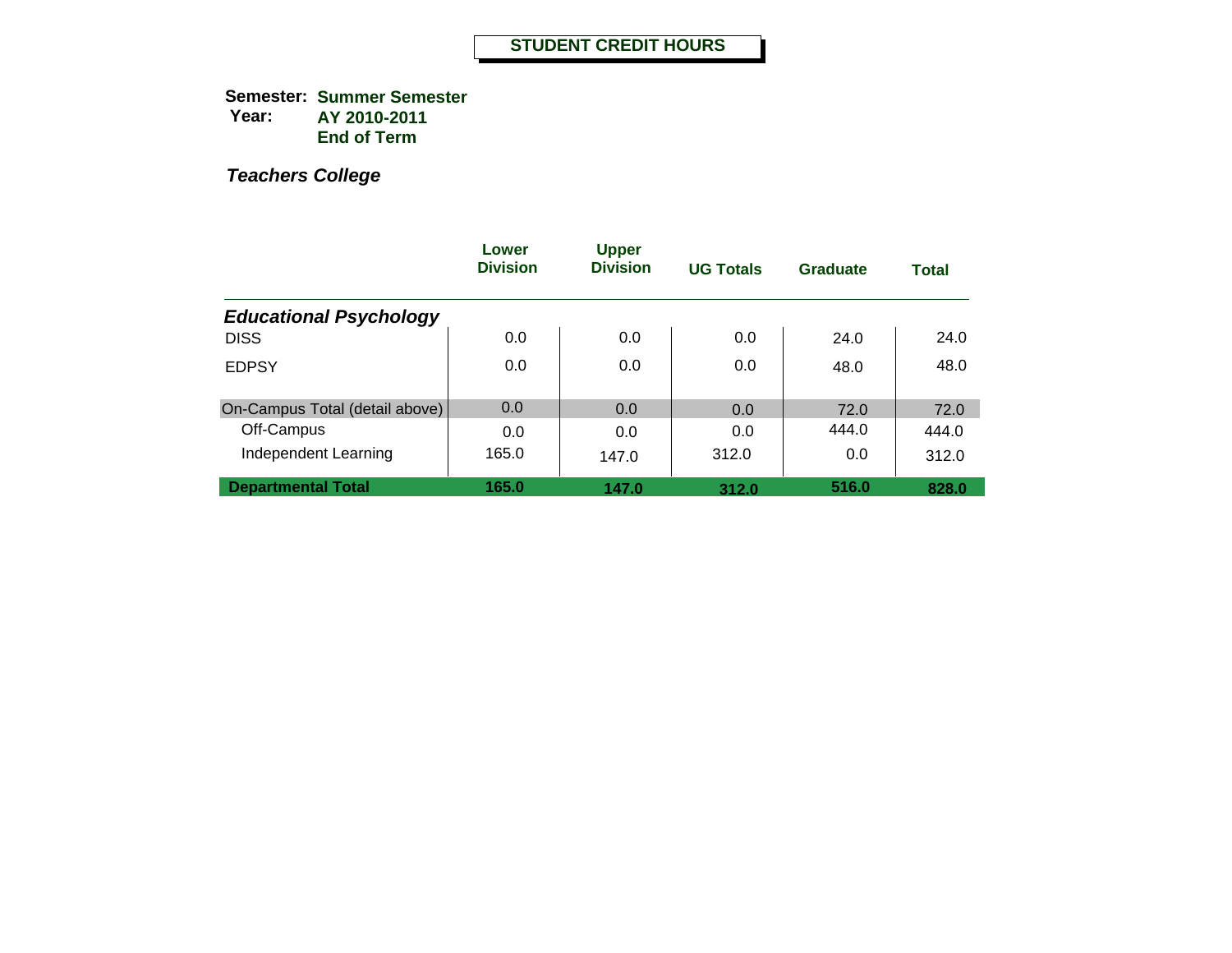**Semester: Summer Semester Year: AY 2010-2011 End of Term**

|                                | Lower<br><b>Division</b> | <b>Upper</b><br><b>Division</b> | <b>UG Totals</b> | <b>Graduate</b> | <b>Total</b> |
|--------------------------------|--------------------------|---------------------------------|------------------|-----------------|--------------|
| <b>Educational Studies</b>     |                          |                                 |                  |                 |              |
| <b>DOC</b>                     | 0.0                      | 0.0                             | 0.0              | 0.0             | 0.0          |
| <b>EDAC</b>                    | 0.0                      | 0.0                             | 0.0              | 6.0             | 6.0          |
| <b>EDCUR</b>                   | 0.0                      | 0.0                             | 0.0              | 13.0            | 13.0         |
| <b>EDGEN</b>                   | 0.0                      | 0.0                             | 0.0              | 12.0            | 12.0         |
| <b>EDHI</b>                    | 0.0                      | 0.0                             | 0.0              | 3.0             | 3.0          |
| <b>EDMUL</b>                   | 0.0                      | 0.0                             | 0.0              | 3.0             | 3.0          |
| <b>EDSEC</b>                   | 0.0                      | 0.0                             | 0.0              | 39.0            | 39.0         |
| <b>EDSTU</b>                   | 0.0                      | 0.0                             | 0.0              | 42.0            | 42.0         |
| <b>EDTEC</b>                   | 0.0                      | 0.0                             | 0.0              | 13.0            | 13.0         |
|                                |                          |                                 |                  |                 |              |
| On-Campus Total (detail above) | 0.0                      | 0.0                             | 0.0              | 131.0           | 131.0        |
| Off-Campus                     | 0.0                      | 0.0                             | 0.0              | 465.0           | 465.0        |
| Independent Learning           | 0.0                      | 0.0                             | 0.0              | 0.0             | 0.0          |
| <b>Departmental Total</b>      | 0.0                      | 0.0                             | 0.0              | 596.0           | 596.0        |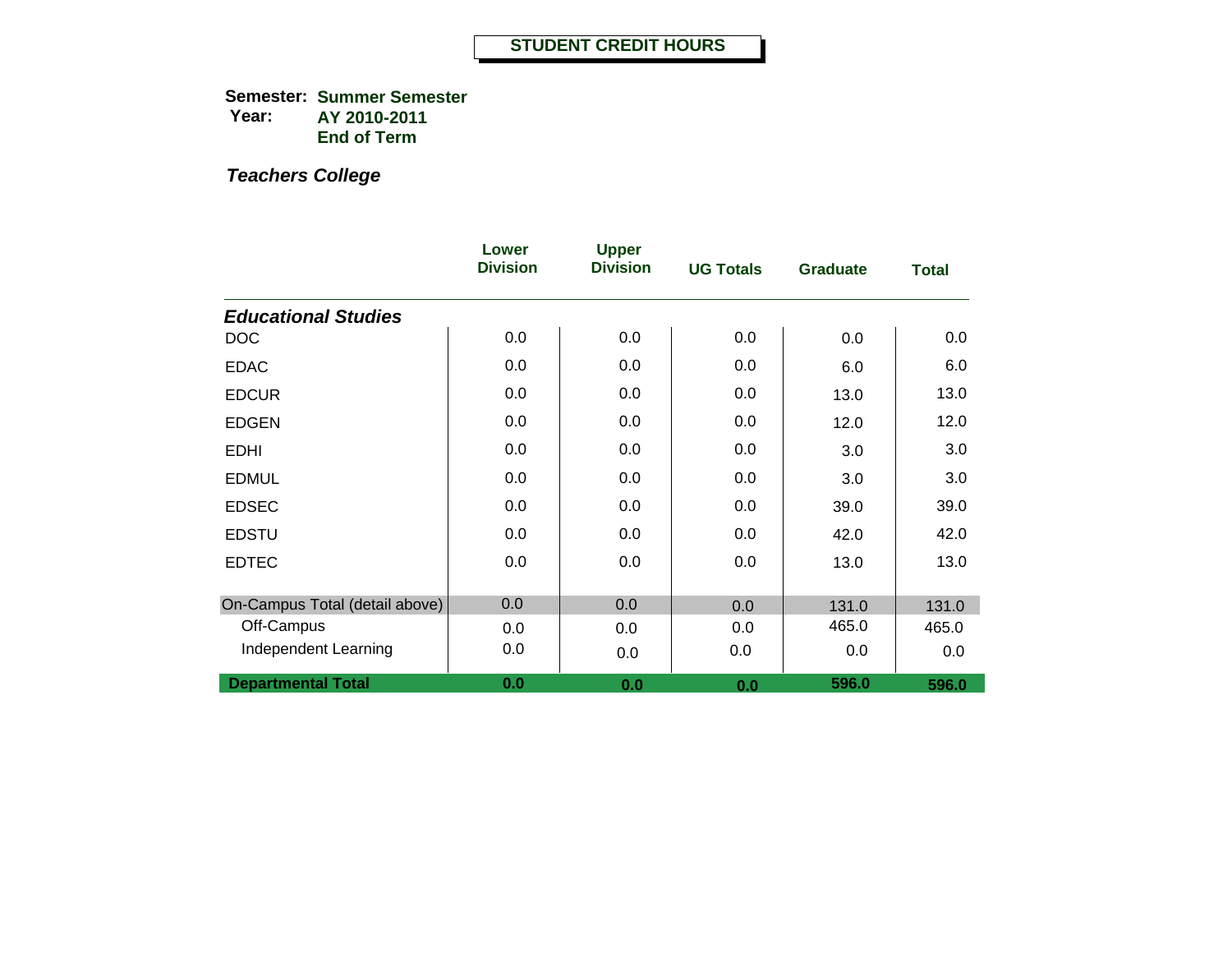**Semester: Summer Semester Year: AY 2010-2011 End of Term**

|                                | Lower<br><b>Division</b> | <b>Upper</b><br><b>Division</b> | <b>UG Totals</b> | Graduate | Total |
|--------------------------------|--------------------------|---------------------------------|------------------|----------|-------|
| <b>Educational Leadership</b>  |                          |                                 |                  |          |       |
| <b>ELEAD</b>                   | 0.0                      | 0.0                             | 0.0              | 0.0      | 0.0   |
| On-Campus Total (detail above) | 0.0                      | 0.0                             | 0.0              | 0.0      | 0.0   |
| Off-Campus                     | 0.0                      | 0.0                             | 0.0              | 291.0    | 291.0 |
| Independent Learning           | 0.0                      | 0.0                             | 0.0              | 0.0      | 0.0   |
| <b>Departmental Total</b>      | 0.0                      | 0.0                             | 0.0              | 291.0    | 291.0 |